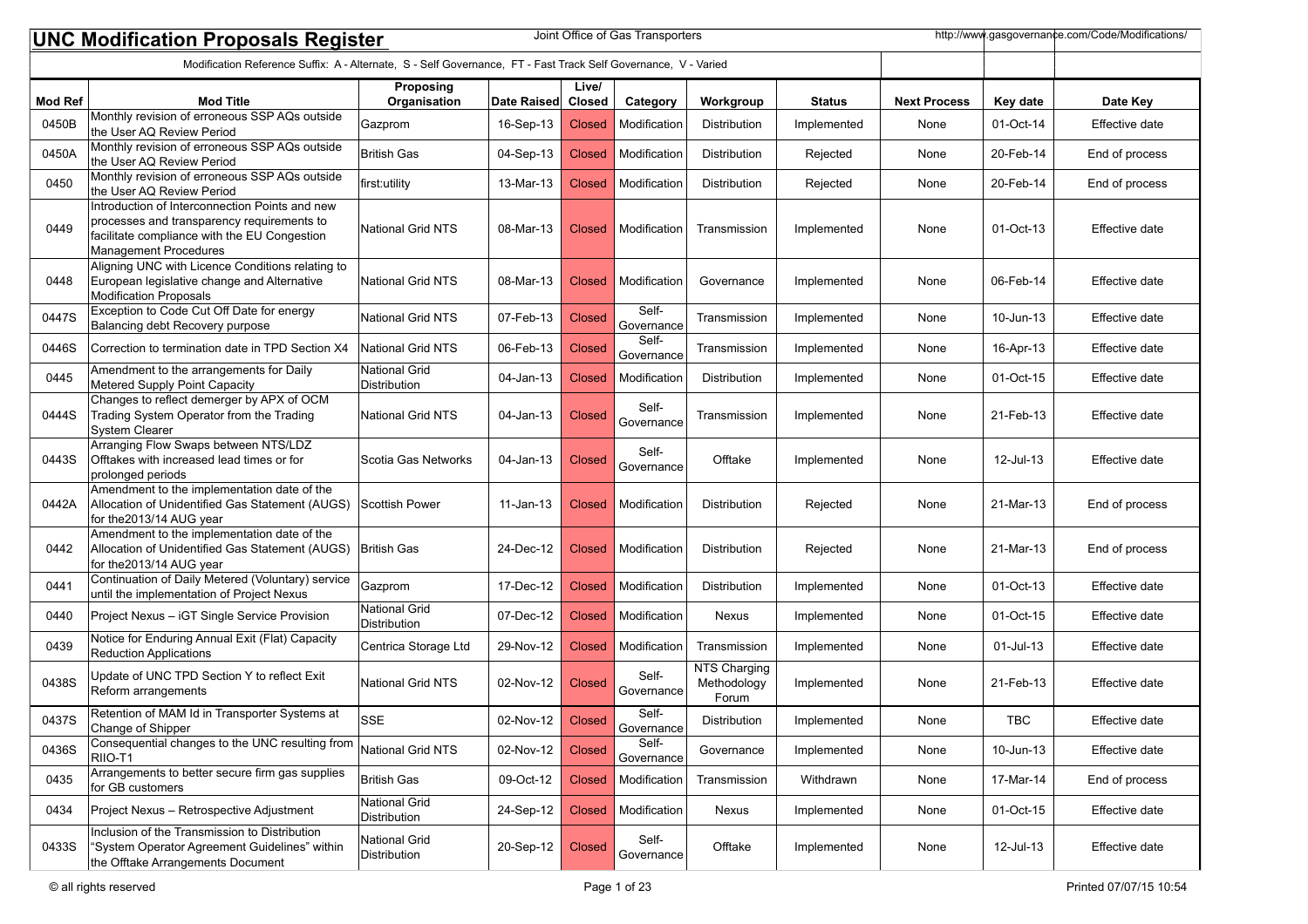|                                                                                                                                      | Joint Office of Gas Transporters<br>http://www.gasgovernance.com/Code/Modifications/<br><b>UNC Modification Proposals Register</b> |                                             |             |               |                     |                                           |               |                     |             |                |  |
|--------------------------------------------------------------------------------------------------------------------------------------|------------------------------------------------------------------------------------------------------------------------------------|---------------------------------------------|-------------|---------------|---------------------|-------------------------------------------|---------------|---------------------|-------------|----------------|--|
| Modification Reference Suffix: A - Alternate, S - Self Governance, FT - Fast Track Self Governance, V - Varied<br>Live/<br>Proposing |                                                                                                                                    |                                             |             |               |                     |                                           |               |                     |             |                |  |
| <b>Mod Ref</b>                                                                                                                       | <b>Mod Title</b>                                                                                                                   | Organisation                                | Date Raised | Closed        | Category            | Workgroup                                 | <b>Status</b> | <b>Next Process</b> | Key date    | Date Key       |  |
| 0432                                                                                                                                 | Project Nexus - gas settlement reform                                                                                              | <b>National Grid</b><br><b>Distribution</b> | 07-Sep-12   | <b>Closed</b> | Modification        | Nexus                                     | Implemented   | None                | 01-Oct-15   | Effective date |  |
| 0431                                                                                                                                 | Shipper/Transporter - Meter Point Portfolio<br>Reconciliation                                                                      | Scotia Gas Networks                         | 27-Jul-12   | <b>Closed</b> | Modification        | Distribution                              | Implemented   | None                | 01-Apr-14   | Effective date |  |
| 0430                                                                                                                                 | Inclusion of data items relevant to smart metering<br>into existing industry systems                                               | Northern Gas Networks                       | 27-Jun-12   | <b>Closed</b> | Modification        | Distribution                              | Implemented   | None                | $01-May-13$ | Effective date |  |
| 0429                                                                                                                                 | <b>Customer Settlement Error Claims Process</b>                                                                                    | Corona Energy                               | 08-Jun-12   | <b>Closed</b> | Modification        | Distribution                              | Implemented   | None                | 01-Apr-14   | Effective date |  |
| 0428A                                                                                                                                | Single Meter Supply Points                                                                                                         | Gazprom                                     | 08-Feb-13   | <b>Closed</b> | Modification        | Distribution                              | Rejected      | None                | 25-Jul-13   | End of process |  |
| 0428                                                                                                                                 | Single Meter Supply Points                                                                                                         | <b>National Grid</b><br>Distribution        | 08-Jun-12   | <b>Closed</b> | Modification        | Distribution                              | Implemented   | None                | 01-Apr-14   | Effective date |  |
| 0427S                                                                                                                                | <b>Estimated Opening Meter Reads Code</b><br>Amendment                                                                             | <b>RWE Npower</b>                           | 28-May-12   | <b>Closed</b> | Self-<br>Governance | Distribution                              | Implemented   | None                | 07-Dec-12   | Effective date |  |
| 0426                                                                                                                                 | Amendment to the NTS System Entry Overrun<br>Charge.                                                                               | <b>National Grid NTS</b>                    | 03-May-12   | <b>Closed</b> | Modification        | Transmission                              | Rejected      | None                | 15-Nov-12   | End of process |  |
| 0425V                                                                                                                                | Re-establishment of Supply Meter Points -<br>Shipperless sites                                                                     | <b>British Gas</b>                          | 17-Oct-13   | <b>Closed</b> | Modification        | Distribution                              | Implemented   | None                | 01-Apr-14   | Effective date |  |
| 0425                                                                                                                                 | Re-establishment of Supply Meter Points -<br>Shipperless sites                                                                     | <b>British Gas</b>                          | 03-May-12   | Closed        | Modification        | <b>Distribution</b>                       | Withdrawn     | None                | 17-Oct-13   | End of process |  |
| 0424                                                                                                                                 | Re-establishment of Supply Meter Points -<br>prospective measures to address shipperless<br>Isites                                 | <b>National Grid</b><br>Distribution        | 02-May-12   | <b>Closed</b> | Modification        | Distribution                              | Implemented   | None                | 25-Jan-13   | Effective date |  |
| 0423S                                                                                                                                | Removing the UNC TPD Section O requirement to<br>publish nodal forecast data only at the same time<br>as the Ten Year Statement    | <b>National Grid NTS</b>                    | 02-May-12   | <b>Closed</b> | Modification        | Transmission                              | Implemented   | None                | 10-Aug-12   | Effective date |  |
| 0422                                                                                                                                 | Creating the permission to release data to Meter<br>Asset Provider organisations                                                   | E.ON UK                                     | 24-Apr-12   | <b>Closed</b> | Modification        | Distribution                              | Implemented   | None                | 01-Apr-13   | Effective date |  |
| 0421                                                                                                                                 | Improve AQ Performance                                                                                                             | <b>Scottish Power</b>                       | 06-May-11   | <b>Closed</b> | Modification        | Distribution                              | Rejected      | None                | 29-Jan-13   | End of process |  |
| 0420                                                                                                                                 | New Connections Interruptible loads                                                                                                | Scotia Gas Networks                         | 04-Apr-12   | <b>Closed</b> | Modification        | Distribution                              | Implemented   | None                | tbc         | Effective date |  |
| 0419                                                                                                                                 | Redefining the capacity of the Specified Exit Point<br>used in the calculation of the NTS Optional<br>Commodity tariffs            | <b>National Grid NTS</b>                    | 04-Apr-12   | Closed        | Modification        | Transmission                              | Implemented   | None                | 25-Jul-12   | Effective date |  |
| 0418A                                                                                                                                | Review of LDZ Customer Charges                                                                                                     | <b>British Gas</b>                          | 06-Nov-12   | Closed        | Modification        | <b>DN Charging</b><br>Methodolgy<br>Forum | Rejected      | None                | 05-Feb-14   | End of process |  |
| 0418                                                                                                                                 | Review of LDZ Customer Charges                                                                                                     | Scotia Gas Networks                         | 04-Apr-12   | Closed        | Modification        | <b>DN</b> Charging<br>Methodolgy<br>Forum | Rejected      | None                | 05-Feb-14   | End of process |  |
| 0417S                                                                                                                                | Notice for Enduring Exit Capacity Reduction<br>Applications                                                                        | Centrica Storage Ltd                        | 14-Feb-12   | <b>Closed</b> | Self-<br>Governance | Transmission                              | Implemented   | None                | 13-Jul-12   | Effective date |  |
| 0416S                                                                                                                                | Extending the data provision permissions created<br>by Modification 0279 regarding historic asset and<br>read data provision       | Wales & West Utilities                      | 13-Feb-12   | <b>Closed</b> | Self-<br>Governance | Distribution                              | Implemented   | None                | 12-Oct-12   | Effective date |  |
| 0415                                                                                                                                 | Revision of the Gas Balancing Alert Arrangements National Grid NTS                                                                 |                                             | 07-Feb-12   | <b>Closed</b> | Modification        | Transmission                              | Implemented   | None                | 01-Dec-12   | Effective date |  |
| 0414S                                                                                                                                | Discontinuation of ANS usage for Interruption<br>Communications by Transporters                                                    | Scotia Gas Networks                         | 03-Feb-12   | <b>Closed</b> | Self-<br>Governance | Distribution                              | Implemented   | None                | 13-Jul-12   | Effective date |  |
| 0413S                                                                                                                                | DN Adjustment of notices for the reduction of<br>Enduring Annual NTS Exit (Flat) Capacity                                          | National Grid NTS                           | 11-Jan-12   | <b>Closed</b> | Self-<br>Governance | Offtake                                   | Implemented   | None                | 13-Jun-12   | Effective date |  |
| 0412                                                                                                                                 | Changes to the Stages of Emergency Resulting<br>from Changes Introduced by Exit Reform                                             | National Grid NTS                           | 06-Jan-12   | <b>Closed</b> | Modification        | Transmission                              | Implemented   | None                | 01-Oct-12   | Effective date |  |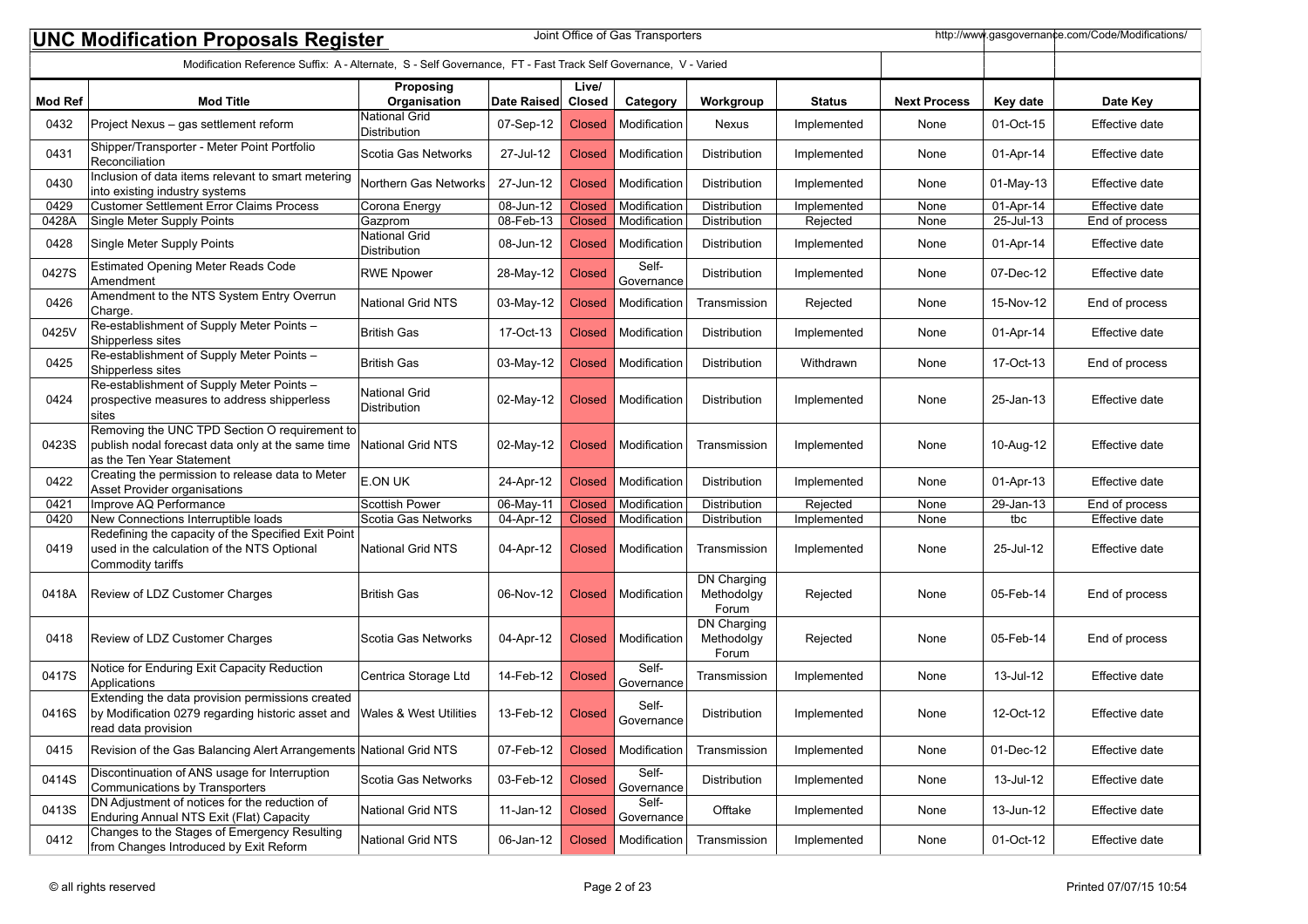|                | http://www.gasgovernance.com/Code/Modifications/<br>Joint Office of Gas Transporters<br><b>UNC Modification Proposals Register</b><br>Modification Reference Suffix: A - Alternate, S - Self Governance, FT - Fast Track Self Governance, V - Varied |                                      |             |               |                       |                                           |               |                     |                         |                |
|----------------|------------------------------------------------------------------------------------------------------------------------------------------------------------------------------------------------------------------------------------------------------|--------------------------------------|-------------|---------------|-----------------------|-------------------------------------------|---------------|---------------------|-------------------------|----------------|
|                |                                                                                                                                                                                                                                                      |                                      |             |               |                       |                                           |               |                     |                         |                |
|                |                                                                                                                                                                                                                                                      | Proposing                            |             | Live/         |                       |                                           |               |                     |                         |                |
| <b>Mod Ref</b> | <b>Mod Title</b>                                                                                                                                                                                                                                     | Organisation                         | Date Raised | Closed        | Category              | Workgroup                                 | <b>Status</b> | <b>Next Process</b> | Key date                | Date Key       |
| 0411S          | Removal of the Obligation to Publish Firm Gas<br>Monitor from the UNC                                                                                                                                                                                | <b>National Grid NTS</b>             | 06-Jan-12   | <b>Closed</b> | Self-<br>Governance   | Transmission                              | Implemented   | None                | 13-Jul-12               | Effective date |
| 0410A          | Responsibility for gas off-taken at Unregistered<br>Sites following New Network Connections                                                                                                                                                          | National Grid<br>Distribution        | 23-May-12   | <b>Closed</b> | Modification          | Distribution                              | Implemented   | None                | 01-Sep-13               | Effective date |
| 0410           | Responsibility for gas off-taken at Unregistered<br>Sites following New Network Connections                                                                                                                                                          | <b>Total Gas and Power</b>           | 02-Dec-11   | <b>Closed</b> | Modification          | Distribution                              | Rejected      | None                | 08-Aug-13               | End of process |
| 0409S          | Removing the restriction on the Users' application<br>quantity for Annual NTS Exit (Flat) Capacity                                                                                                                                                   | <b>National Grid NTS</b>             | 02-Dec-11   | <b>Closed</b> | Self-<br>Governance   | Transmission                              | Implemented   | None                | 14-May-12               | Effective date |
| 0408S          | Moffat and Bacton Interconnectors: Changes to<br>Agreements to Align to UNC Modification 0195AV. National Grid NTS                                                                                                                                   |                                      | 28-Nov-11   | <b>Closed</b> | Self-<br>Governance   | Transmission                              | Implemented   | None                | 14-May-12               | Effective date |
| 0407           | Standardisation of notice periods for offtake rate<br>changes for all National Grid NTS Exit Users                                                                                                                                                   | Wales & West Utilities               | 25-Nov-11   | <b>Closed</b> | Modification          | Offtake                                   | Implemented   | None                | 01-Dec-13               | Effective date |
| 0406S          | Changes to the Measurement Provisions of the px<br>(TGPP) Limited Network Entry Agreement (NEA)                                                                                                                                                      | Energy 24                            | 18-Nov-11   | <b>Closed</b> | Modification          | Transmission                              | Implemented   | None                | 09-Mar-12               | Effective date |
| 0405           | Bottom Stop SOQ Appeal Mechanism for 2011/12 British Gas                                                                                                                                                                                             |                                      | 09-Nov-11   | <b>Closed</b> | Modification          | Distribution                              | Implemented   | None                | 16-Dec-11               | Effective date |
| 0404           | Profiling payment of LDZ capacity transportation<br>charges for Small Shipper Organisations                                                                                                                                                          | Scotia Gas Networks                  | 07-Nov-11   | <b>Closed</b> | Modification          | <b>Distribution</b>                       | Implemented   | None                | 01-Oct-12               | Effective date |
| 0403           | EU Third Package: 21 day switching with flexible<br>objection period                                                                                                                                                                                 | <b>SSE</b>                           | 10-Oct-11   | <b>Closed</b> | Modification          | Distribution                              | Implemented   | None                | 04-Nov-13               | Effective date |
| 0402           | Allocated Volume and AQ Comparison                                                                                                                                                                                                                   | <b>RWE Npower</b>                    | 07-Oct-11   | <b>Closed</b> | Self-<br>Governance   | Distribution                              | Withdrawn     | None                | 13-Dec-11               | End of process |
| 0401S          | Amendments to the provisions for agreeing<br>pressures at the Offtakes from the National<br>Transmission System to Distribution Networks                                                                                                             | <b>National Grid</b><br>Distribution | 05-Sep-11   | <b>Closed</b> | Self-<br>Governance   | Offtake                                   | Implemented   | None                | 14-May-12               | Effective date |
| 0400S          | Removal of obligation to install duplicate<br><b>Telemetry Equipment</b>                                                                                                                                                                             | <b>National Grid NTS</b>             | 02-Sep-11   | <b>Closed</b> | Self-<br>Governance   | Offtake                                   | Implemented   | None                | 14-May-12               | Effective date |
| 0399           | Transparency of Theft Detection Performance                                                                                                                                                                                                          | <b>British Gas</b>                   | 02-Sep-11   | <b>Closed</b> | Modification          | Distribution                              | Implemented   | None                | $\overline{01}$ -Sep-12 | Effective date |
| 0398           | Limitation on Retrospective Invoicing and Invoice<br>Correction (3 to 4 year solution)                                                                                                                                                               | <b>Wales &amp; West Utilities</b>    | 24-Aug-11   | <b>Closed</b> | Modification          | Distribution                              | Implemented   | None                | 01-Apr-14               | Effective date |
| 0397S          | Amendments to Section I of the OAD to reflect<br>Offtake Profile Notice rules & recognition of<br>different NTS/LDZ Offtake sensitivities                                                                                                            | <b>Wales &amp; West Utilities</b>    | 19-Aug-11   | <b>Closed</b> | Self-<br>Governance   | Offtake                                   | Implemented   | None                | 14-May-12               | Effective date |
| 0396           | EU Third package: Three week switching                                                                                                                                                                                                               | <b>E.ON UK</b>                       | 05-Aug-11   | Closed        | Modification          | <b>Distribution</b>                       | Rejected      | None                | 24-Aug-12               | End of process |
| 0395           | Limitation on Retrospective Invoicing and Invoice<br>Correction                                                                                                                                                                                      | <b>EDF</b> Energy                    | 04-Aug-11   | <b>Closed</b> | Modification          | Distribution                              | Rejected      | None                | 01-Mar-13               | End of process |
| 0394           | Legal Text for UNC Modification Proposals                                                                                                                                                                                                            | E.ON UK                              | 04-Aug-11   | Closed        | Modification          | Governance                                | Withdrawn     | None                | 19-Jul-12               | End of process |
| 0393S          | Interruptible to Firm - NTS Supply Points<br>Transition                                                                                                                                                                                              | <b>National Grid NTS</b>             | 04-Aug-11   | <b>Closed</b> | Self-<br>Governance   | Transmission                              | Implemented   | None                | 09-Mar-12               | Effective date |
| 0392           | Proposal to amend Annex A of the CSEP NExA<br>table, by replacing the current version of the AQ<br>table                                                                                                                                             | <b>Scottish Power</b>                | 03-Aug-11   |               | Closed   Modification | <b>Distribution</b>                       | Implemented   | None                | 29-Jun-12               | Effective date |
| 0391           | Distributed Gas Charging Arrangements                                                                                                                                                                                                                | <b>National Grid</b><br>Distribution | 28-Jul-11   | <b>Closed</b> | Modification          | <b>DN Charging</b><br>Methodolgy<br>Forum | Implemented   | None                | 01-Apr-13               | Effective date |
| 0390           | Introduction of a Supply point Offtake Rate<br><b>Review and Monitoring Process</b>                                                                                                                                                                  | Scotia Gas Networks                  | 08-Jul-11   | Closed        | Modification          | Distribution                              | Implemented   | None                | 01-Apr-12               | Effective date |
| 0389VS         | Simplification of Points of Telemetry                                                                                                                                                                                                                | National Grid NTS                    | 16-Feb-12   | <b>Closed</b> | Self-<br>Governance   | Offtake                                   | Implemented   | None                | 14-May-12               | Effective date |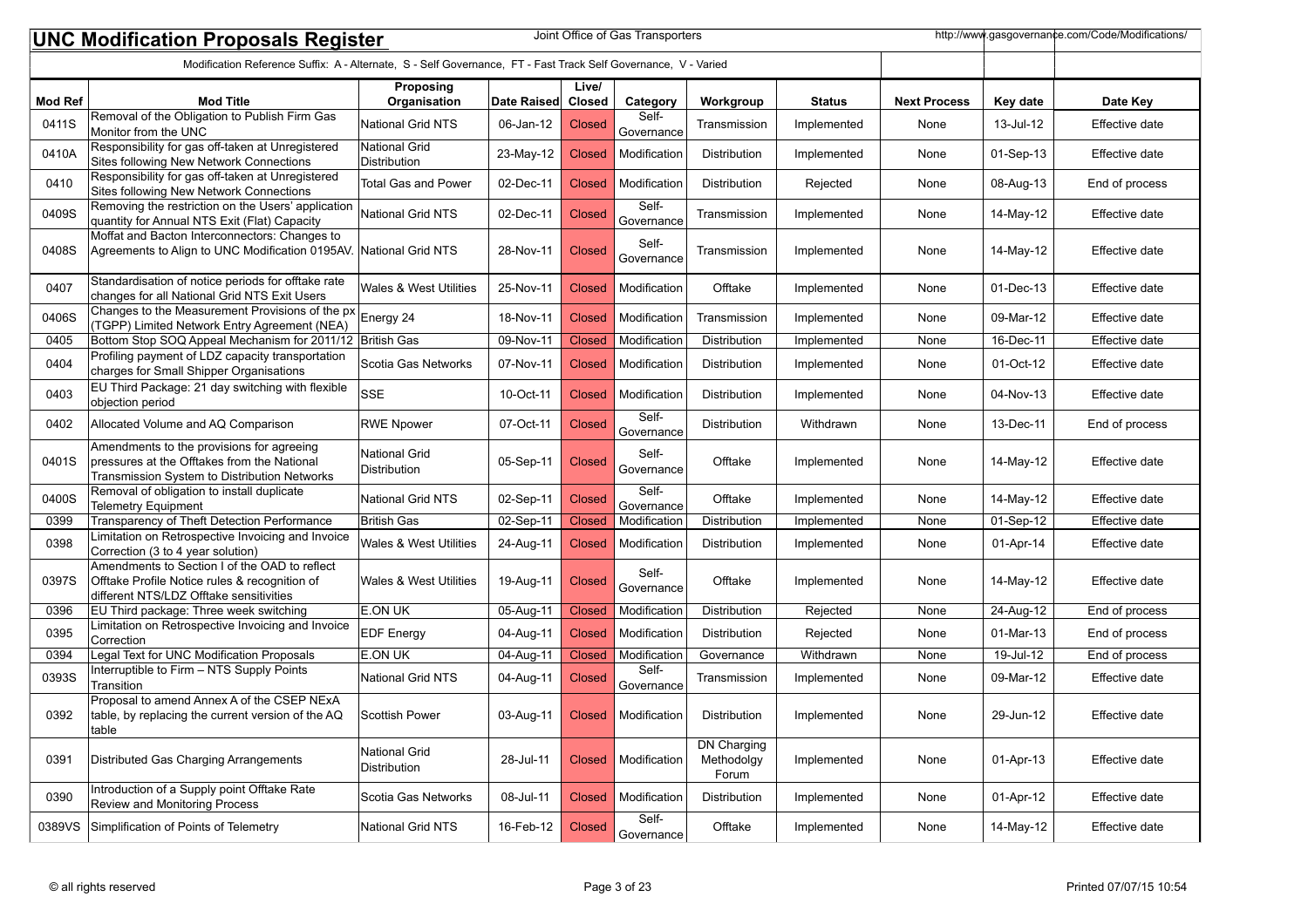|                                                                                                                | Joint Office of Gas Transporters<br>http://www.gasgovernance.com/Code/Modifications/<br><b>UNC Modification Proposals Register</b>                   |                                   |             |               |                     |                                           |               |                     |           |                |
|----------------------------------------------------------------------------------------------------------------|------------------------------------------------------------------------------------------------------------------------------------------------------|-----------------------------------|-------------|---------------|---------------------|-------------------------------------------|---------------|---------------------|-----------|----------------|
| Modification Reference Suffix: A - Alternate, S - Self Governance, FT - Fast Track Self Governance, V - Varied |                                                                                                                                                      |                                   |             |               |                     |                                           |               |                     |           |                |
|                                                                                                                |                                                                                                                                                      | Proposing                         |             | Live/         |                     |                                           |               |                     |           |                |
| <b>Mod Ref</b>                                                                                                 | <b>Mod Title</b>                                                                                                                                     | Organisation                      | Date Raised | Closed        | Category            | Workgroup                                 | <b>Status</b> | <b>Next Process</b> | Key date  | Date Key       |
| 0389S                                                                                                          | Simplification of Points of Telemetry                                                                                                                | <b>National Grid NTS</b>          | 08-Jul-11   | <b>Closed</b> | Self-<br>Governance | Offtake                                   | Withdrawn     | None                | 16-Feb-12 | End of process |
| 0388                                                                                                           | Fixed Parameters for determining Shipper<br>contribution to Unidentified Gas                                                                         | <b>Total Gas and Power</b>        | 08-Jul-11   | <b>Closed</b> | Modification        | Distribution                              | Rejected      | None                | 24-Nov-11 | End of process |
| 0387                                                                                                           | Removal of Anonymity from Annual Quantity<br>Appeal and Amendment Reports                                                                            | <b>British Gas</b>                | 05-Jul-11   | <b>Closed</b> | Modification        | Distribution                              | Rejected      | None                | 23-Feb-12 | End of process |
| 0386                                                                                                           | Extending rights to Protected Information<br>provisions for Meter Asset Managers / Registered<br>Metering Applicants - unpopulated MAM id<br>records | <b>SSE</b>                        | 26-May-11   | <b>Closed</b> | Self-<br>Governance | Distribution                              | Implemented   | None                | 10-Oct-11 | Effective date |
| 0385S                                                                                                          | Inclusion of DNOs as Users in User Pays<br>Arrangements                                                                                              | <b>National Grid NTS</b>          | 06-May-11   | <b>Closed</b> | Self-<br>Governance | Governance                                | Implemented   | None                | 13-Jan-12 | Effective date |
| 0384S                                                                                                          | UNC Modification Rules; housekeeping, clarity<br>and minor drafting changes                                                                          | <b>National Grid NTS</b>          | 06-May-11   | <b>Closed</b> | Self-<br>Governance | Governance                                | Implemented   | None                | 12-Oct-12 | Effective date |
| 0383                                                                                                           | Profiling payment of LDZ transportation charges                                                                                                      | Utilita (Winchester Gas)          | 06-May-11   | <b>Closed</b> | Modification        | DN Charging<br>Methodolgy<br>Forum        | Withdrawn     | None                | 24-Jul-12 | End of process |
| 0382                                                                                                           | Reducing the capacity element of LDZ system<br>charges for SSPs                                                                                      | Utilita (Winchester Gas)          | 06-May-11   | <b>Closed</b> | Modification        | <b>DN Charging</b><br>Methodolgy<br>Forum | Rejected      | None                | 24-Nov-11 | End of process |
| 0381                                                                                                           | Removal of the NTS Exit (Flat) Capacity "deemed<br>application" process                                                                              | <b>Wales &amp; West Utilities</b> | 06-May-11   | <b>Closed</b> | Self-<br>Governance | Transmission                              | Implemented   | None                | 14-Nov-11 | Effective date |
| 0380                                                                                                           | Periodic Annual Quantity calculation                                                                                                                 | National Grid<br>Distribution     | 05-May-11   | <b>Closed</b> | Modification        | Nexus                                     | Withdrawn     | None                | 07-Feb-12 | End of process |
| 0379                                                                                                           | Provision for an AQ Review Audit                                                                                                                     | <b>British Gas Trading</b>        | 08-Apr-11   | <b>Closed</b> | Modification        | Distribution                              | Withdrawn     | None                | 14-Dec-12 | End of process |
| 0378                                                                                                           | Greater Transparency over AQ Appeal<br>Performance                                                                                                   | <b>British Gas Trading</b>        | 08-Apr-11   | <b>Closed</b> | Modification        | Distribution                              | Implemented   | None                | 04-Feb-13 | Effective date |
| 0377                                                                                                           | Use of Daily Meter Reads                                                                                                                             | first:utility                     | 31-Mar-11   | <b>Closed</b> | Modification        | Nexus                                     | Withdrawn     | None                | 15-Mar-12 | End of process |
| 0376SA                                                                                                         | Increased Choice when Applying for NTS Exit<br>Capacity                                                                                              | National Grid NTS                 | 08-Jul-11   | <b>Closed</b> | Self-<br>Governance | Transmission                              | Rejected      | None                | 19-Jan-12 | End of process |
| 0376S                                                                                                          | Increased Choice when Applying for NTS Exit<br>Capacity                                                                                              | <b>SSE</b>                        | 28-Mar-11   | <b>Closed</b> | Self-<br>Governance | Transmission                              | Implemented   | None                | 01-Jun-13 | Effective date |
| 0375                                                                                                           | Changes to how Unsecured Credit Limits are<br>determined within UNC TPD Section V 3.1.7<br>(Independent Assessments)                                 | <b>Wales &amp; West Utilities</b> | 21-Mar-11   | <b>Closed</b> | Modification        | Distribution                              | Rejected      | None                | 23-Feb-12 | End of process |
| 0374                                                                                                           | Interruptible to Firm - Supply Point Transition                                                                                                      | Gazprom                           | 03-Mar-11   | <b>Closed</b> | Modification        | Distribution                              | Rejected      | None                | 23-Sep-11 | End of process |
| 0373                                                                                                           | Governance of NTS connection processes                                                                                                               | E.ON UK                           | 11-Mar-11   | <b>Closed</b> | Modification        | Transmission                              | Implemented   | None                | 01-Aug-12 | Effective date |
| 0372V                                                                                                          | Code Governance Review Licence Compliance<br>Changes                                                                                                 | <b>National Grid NTS</b>          | 15-Sep-11   | <b>Closed</b> | Self-<br>Governance | Governance                                | Implemented   | None                | 09-Dec-11 | Effective date |
| 0372                                                                                                           | Code Governance Review Licence Compliance<br>Changes                                                                                                 | <b>National Grid NTS</b>          | 04-Mar-11   | <b>Closed</b> | Self-<br>Governance | Governance                                | Withdrawn     | None                | 15-Sep-11 | End of process |
| 0371                                                                                                           | Unarigus<br>Unsecured Credit Limit allocated through payment Spark Energy<br>history - late payments                                                 |                                   | 04-Mar-11   | <b>Closed</b> | Modification        | Distribution                              | Withdrawn     | None                | 18-May-11 | End of process |
| 0370                                                                                                           | Continuation of CV determination by National Grid National Grid<br>Transmission on behalf of DNOs                                                    | Distribution                      | 04-Mar-11   | <b>Closed</b> | Self-<br>Governance | Offtake                                   | Implemented   | None                | 20-May-11 | Effective date |
| 0369A                                                                                                          | Alternative Re-establishment of Supply Meter<br>Points - measures to address shipperless sites                                                       | Gazprom                           | 07-Jul-11   | <b>Closed</b> | Modification        | Distribution                              | Rejected      | None                | 22-Mar-12 | End of process |
| 0369                                                                                                           | Re-establishment of Supply Meter Points -<br>measures to address shipperless sites                                                                   | National Grid<br>Distribution     | 03-Mar-11   | <b>Closed</b> | Modification        | Distribution                              | Rejected      | None                | 22-Mar-12 | End of process |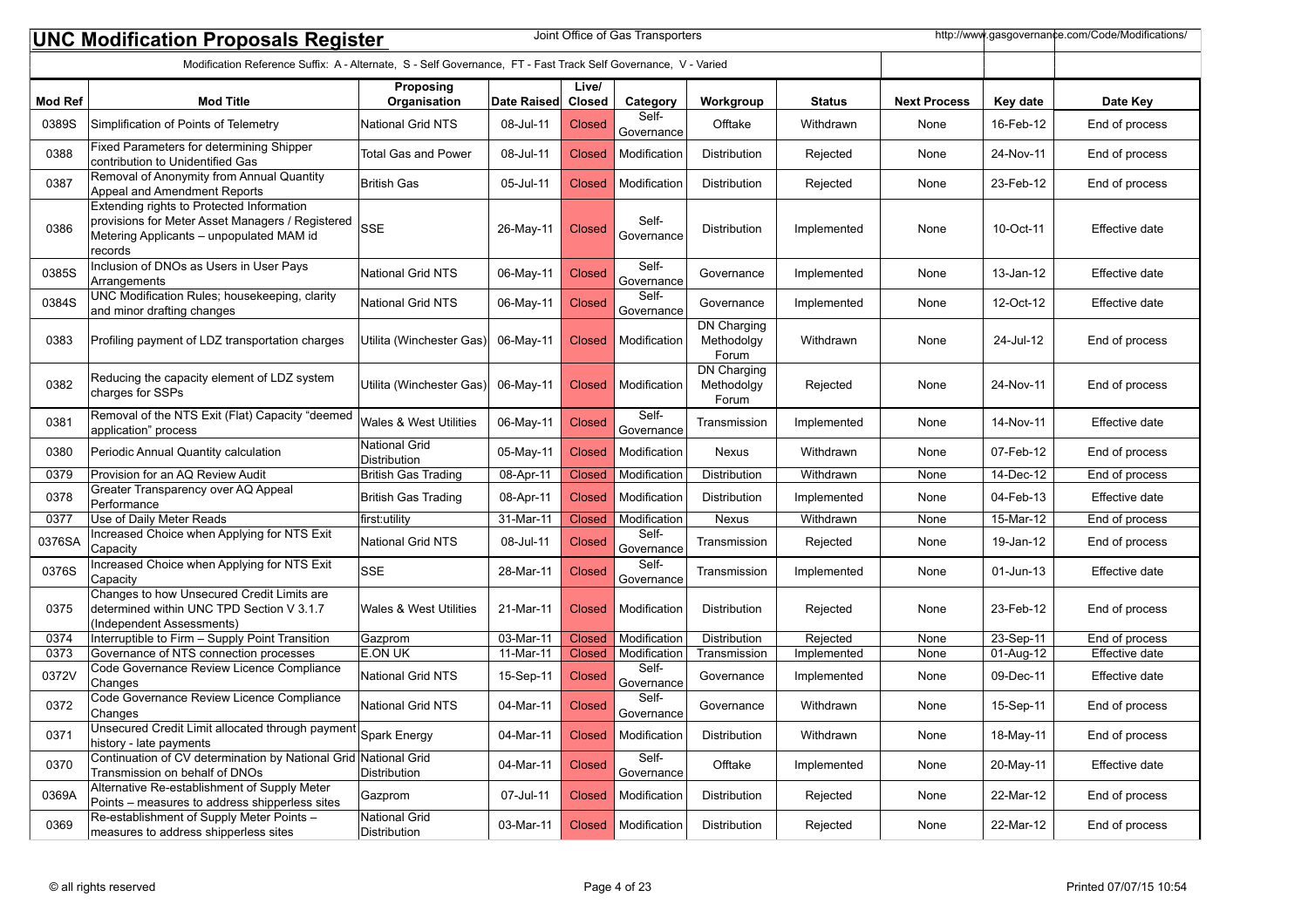| Joint Office of Gas Transporters<br>http://www.qasqovernance.com/Code/Modifications/<br><b>UNC Modification Proposals Register</b> |                                                                                                           |                               |             |               |                     |                                      |               |                     |           |                |
|------------------------------------------------------------------------------------------------------------------------------------|-----------------------------------------------------------------------------------------------------------|-------------------------------|-------------|---------------|---------------------|--------------------------------------|---------------|---------------------|-----------|----------------|
| Modification Reference Suffix: A - Alternate, S - Self Governance, FT - Fast Track Self Governance, V - Varied                     |                                                                                                           |                               |             |               |                     |                                      |               |                     |           |                |
|                                                                                                                                    |                                                                                                           | Proposing                     |             | Live/         |                     |                                      |               |                     |           |                |
| <b>Mod Ref</b>                                                                                                                     | <b>Mod Title</b>                                                                                          | Organisation                  | Date Raised | Closed        | Category            | Workgroup<br>DN Charging             | <b>Status</b> | <b>Next Process</b> | Key date  | Date Key       |
| 0368                                                                                                                               | Smoothing of Distribution Charge Variation                                                                | <b>Total Gas and Power</b>    | 01-Mar-11   | <b>Closed</b> | Modification        | Methodolgy<br>Forum                  | Withdrawn     | None                | 06-Dec-12 | End of process |
| 0367A                                                                                                                              | Interruptible to Firm - Supply Point Transition                                                           | Gazprom                       | 03-Mar-11   | <b>Closed</b> | Modification        | Distribution                         | Renumbered    | None                | 17-Mar-11 | End of process |
| 0367                                                                                                                               | Interruptible to Firm - Supply Point Transition                                                           | National Grid<br>Distribution | 04-Feb-11   | <b>Closed</b> | Self-<br>Governance | Distribution                         | Implemented   | None                | 01-Aug-11 | Effective date |
| 0366                                                                                                                               | Clarification of legal text for UNC Modification<br>0229                                                  | <b>Total Gas and Power</b>    | 04-Feb-11   | <b>Closed</b> | Modification        | Distribution                         | Rejected      | None                | 19-Apr-11 | End of process |
| 0365                                                                                                                               | National Grid NTS Initiated Flow Swaps                                                                    | <b>National Grid NTS</b>      | 04-Feb-11   | <b>Closed</b> | Modification        | Offtake                              | Withdrawn     | None                | 16-Aug-11 | End of process |
| 0364                                                                                                                               | An Appeals Process for Entry Capacity Manifest<br>Errors                                                  | GasTerra                      | 04-Feb-11   | <b>Closed</b> | Modification        | Transmission                         | Withdrawn     | None                | 30-Mar-11 | End of process |
| 0363V                                                                                                                              | Commercial Arrangements for NTS Commingling<br><b>Facilities</b>                                          | <b>National Grid NTS</b>      | 15-Sep-11   | <b>Closed</b> | Modification        | Transmission                         | Implemented   | None                | 01-Oct-12 | Effective date |
| 0363                                                                                                                               | <b>Commercial Arrangements for NTS Commingling</b><br>Facilities                                          | National Grid NTS             | 04-Feb-11   | <b>Closed</b> | Modification        | Transmission                         | Withdrawn     | None                | 15-Sep-11 | End of process |
| 0362                                                                                                                               | Use of notional Meter Readings and Agreed<br>Opening Meter Readings for Individual CSEP<br>Reconciliation | National Grid<br>Distribution | 04-Feb-11   | <b>Closed</b> | Self-<br>Governance | Distribution                         | Implemented   | None                | 08-Jul-11 | Effective date |
| 0361                                                                                                                               | Consider the duration of changes against wider<br>industry developments                                   | <b>RWE Npower</b>             | 02-Feb-11   | <b>Closed</b> | Self-<br>Governance | Governance                           | Withdrawn     | None                | 08-Jun-11 | End of process |
| 0360                                                                                                                               | Removal of Credit Rating Restrictions from<br>Definition of Parent Company                                | first:utility                 | 01-Feb-11   | <b>Closed</b> | Modification        | Distribution                         | Implemented   | None                | 01-Jul-11 | Effective date |
| 0359S                                                                                                                              | Use of Market Sector Flag to determine Customer<br><b>Status</b>                                          | Gazprom                       | 25-Jan-11   | Closed        | Self-<br>Governance | Nexus                                | Withdrawn     | None                | 23-Jan-12 | End of process |
| 0358                                                                                                                               | 1&C Compensation for Emergency Interrruption                                                              | Corona Energy                 | 18-Jan-11   | <b>Closed</b> | Modification        | Distribution                         | Withdrawn     | None                | 27-Oct-11 | End of process |
| 0357                                                                                                                               | Enhanced Supply Point Administration Process                                                              | Corona Energy                 | 18-Jan-11   | Closed        | Modification        | Nexus                                | Withdrawn     | None                | 14-Mar-12 | End of process |
| 0356A                                                                                                                              | Demand Data for the NTS Exit (Flat) Capacity<br>Charges Methodology                                       | <b>EDF</b> Energy             | 06-May-11   | <b>Closed</b> | Modification        | NTS Charging<br>Methodology<br>Forum | Rejected      | None                | 12-Mar-12 | Effective date |
| 0356                                                                                                                               | Demand Data for the NTS Exit (Flat) Capacity<br>Charges Methodology                                       | National Grid NTS             | 07-Jan-11   | <b>Closed</b> | Modification        | NTS Charging<br>Methodology<br>Forum | Implemented   | None                | 01-May-12 | Effective date |
| 0355                                                                                                                               | Alignment of CV and Wobbe Limits at NTS<br><b>System Entry Points</b>                                     | National Grid NTS             | 07-Jan-11   | <b>Closed</b> | Self-<br>Governance | Transmission                         | Implemented   | None                | 20-May-11 | Effective date |
| 0354                                                                                                                               | Alternative to MODs 0339, "Clarification of the<br>AUG Year in respect of UNC Modification 0229"          | British Gas Trading           | 06-Jan-11   | <b>Closed</b> | Modification        | Nexus                                | Withdrawn     | None                | 20-Jan-11 | Effective date |
| 0353                                                                                                                               | Population and Maintenance of the Market Sector<br>Code within the Supply Point Register                  | Wales & West Utilities        | 17-Dec-10   | <b>Closed</b> | Modification        | Distribution                         | Implemented   | None                | 27-Jul-11 | Effective date |
| 0352                                                                                                                               | The Introduction of an Interruptible Reverse Flow<br>service at Moffat Interconnector                     | National Grid NTS             | 08-Dec-10   | <b>Closed</b> | Modification        | Transmission                         | Implemented   | None                | 04-Oct-11 | Effective date |
| 0351                                                                                                                               | <b>Enduring Exit Overruns - Deemed Applications</b>                                                       | National Grid NTS             | 08-Dec-10   | <b>Closed</b> | Modification        | Transmission                         | Withdrawn     | None                | 07-Feb-11 | Effective date |
| 0350                                                                                                                               | Combining the NTS entry capacity and exit<br>capacity credit checks                                       | National Grid NTS             | 24-Nov-10   | <b>Closed</b> | Modification        | Transmission                         | Implemented   | None                | 01-Aug-11 | Effective date |
| 0349                                                                                                                               | Introduction of a Force Majeure Capacity<br>Management Arrangement                                        | BG                            | 11-Nov-10   | <b>Closed</b> | Modification        | Transmission                         | Implemented   | None                | 01-Sep-11 | Effective date |
| 0348                                                                                                                               | NTS Optional Commodity tariff - update to<br>application rules                                            | National Grid NTS             | 10-Nov-10   | Closed        | Modification        | Transmission                         | Implemented   | None                | 01-Feb-12 | Effective date |
| 0347V                                                                                                                              | Amend NTS Exit Capacity Assignment Start Date                                                             | <b>British Gas Trading</b>    | 16-Dec-10   | <b>Closed</b> | Modification        | Transmission                         | Implemented   | None                | 01-Jun-11 | Effective date |
| 0347                                                                                                                               | Amend NTS Exit Capacity Assignment Start Date                                                             | British Gas Trading           | 10-Nov-10   | <b>Closed</b> | Modification        | Transmission                         | Withdrawn     | None                | 16-Dec-10 | Effective date |
| 0346                                                                                                                               | An Alternative to the Supplier Energy Theft<br>Scheme Based on Throughput                                 | British Gas Trading           | 09-Nov-10   | Closed        | Modification        | Distribution                         | Rejected      | None                | 26-Mar-12 | Effective date |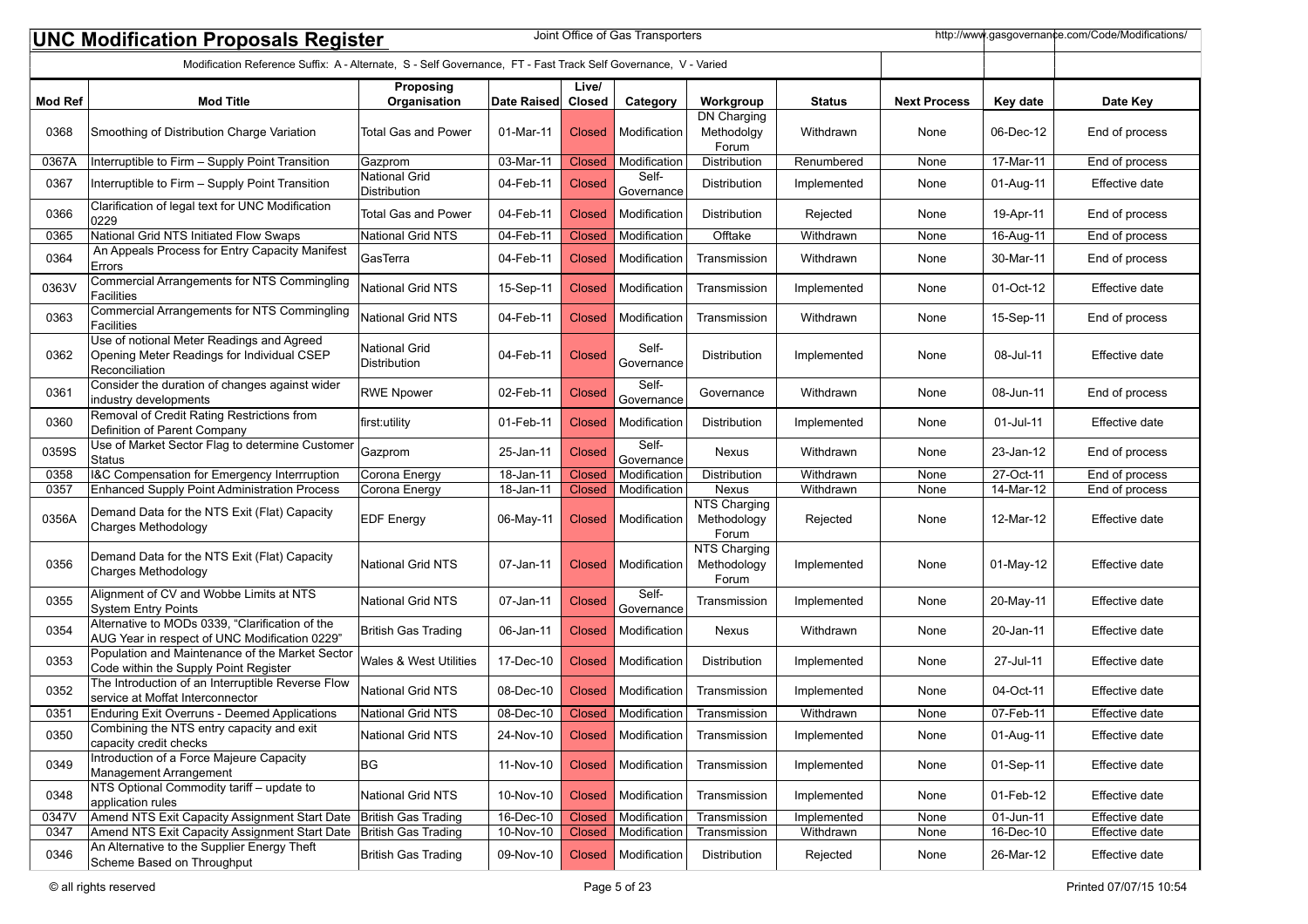|                | Joint Office of Gas Transporters<br>http://www.gasgovernance.com/Code/Modifications/<br><b>UNC Modification Proposals Register</b>                              |                               |             |                 |               |              |                               |                     |              |                |  |
|----------------|-----------------------------------------------------------------------------------------------------------------------------------------------------------------|-------------------------------|-------------|-----------------|---------------|--------------|-------------------------------|---------------------|--------------|----------------|--|
|                | Modification Reference Suffix: A - Alternate, S - Self Governance, FT - Fast Track Self Governance, V - Varied                                                  |                               |             |                 |               |              |                               |                     |              |                |  |
| <b>Mod Ref</b> | <b>Mod Title</b>                                                                                                                                                | Proposing<br>Organisation     | Date Raised | Live/<br>Closed | Category      | Workgroup    | <b>Status</b>                 | <b>Next Process</b> | Key date     | Date Key       |  |
| 0345           | Removal of Daily Metered voluntary regime                                                                                                                       | Wales & West Utilities        | 09-Nov-10   | <b>Closed</b>   | Modification  | Distribution | Implemented                   | None                | 01-Oct-13    | Effective date |  |
| 0344           | Removal of the D+1 11am meter read liabilities<br>regime for DM voluntary (DMV) Supply Points                                                                   | Wales & West Utilities        | 09-Nov-10   | <b>Closed</b>   | Modification  | Distribution | Rejected                      | None                | 20-Jan-11    | Effective date |  |
| 0343           | The ability and requirement for Users and<br>Transporters to raise issues to be considered by<br>the Allocation of Unidentified Gas Expert as<br>"known" issues | <b>Scottish Power</b>         | 02-Nov-10   | <b>Closed</b>   | Modification  | Distribution | Rejected                      | None                | 16-Aug-11    | Effective date |  |
| 0342           | Amendment to the DN Adjustment Window                                                                                                                           | National Grid NTS             | 13-Oct-10   | <b>Closed</b>   | Modification  | Transmission | Implemented                   | None                | 30-Mar-11    | Effective date |  |
| 0341           | Manifest Errors in Entry Capacity Overrun                                                                                                                       | GasTerra                      | 13-Oct-10   | <b>Closed</b>   | Modification  | Transmission | Rejected                      | None                | 24-Mar-11    | Effective date |  |
| 0340           | Clarification of the AUG Year in respect of UNC<br>Modification 0229 (alternative)                                                                              | National Grid<br>Distribution | 12-Oct-10   | <b>Closed</b>   | Modification  | Distribution | Rejected                      | None                | 19-Apr-11    | Effective date |  |
| 0339A          | Alternative to Mod 0339, "Clarification of the AUG<br>Year in respect of UNC Modification 0229"                                                                 | <b>British Gas</b>            | 27-Jan-11   | <b>Closed</b>   | Modification  | Distribution | Rejected                      | None                | 19-Apr-11    | Effective date |  |
| 0339           | Clarification of the AUG Year in respect of UNC<br>Modification 0229                                                                                            | National Grid<br>Distribution | 12-Oct-10   | <b>Closed</b>   | Modification  | Distribution | Implemented                   | None                | 21-Apr-11    | Effective date |  |
| 0338V          | Remove the UNC requirement for a 'gas trader'<br>User to hold a Gas Shipper Licence                                                                             | <b>National Grid NTS</b>      | 17-Nov-11   | <b>Closed</b>   | Modification  | Transmission | Implemented                   | None                | $01$ -Jan-13 | Effective date |  |
| 0338           | Remove the UNC requirement for a 'gas trader'<br>User to hold a Gas Shipper Licence                                                                             | National Grid NTS             | 12-Oct-10   | <b>Closed</b>   | Modification  | Transmission | Withdrawn                     | None                | 17-Nov-11    | Effective date |  |
| 0337           | Introduction of an Inter-Day Linepack Product                                                                                                                   | National Grid NTS             | 11-Oct-10   | <b>Closed</b>   | Modification  | Transmission | Lapsed                        | None                | 14-Apr-11    | Effective date |  |
| 0336           | The Introduction of a Balancing Neutrality<br>Adjustment Charge for Cost Recovery Associated National Grid NTS<br>with Rating Services                          |                               | 11-Oct-10   | <b>Closed</b>   | Modification  | Transmission | Implemented                   | None                | 21-Feb-11    | Effective date |  |
| 0335A          | Significant Offtake Metering Error -Small Shipper<br>Payment Timescales                                                                                         | <b>Scotland Gas Network</b>   | 22-Sep-11   | <b>Closed</b>   | Modification  | Distribution | Rejected                      | None                | 27-Jul-12    | Effective date |  |
| 0335           | Offtake Metering Error - Payment Timescales                                                                                                                     | <b>RWE Npower</b>             | 11-Oct-10   | <b>Closed</b>   | Modification  | Distribution | Rejected                      | None                | 27-Jul-12    | Effective date |  |
| 0334           | Post Implementation Review of Central Systems<br>Funding and Governance Arrangements                                                                            | Gazprom                       | 17-Sep-10   | <b>Closed</b>   | Review        | Governance   | <b>Final Review</b><br>Report | None                | 21-Jul-11    | Effective date |  |
| 0333A          | Update of the default System Marginal Buy Price<br>and System Marginal Sell Price                                                                               | <b>EDF Energy</b>             | 25-Jan-11   | <b>Closed</b>   | Modification  | Transmission | Implemented                   | None                | 01-Oct-11    | Effective date |  |
| 0333           | Update of the default System Marginal Buy Price<br>and System Marginal Sell Price                                                                               | <b>National Grid NTS</b>      | 08-Sep-10   | <b>Closed</b>   | Modification  | Transmission | Rejected                      | None                | 14-Apr-11    | Effective date |  |
| 0332           | Removal of a Users ability to allow Quarterly NTS<br>Entry Capacity to lapse                                                                                    | National Grid NTS             | 08-Sep-10   | <b>Closed</b>   | Modification  | Transmission | Withdrawn                     | None                | 16-Dec-10    | Effective date |  |
| 0331           | Demand Estimation Section H Changes to<br>Processes and Responsibilities                                                                                        | E.ON UK                       | 08-Sep-10   | <b>Closed</b>   | Modification  | Distribution | Implemented                   | None                | 03-Jan-12    | Effective date |  |
| 0330           | Delivery of additional analysis and derivation of<br>Seasonal normal weather                                                                                    | <b>SSE</b>                    | 06-Sep-10   | <b>Closed</b>   | Modification  | Distribution | Implemented                   | None                | 01-Nov-11    | Effective date |  |
| 0329           | Review of Industry Charging and Contractual<br>Arrangements - DM Supply Point Offtake Rates<br>(shqs) and DM Supply Point Capacity (soqs)                       | <b>Scotland Gas Network</b>   | 11-Aug-10   | <b>Closed</b>   | <b>Review</b> | Distribution | <b>Final Review</b><br>Report | None                | 18-Aug-11    | Effective date |  |
| 0328           | Proposal to amend Annex A of the CSEP NExA by Scottish Power<br>replacing the current version of the AQ Table                                                   |                               | 06-Aug-10   | <b>Closed</b>   | Modification  | Distribution | Rejected                      | None                | 09-Mar-11    | Effective date |  |
| 0327           | Alternative to Interim Allocation of Unidentified<br>Gas Costs                                                                                                  | <b>British Gas Trading</b>    | 04-Aug-10   | <b>Closed</b>   | Modification  | Distribution | Rejected                      | None                | 21-Oct-10    | Effective date |  |
| 0326VV         | Allocation of unidentified gas following the<br>appointment of the Allocation of Unidentified Gas<br>Expert (AUGE)                                              | Scottish Power                | 21-Jul-11   | <b>Closed</b>   | Modification  | Distribution | Rejected                      | None                | 23-Feb-12    | Effective date |  |
| 0326           | Allocation of unidentified gas following the<br>appointment of the Allocation of Unidentified Gas<br>Expert (AUGE)                                              | Scottish Power                | 27-Jul-10   | <b>Closed</b>   | Modification  | Distribution | Withdrawn                     | None                | 19-May-11    | Effective date |  |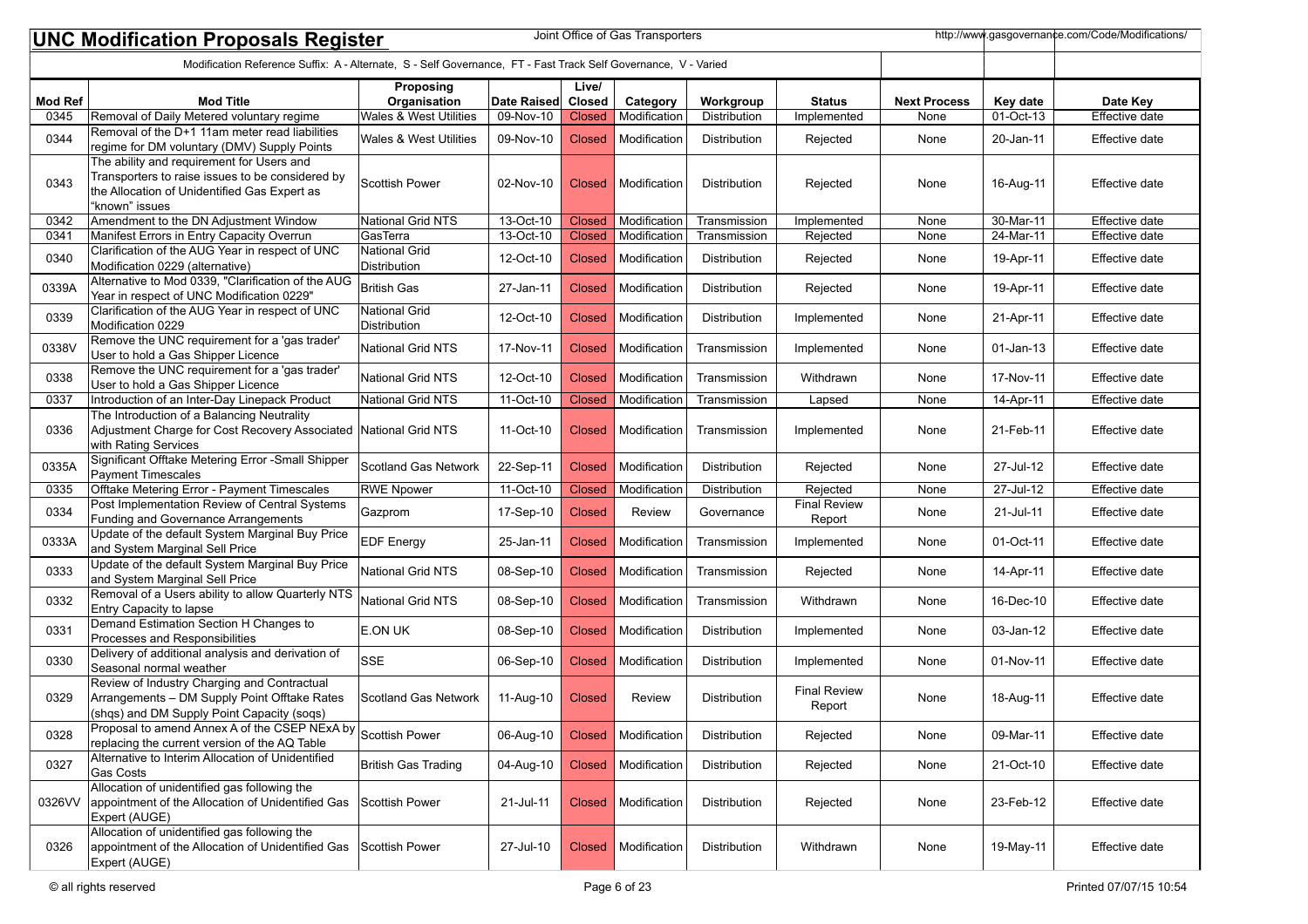|                                                                                                                                      | Joint Office of Gas Transporters<br>http://www.gasgovernance.com/Code/Modifications/<br><b>UNC Modification Proposals Register</b>      |                                             |             |               |              |              |                               |                     |             |                       |  |  |
|--------------------------------------------------------------------------------------------------------------------------------------|-----------------------------------------------------------------------------------------------------------------------------------------|---------------------------------------------|-------------|---------------|--------------|--------------|-------------------------------|---------------------|-------------|-----------------------|--|--|
| Modification Reference Suffix: A - Alternate, S - Self Governance, FT - Fast Track Self Governance, V - Varied<br>Live/<br>Proposing |                                                                                                                                         |                                             |             |               |              |              |                               |                     |             |                       |  |  |
| <b>Mod Ref</b>                                                                                                                       | <b>Mod Title</b>                                                                                                                        | Organisation                                | Date Raised | Closed        | Category     | Workgroup    | <b>Status</b>                 | <b>Next Process</b> | Key date    | Date Key              |  |  |
| 0325V                                                                                                                                | DN Transportation Charging Methodology and<br>Change Governance                                                                         | <b>National Grid</b><br>Distribution        | 21-Oct-10   | <b>Closed</b> | Modification | Governance   | Implemented                   | None                | 31-Dec-10   | Effective date        |  |  |
| 0325                                                                                                                                 | DN Transportation Charging Methodology and<br>Change Governance                                                                         | <b>National Grid</b><br><b>Distribution</b> | 21-Jul-10   | <b>Closed</b> | Modification | Governance   | Withdrawn                     | None                | 21-Oct-10   | Effective date        |  |  |
| 0324V                                                                                                                                | Code Governance Review: Significant Code<br>Reviews                                                                                     | <b>National Grid NTS</b>                    | 21-Oct-10   | <b>Closed</b> | Modification | Governance   | Implemented                   | None                | 31-Dec-10   | Effective date        |  |  |
| 0324                                                                                                                                 | Code Governance Review: Significant Code<br><b>Reviews</b>                                                                              | <b>National Grid NTS</b>                    | 21-Jul-10   | <b>Closed</b> | Modification | Governance   | Withdrawn                     | None                | 21-Oct-10   | Effective date        |  |  |
| 0323V                                                                                                                                | Code Governance Review: Self Governance                                                                                                 | <b>National Grid NTS</b>                    | 21-Oct-10   | <b>Closed</b> | Modification | Governance   | Implemented                   | None                | 31-Dec-10   | Effective date        |  |  |
| 0323                                                                                                                                 | Code Governance Review: Self Governance                                                                                                 | National Grid NTS                           | 21-Jul-10   | <b>Closed</b> | Modification | Governance   | Withdrawn                     | None                | 21-Oct-10   | Effective date        |  |  |
| 0322V                                                                                                                                | Code Governance Review: Inclusion of the NTS<br>Transportation and Connection Charging<br>Methodologies within the UNC                  | National Grid NTS                           | 21-Oct-10   | <b>Closed</b> | Modification | Governance   | Implemented                   | None                | 31-Dec-10   | Effective date        |  |  |
| 0322                                                                                                                                 | Code Governance Review: Inclusion of the NTS<br>Transportation and Connection Charging<br>Methodologies within the UNC                  | <b>National Grid NTS</b>                    | 21-Jul-10   | <b>Closed</b> | Modification | Governance   | Withdrawn                     | None                | 21-Oct-10   | Effective date        |  |  |
| 0321V                                                                                                                                | Code Governance Review: Approach to<br>environmental assessments within the UNC                                                         | <b>National Grid NTS</b>                    | 21-Oct-10   | <b>Closed</b> | Modification | Governance   | Implemented                   | None                | 31-Dec-10   | Effective date        |  |  |
| 0321                                                                                                                                 | Code Governance Review: Approach to<br>environmental assessments within the UNC                                                         | <b>National Grid NTS</b>                    | 21-Jul-10   | <b>Closed</b> | Modification | Governance   | Withdrawn                     | None                | 21-Oct-10   | Effective date        |  |  |
| 0320V                                                                                                                                | Code Governance Review: Appointment and<br>Voting Rights for a Consumer Representative and National Grid NTS<br>Independent Panel Chair |                                             | 21-Oct-10   | <b>Closed</b> | Modification | Governance   | Implemented                   | None                | 31-Dec-10   | Effective date        |  |  |
| 0320                                                                                                                                 | Code Governance Review: Appointment and<br>Voting Rights for a Consumer Representative and National Grid NTS<br>Independent Panel Chair |                                             | 21-Jul-10   | <b>Closed</b> | Modification | Governance   | Withdrawn                     | None                | 21-Oct-10   | Effective date        |  |  |
| 0319V                                                                                                                                | Code Governance Review: Role of Code<br>Administrators and Code Administration Code of<br>Practice                                      | National Grid NTS                           | 21-Oct-10   | <b>Closed</b> | Modification | Governance   | Implemented                   | None                | 31-Dec-10   | Effective date        |  |  |
| 0319                                                                                                                                 | Code Governance Review: Role of Code<br>Administrators and Code Administration Code of<br>Practice                                      | National Grid NTS                           | 21-Jul-10   | <b>Closed</b> | Modification | Governance   | Withdrawn                     | None                | 21-Oct-10   | Effective date        |  |  |
| 0318A                                                                                                                                | Code Governance Review: The approach to be<br>taken when raising alternative Modification<br>Proposals                                  | E.ON UK                                     | 21-Jul-10   | <b>Closed</b> | Modification | Governance   | Rejected                      | None                | 17-Dec-10   | Effective date        |  |  |
| 0318                                                                                                                                 | Code Governance Review: The approach to be<br>taken when raising alternative Modification<br>Proposals                                  | National Grid NTS                           | 21-Jul-10   | <b>Closed</b> | Modification | Governance   | Implemented                   | None                | 31-Dec-10   | Effective date        |  |  |
| 0317A                                                                                                                                | Interim Allocation of Unidentified Gas Costs                                                                                            | British Gas Trading                         | 08-Jul-10   | <b>Closed</b> | Modification | Distribution | Rejected                      | None                | $21-Oct-10$ | <b>Effective date</b> |  |  |
| 0317                                                                                                                                 | Interim Allocation of Unidentified Gas Costs                                                                                            | Shell                                       | 08-Jul-10   | <b>Closed</b> | Modification | Distribution | Implemented                   | None                | 19-Nov-10   | Effective date        |  |  |
| 0316                                                                                                                                 | Review of Section I of the Offtake Arrangements<br>Document (OAD): NTS Operational Flows                                                | Wales & West Utilities                      | 07-Jul-10   | Closed        | Review       | Offtake      | <b>Final Review</b><br>Report | None                | 18-Aug-11   | Effective date        |  |  |
| 0315                                                                                                                                 | To Enhance Section X of the UNC Transportation<br>Principal Document to improve the Energy<br><b>Balancing Further Security Process</b> | Corona Energy                               | 07-Jul-10   | <b>Closed</b> | Modification | Distribution | Rejected                      | None                | 17-Dec-10   | Effective date        |  |  |
| 0314                                                                                                                                 | The provision of a "Data Update" to Non Code<br>Parties                                                                                 | Gazprom                                     | 25-Jun-10   | <b>Closed</b> | Modification | Distribution | Rejected                      | None                | 15-Jun-11   | Effective date        |  |  |
| 0313                                                                                                                                 | Application Date for MOD0229                                                                                                            | British Gas Trading                         | 09-Jun-10   | <b>Closed</b> | Modification | Distribution | Withdrawn                     | None                | 14-Sep-10   | Effective date        |  |  |
| 0312                                                                                                                                 | Introduction of Two-Thirds Majority Voting to the<br><b>UNC Modification Panel</b>                                                      | E.ON UK                                     | 26-May-10   | <b>Closed</b> | Modification | Governance   | Rejected                      | None                | 20-Jul-11   | Effective date        |  |  |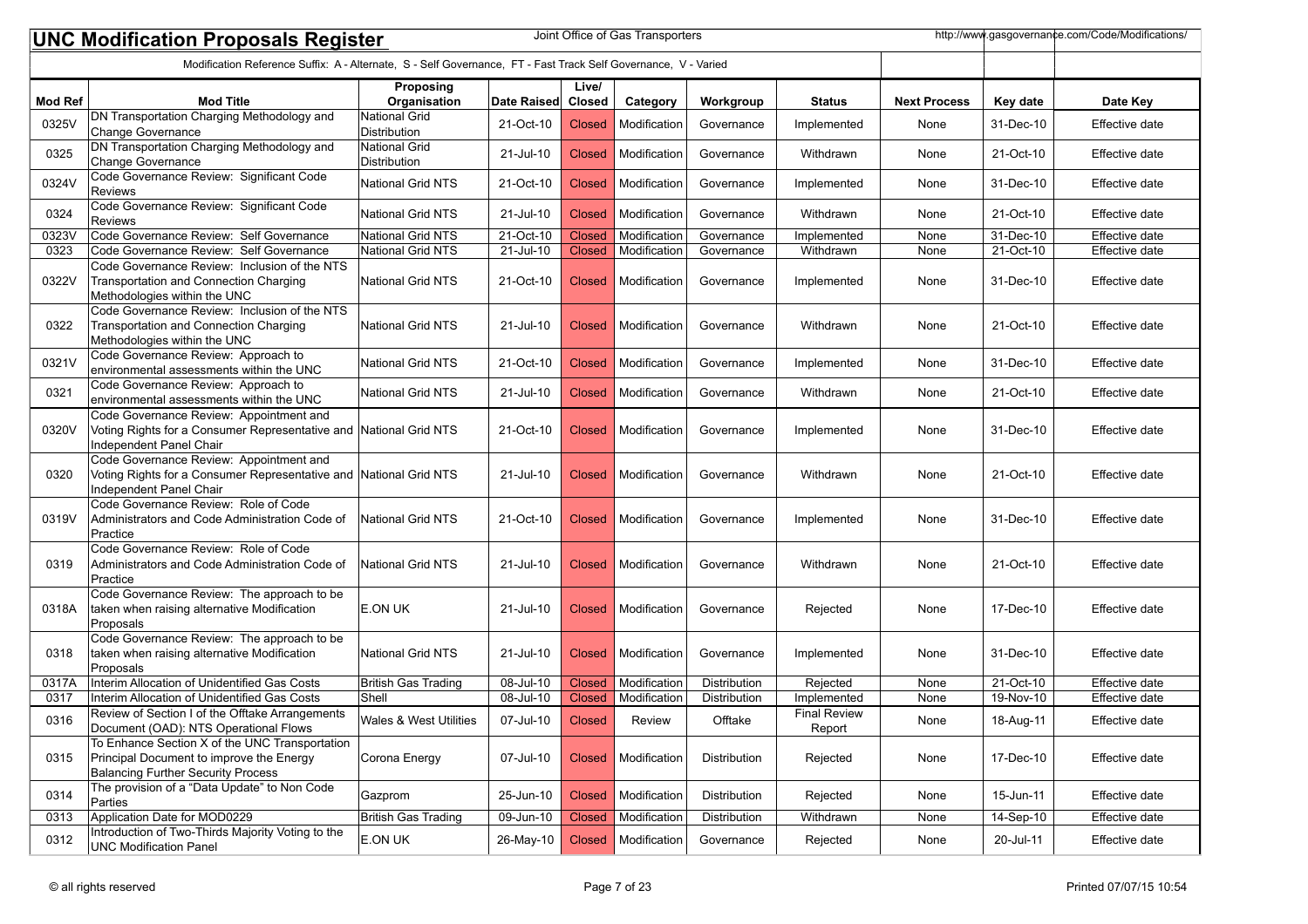|                | Joint Office of Gas Transporters<br>http://www.gasgovernance.com/Code/Modifications/<br><b>UNC Modification Proposals Register</b><br>Modification Reference Suffix: A - Alternate, S - Self Governance, FT - Fast Track Self Governance, V - Varied |                                   |             |                 |              |                     |                               |                     |               |                |  |
|----------------|------------------------------------------------------------------------------------------------------------------------------------------------------------------------------------------------------------------------------------------------------|-----------------------------------|-------------|-----------------|--------------|---------------------|-------------------------------|---------------------|---------------|----------------|--|
|                |                                                                                                                                                                                                                                                      |                                   |             |                 |              |                     |                               |                     |               |                |  |
| <b>Mod Ref</b> | <b>Mod Title</b>                                                                                                                                                                                                                                     | Proposing<br>Organisation         | Date Raised | Live/<br>Closed | Category     | Workgroup           | <b>Status</b>                 | <b>Next Process</b> | Key date      | Date Key       |  |
| 0311           | RG0252 Proposal 13a: Removal of DNOs as<br>Users from UNC TPD V3 and V4                                                                                                                                                                              | <b>Wales &amp; West Utilities</b> | 25-May-10   | <b>Closed</b>   | Modification | Distribution        | Rejected                      | None                | 17-Dec-10     | Effective date |  |
| 0310           | RG0252: Proposal 13: Removal of DNO Users<br>from UNC TPD V3.3.4                                                                                                                                                                                     | Scotia Gas Networks               | 25-May-10   | <b>Closed</b>   | Modification | Distribution        | Implemented                   | None                | 17-Dec-10     | Effective date |  |
| 0309           | RG0252 Proposal 12: Timeframes for establishing<br>and extending Guarantees and Letters of Credit                                                                                                                                                    | Wales & West Utilities            | 25-May-10   | <b>Closed</b>   | Modification | Distribution        | Implemented                   | None                | 18-Jan-11     | Effective date |  |
| 0308           | RG0252 Proposal 11: Appropriate use of the<br>terms Surety and Security in UNC TPD Section V                                                                                                                                                         | Wales & West Utilities            | 25-May-10   | <b>Closed</b>   | Modification | Distribution        | Implemented                   | None                | 18-Jan-11     | Effective date |  |
| 0307           | RG0252: Proposal 10: Alignment of Defaulting<br>User Threshold with Insolvency Act                                                                                                                                                                   | Scotia Gas Networks               | 25-May-10   | <b>Closed</b>   | Modification | Distribution        | Rejected                      | None                | 29-Sep-10     | Effective date |  |
| 0306           | RG0252: Proposal 9: Administration of Shipper<br><b>Credit Security Contact Details</b>                                                                                                                                                              | Scotia Gas Networks               | 25-May-10   | <b>Closed</b>   | Modification | Distribution        | Implemented                   | None                | 17-Jan-11     | Effective date |  |
| 0305           | RG0252 Proposal 8: Unsecured Credit Limit<br>allocated through payment history                                                                                                                                                                       | National Grid NTS                 | 25-May-10   | <b>Closed</b>   | Modification | Distribution        | Implemented                   | None                | 01-Jul-11     | Effective date |  |
| 0304           | RG0252 Proposal 7: Introduction of a rating table<br>for independent credit rating agencies for use with Northern Gas Networks<br>Independent Assessments                                                                                            |                                   | 25-May-10   | <b>Closed</b>   | Modification | Distribution        | Implemented                   | None                | 11-Nov-10     | Effective date |  |
| 0303           | RG0252 Proposal 6: Obligation for Users to<br>maintain a Code Credit Limit and at a reasonable<br>level                                                                                                                                              | Wales & West Utilities            | 25-May-10   | <b>Closed</b>   | Modification | Distribution        | Rejected                      | None                | 29-Sep-10     | Effective date |  |
| 0302           | RG0252 Proposal 5: Definition of Regulatory<br>Asset Value (RAV) when calculating Maximum<br><b>Unsecured Credit</b>                                                                                                                                 | Wales & West Utilities            | 25-May-10   | <b>Closed</b>   | Modification | Distribution        | Implemented                   | None                | 18-Jan-11     | Effective date |  |
| 0301           | RG0252 Proposal 4: Removal of the use of<br>Specially Commissioned Ratings for the purposes Northern Gas Networks<br>of obtaining an Unsecured Code Credit Limit                                                                                     |                                   | 25-May-10   | <b>Closed</b>   | Modification | Distribution        | Implemented                   | None                | 12-Nov-10     | Effective date |  |
| 0300           | RG0252 Proposal 3: Introduction of Fitch as an<br>allowable Credit Rating Agency for the purposes<br>of Code Credit Arrangements                                                                                                                     | Northern Gas Networks             | 25-May-10   | <b>Closed</b>   | Modification | Distribution        | Implemented                   | None                | 20-Dec-10     | Effective date |  |
| 0299           | RG0252 Proposal 2: Alignment of portfolio<br>sanctions across UNC TPD Sections V and S                                                                                                                                                               | Wales & West Utilities            | 25-May-10   | <b>Closed</b>   | Modification | Distribution        | Rejected                      | None                | 29-Sep-10     | Effective date |  |
| 0298           | RG0252 Proposal 1: Amend and remove UNC<br>TPD Section V3 text inconsistencies, errors and bi-Wales & West Utilities<br>lateral insurance clause                                                                                                     |                                   | 25-May-10   | <b>Closed</b>   | Modification | Distribution        | Implemented                   | None                | 18-Jan-11     | Effective date |  |
| 0297           | Extending Rights to Protected Information<br>Provisions for Meter Asset Managers / Registered Scotia Gas Networks<br><b>Metering Applicants</b>                                                                                                      |                                   | 12-May-10   | <b>Closed</b>   | Modification | <b>Distribution</b> | Implemented                   | None                | 24-Sep-10     | Effective date |  |
| 0296           | Facilitating a Supply Point Enquiry Service for<br>Non-Domestic Supply Points                                                                                                                                                                        | British Gas Trading               | 11-May-10   | <b>Closed</b>   | Modification | Distribution        | Implemented                   | None                | 16-Apr-11     | Effective date |  |
| 0295           | Allocation of Daily NTS Entry Capacity Within-Day E.ON UK                                                                                                                                                                                            |                                   | 23-Apr-10   | <b>Closed</b>   | Modification | Transmission        | Implemented                   | None                | 09-Aug-10     | Effective date |  |
| 0294           | Changes to UNC Modification Panel Constitution                                                                                                                                                                                                       | <b>British Gas Trading</b>        | 23-Apr-10   | Closed          | Modification | Governance          | Withdrawn                     | None                | $17 - Jun-11$ | Effective date |  |
| 0293           | Proposed removal of the AQ Review Amendment<br>Tolerance for SSP sites                                                                                                                                                                               | Scottish Power                    | 14-Apr-10   | <b>Closed</b>   | Modification | Distribution        | Withdrawn                     | None                | 01-Nov-10     | Effective date |  |
| 0292           | Proposed change to the AQ Review Amendment<br>Tolerance for SSP sites                                                                                                                                                                                | Scottish Power                    | 14-Apr-10   | <b>Closed</b>   | Modification | Distribution        | Implemented                   | None                | 01-Nov-11     | Effective date |  |
| 0291           | NTS Licence Special Condition C27 - Balancing<br>Arrangements                                                                                                                                                                                        | National Grid NTS                 | 07-Apr-10   | <b>Closed</b>   | Review       | Transmission        | <b>Final Review</b><br>Report | None                | 21-Oct-10     | Effective date |  |
| 0290           | To facilitate the release of Additional NTS Exit<br>(Flat) Capacity at National Grid NTS's discretion                                                                                                                                                | National Grid NTS                 | 10-Mar-10   | <b>Closed</b>   | Modification | Transmission        | Implemented                   | None                | 20-Jul-10     | Effective date |  |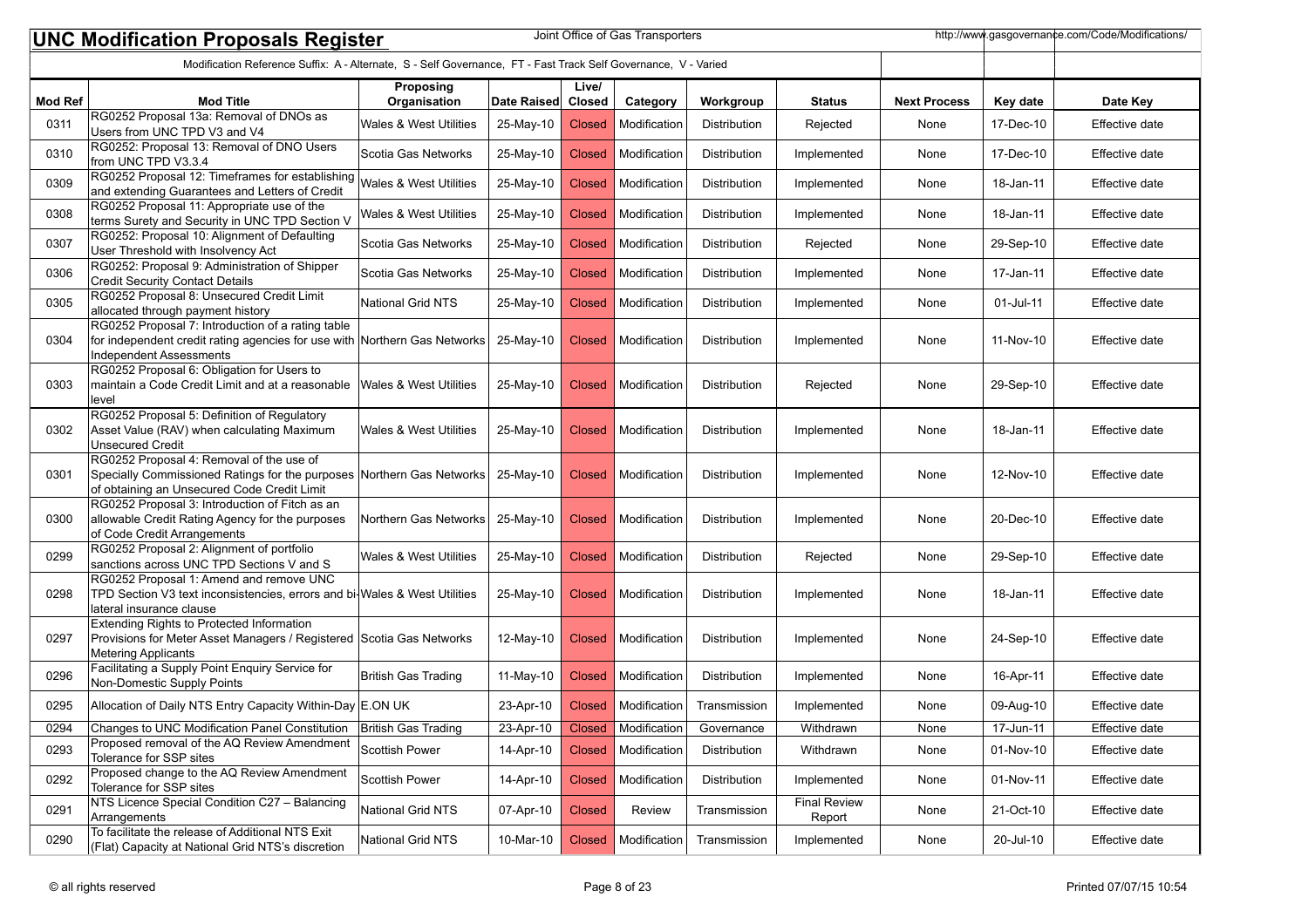| Joint Office of Gas Transporters<br>http://www.gasgovernance.com/Code/Modifications/<br><b>UNC Modification Proposals Register</b> |                                                                                                                                                                    |                                             |             |               |                       |                     |                               |                     |           |                       |
|------------------------------------------------------------------------------------------------------------------------------------|--------------------------------------------------------------------------------------------------------------------------------------------------------------------|---------------------------------------------|-------------|---------------|-----------------------|---------------------|-------------------------------|---------------------|-----------|-----------------------|
| Modification Reference Suffix: A - Alternate, S - Self Governance, FT - Fast Track Self Governance, V - Varied                     |                                                                                                                                                                    |                                             |             |               |                       |                     |                               |                     |           |                       |
|                                                                                                                                    |                                                                                                                                                                    | Proposing                                   |             | Live/         |                       |                     |                               |                     |           |                       |
| <b>Mod Ref</b>                                                                                                                     | <b>Mod Title</b><br>To determine the amount of Annual NTS Exit                                                                                                     | Organisation                                | Date Raised | <b>Closed</b> | Category              | Workgroup           | <b>Status</b>                 | <b>Next Process</b> | Key date  | Date Key              |
| 0289                                                                                                                               | (Flat) Capacity to be released where the quantity<br>of unsold NTS Exit Capacity fluctuates within the<br>Gas Year                                                 | National Grid NTS                           | 10-Mar-10   | Closed        | Modification          | Transmission        | Implemented                   | None                | 22-Jun-10 | Effective date        |
| 0288                                                                                                                               | Facilitating the Reduction of Enduring Annual NTS<br>Exit (Flat) Capacity by a value less than 100,000<br> kWh                                                     | <b>National Grid NTS</b>                    | 10-Mar-10   | Closed        | Modification          | Transmission        | Implemented                   | None                | 28-Jun-10 | Effective date        |
| 0287                                                                                                                               | Change System Capacity Transfers Notification<br>Time Limit from 04.00 hours to 03.00 hours                                                                        | <b>National Grid NTS</b>                    | 10-Mar-10   | <b>Closed</b> | Modification          | Transmission        | Rejected                      | None                | 05-Aug-10 | Effective date        |
| 0286A                                                                                                                              | Extending Modification Panel Voting Rights to a<br>Consumer Representative                                                                                         | <b>British Gas Trading</b>                  | 24-Mar-10   | Closed        | Modification          | Governance          | Implemented                   | None                | 02-Aug-10 | Effective date        |
| 0286                                                                                                                               | Extending Modification Panel Voting Rights to<br><b>Consumer Representatives</b>                                                                                   | <b>EDF Energy</b>                           | 10-Mar-10   | Closed        | Modification          | Governance          | Rejected                      | None                | 30-Jul-10 | Effective date        |
| 0285                                                                                                                               | "Use it or lose it"(UIOLI) Interruptible Capacity<br>only to be released when there is at most 10%<br>unsold firm entry capacity                                   | <b>National Grid NTS</b>                    | 10-Mar-10   | Closed        | Modification          | Transmission        | Rejected                      | None                | 06-Aug-10 | Effective date        |
| 0284                                                                                                                               | Removal of the Zero Auction Reserve Price for<br>Within-day Daily NTS Entry Capacity (WDDSEC)                                                                      | National Grid NTS                           | 10-Mar-10   | Closed        | Modification          | Transmission        | Rejected                      | None                | 06-Aug-10 | Effective date        |
| 0283                                                                                                                               | Removal of Bottom Stop SOQ                                                                                                                                         | <b>National Grid</b><br><b>Distribution</b> | 09-Mar-10   | <b>Closed</b> | Modification          | Distribution        | Withdrawn                     | None                | 30-Apr-10 | Effective date        |
| 0282A                                                                                                                              | Introduction of a process to manage Vacant sites                                                                                                                   | British Gas                                 | 27-Jan-11   | <b>Closed</b> | Modification          | Distribution        | Rejected                      | None                | 20-Jul-11 | <b>Effective date</b> |
| 0282                                                                                                                               | Introduction of a process to manage Vacant sites                                                                                                                   | Scottish Power                              | 26-Jan-10   | <b>Closed</b> | Modification          | Distribution        | Rejected                      | None                | 20-Jul-11 | Effective date        |
| 0281                                                                                                                               | Prevention of "Timing Out" of Authority decisions<br>on Modification Proposals                                                                                     | <b>National Grid NTS</b>                    | 13-Jan-10   | <b>Closed</b> | Modification          | Governance          | Implemented                   | None                | 03-May-11 | Effective date        |
| 0280                                                                                                                               | Review of Demand Estimation UNC Section H<br>Processes and Responsibilities                                                                                        | E.ON UK                                     | 22-Dec-09   | <b>Closed</b> | <b>Review</b>         | Distribution        | <b>Final Review</b><br>Report | None                | 21-Oct-10 | Effective date        |
| 0279                                                                                                                               | Improving the availability of meter read history<br>and asset information                                                                                          | Gaz de France                               | 14-Dec-09   | Closed        | Modification          | Distribution        | Implemented                   | None                | 01-Mar-11 | Effective date        |
| 0278                                                                                                                               | Amendments to NTS Shrinkage Reporting<br>Process                                                                                                                   | <b>National Grid NTS</b>                    | 10-Dec-09   | <b>Closed</b> | Modification          | Transmission        | Implemented                   | None                | 23-Feb-10 | Effective date        |
| 0277                                                                                                                               | Creation of Incentives for the Detection of Theft of<br>Gas (Supplier Energy Theft Scheme)                                                                         | <b>British Gas Trading</b>                  | 09-Dec-09   | Closed        | Modification          | Distribution        | Rejected                      | None                | 26-Mar-12 | Effective date        |
| 0276                                                                                                                               | Alternative User Pays approach to - UNC<br>Modification Proposal 0263 - Enabling the<br>Assignment of a Partial Quantity of Registered<br>NTS Exit (Flat) Capacity | <b>National Grid NTS</b>                    | 28-Nov-09   | Closed        | Modification          | Transmission        | Implemented                   | None                | tbc       | Effective date        |
| 0275                                                                                                                               | Reduction in DM LDZ Exit Capacity for Supply<br>Points with Significant Changes in Usage                                                                           | <b>National Grid</b><br>Distribution        | 13-Nov-09   | Closed        | Urgent                | Distribution        | Implemented                   | None                | 21-Dec-09 | Effective date        |
| 0274                                                                                                                               | Creation of a National Revenue Protection<br> Service                                                                                                              | E.ON UK                                     | 11-Nov-09   | Closed        | Modification          | <b>Distribution</b> | Lapsed                        | None                | 21-Apr-11 | Effective date        |
| 0273                                                                                                                               | Governance of Feasibility Study Requests to<br>Support Changes to the Network Exit Agreements                                                                      | E.ON UK                                     | 11-Nov-09   |               | Closed   Modification | Transmission        | Withdrawn                     | None                | 12-Oct-10 | Effective date        |
| 0272                                                                                                                               | Mod 640 Validation Arrangements for when a<br>Change of Shipper has occurred                                                                                       | <b>EDF</b> Energy                           | 06-Nov-09   | <b>Closed</b> | Review                | Distribution        | <b>Final Review</b><br>Report | None                | 17-Jun-10 | Effective date        |
| 0271                                                                                                                               | Amendment to the SSP - Provisional LSP - SSP<br>Amendment Rules                                                                                                    | <b>EDF</b> Energy                           | 06-Nov-09   | <b>Closed</b> | Modification          | Distribution        | Withdrawn                     | None                | 19-Aug-10 | Effective date        |
| 0270                                                                                                                               | Aggregated Monthly Reconciliation for Smart<br>Meters                                                                                                              | first:utility                               | 30-Oct-09   | Closed        | Modification          | Distribution        | Withdrawn                     | None                | 25-Jul-11 | Effective date        |
| 0269                                                                                                                               | Provision of Exit Information at all NTS Exit Points<br>for the transitional exit period                                                                           | National Grid NTS                           | 07-Oct-09   | <b>Closed</b> | Modification          | Transmission        | Implemented                   | None                | 31-Mar-10 | Effective date        |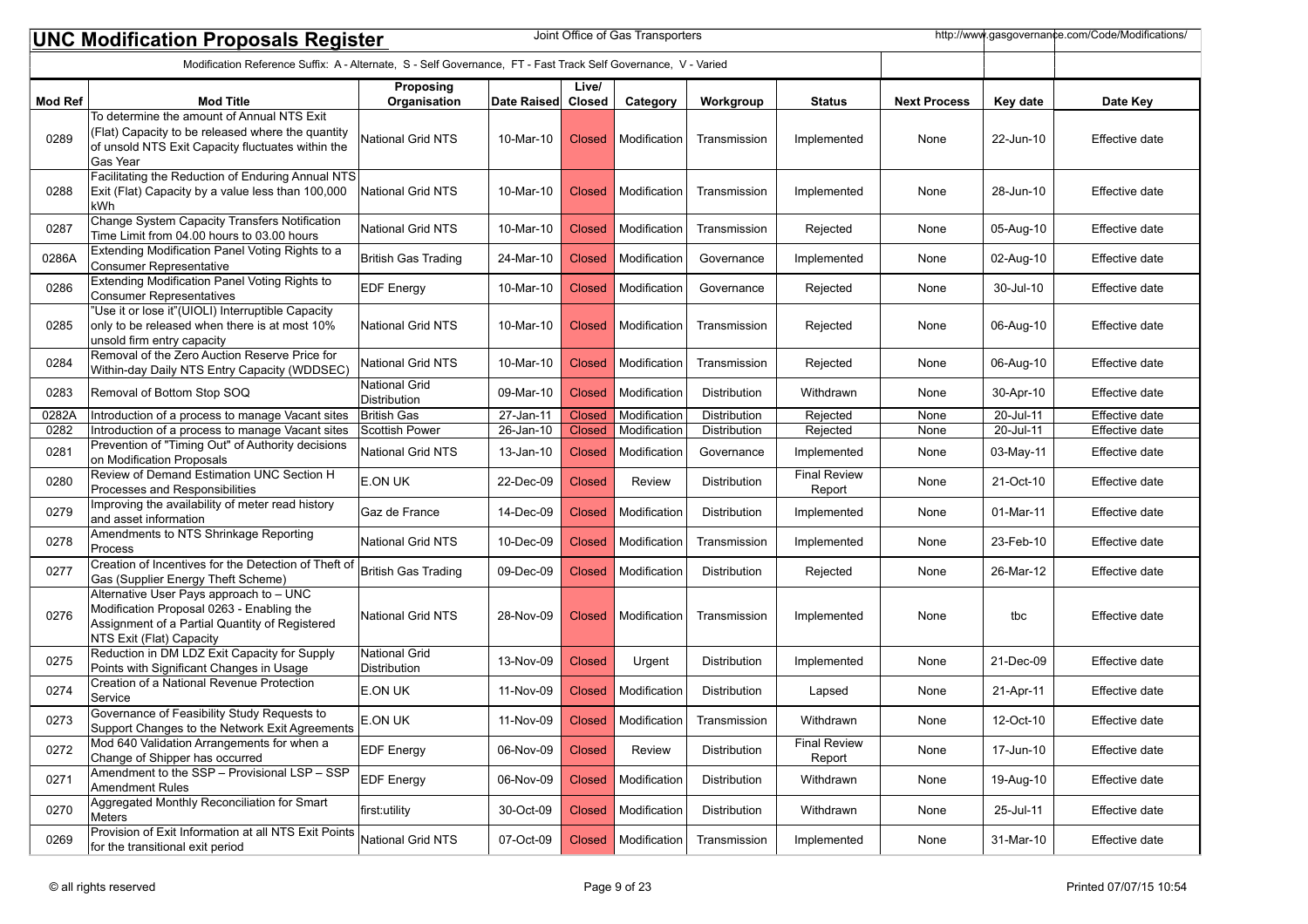| http://www.gasgovernance.com/Code/Modifications/<br>Joint Office of Gas Transporters<br><b>UNC Modification Proposals Register</b> |                                                                                                                                                                                    |                                             |             |                        |               |              |                               |                     |              |                       |  |
|------------------------------------------------------------------------------------------------------------------------------------|------------------------------------------------------------------------------------------------------------------------------------------------------------------------------------|---------------------------------------------|-------------|------------------------|---------------|--------------|-------------------------------|---------------------|--------------|-----------------------|--|
| Modification Reference Suffix: A - Alternate, S - Self Governance, FT - Fast Track Self Governance, V - Varied                     |                                                                                                                                                                                    |                                             |             |                        |               |              |                               |                     |              |                       |  |
| <b>Mod Ref</b>                                                                                                                     | <b>Mod Title</b>                                                                                                                                                                   | Proposing<br>Organisation                   | Date Raised | Live/<br><b>Closed</b> | Category      | Workgroup    | <b>Status</b>                 | <b>Next Process</b> | Key date     | Date Key              |  |
| 0268                                                                                                                               | Change to the Provisions Determining the Earliest National Grid<br>Reading Date Applicable within the AQ Review                                                                    | Distribution                                | 07-Oct-09   | <b>Closed</b>          | Modification  | Distribution | Implemented                   | None                | 12-Mar-10    | Effective date        |  |
| 0267                                                                                                                               | Review of UNC Governance Arrangements                                                                                                                                              | British Gas Trading                         | 06-Oct-09   | <b>Closed</b>          | <b>Review</b> | Governance   | <b>Final Review</b><br>Report | None                | 21-Oct-10    | Effective date        |  |
| 0266                                                                                                                               | Amendment to Gas Quality NTS Entry<br>Specifications for the North Morcambe Terminal                                                                                               | <b>British Gas Trading</b>                  | 26-Aug-09   | <b>Closed</b>          | Modification  | Transmission | Implemented                   | None                | 05-Feb-10    | Effective date        |  |
| 0265                                                                                                                               | Creation of a NTS Entry Capacity Retention<br>Charge within the Uniform Network Code                                                                                               | <b>National Grid NTS</b>                    | 12-Aug-09   | <b>Closed</b>          | Modification  | Transmission | Implemented                   | None                | 18-Dec-09    | Effective date        |  |
| 0264                                                                                                                               | Review of Industry Arrangements to<br>Accommodate Reduced Demand at DM Supply<br>Points                                                                                            | <b>National Grid</b><br><b>Distribution</b> | 28-Jul-09   | <b>Closed</b>          | Review        | Distribution | <b>Final Review</b><br>Report | None                | 21-Jan-10    | Effective date        |  |
| 0263                                                                                                                               | Enabling the Assignment of a Partial Quantity of<br>Registered NTS Exit (Flat) Capacity                                                                                            | British Gas Trading                         | 10-Jul-09   | <b>Closed</b>          | Modification  | Transmission | Rejected                      | None                | 02-Mar-10    | Effective date        |  |
| 0262                                                                                                                               | Treatment of Capacity affected by Force Majeure                                                                                                                                    | <b>National Grid NTS</b>                    | 08-Jul-09   | <b>Closed</b>          | Modification  | Transmission | Rejected                      | None                | 09-Dec-09    | Effective date        |  |
| 0261                                                                                                                               | Annual NTS Exit (Flat) Capacity Credit<br>Arrangements                                                                                                                             | <b>National Grid NTS</b>                    | 08-Jul-09   | <b>Closed</b>          | Modification  | Transmission | Implemented                   | None                | $01$ -Jan-10 | Effective date        |  |
| 0260                                                                                                                               | Revision of the Post-emergency Claims<br>Arrangements                                                                                                                              | <b>National Grid NTS</b>                    | 08-Jul-09   | <b>Closed</b>          | Modification  | Transmission | Implemented                   | None                | 01-Dec-09    | Effective date        |  |
| 0259                                                                                                                               | Removal Of Obligations To Install UK Link User<br>Equipment and UK Link User Software for UK<br>Link Users who utilise the services of an UK Link<br>User Agent                    | Scotia Gas Networks                         | 08-Jul-09   | <b>Closed</b>          | Modification  | Transmission | Implemented                   | None                | 22-Jan-10    | Effective date        |  |
| 0258A                                                                                                                              | Facilitating the Use of Remote Meter Reading<br>Equipment and the Procurement of Data from a<br>Third Party for the Purposes of Demand<br><b>Estimation Forecasting Techniques</b> | Wales & West Utilities                      | 17-Sep-09   | <b>Closed</b>          | Modification  | Distribution | Implemented                   | None                | $01$ -Jan-10 | Effective date        |  |
| 0258                                                                                                                               | Facilitating the Use of Remote Meter Reading<br>Equipment for the Purposes of Demand<br><b>Estimation Forecasting Techniques</b>                                                   | Scotia Gas Networks                         | 08-Jul-09   | <b>Closed</b>          | Modification  | Distribution | Rejected                      | None                | 22-Dec-09    | Effective date        |  |
| 0257                                                                                                                               | Revision of the Gas Balancing Alert (GBA)<br>Trigger/Safety Monitor                                                                                                                | <b>National Grid NTS</b>                    | 07-Jul-09   | <b>Closed</b>          | Modification  | Transmission | Implemented                   | None                | 30-Sep-09    | Effective date        |  |
| 0256                                                                                                                               | Amendment to the Network Entry Agreement at St<br>Fergus SAGE Terminal                                                                                                             | Exxon Mobil                                 | 01-Jul-09   | <b>Closed</b>          | Modification  | Transmission | Implemented                   | None                | 07-Sep-09    | Effective date        |  |
| 0255                                                                                                                               | Publication of Objection Rates for LSP Supply<br>Points                                                                                                                            | Gazprom                                     | 15-Jun-09   | <b>Closed</b>          | Modification  | Distribution | Rejected                      | None                | 27-Jan-10    | Effective date        |  |
| 0254                                                                                                                               | Facilitating the use of forecast data in the UNC                                                                                                                                   | <b>EDF</b> Energy                           | 28-May-09   | <b>Closed</b>          | Modification  | Distribution | Implemented                   | None                | 07-Sep-09    | Effective date        |  |
| 0253                                                                                                                               | Facilitating a Supply Point Enquiry Service for<br>Large Supply Points                                                                                                             | British Gas Trading                         | 24-Apr-09   | <b>Closed</b>          | Modification  | Distribution | Rejected                      | None                | 11-Jan-10    | Effective date        |  |
| 0252                                                                                                                               | Review of Network Operator Credit Arrangements                                                                                                                                     | <b>Wales &amp; West Utilities</b>           | 08-Apr-09   | <b>Closed</b>          | <b>Review</b> | Distribution | <b>Final Review</b><br>Report | None                | 18-Mar-10    | Effective date        |  |
| 0251                                                                                                                               | Review of the Determination of Daily Calorific<br>Values                                                                                                                           | National Grid NTS                           | 06-Apr-09   | Closed                 | Review        | Transmission | <b>Final Review</b><br>Report | None                | 21-Jan-10    | Effective date        |  |
| 0250                                                                                                                               | Introduction of the Code Contingency Guidelines<br>Document                                                                                                                        | National Grid NTS                           | 06-Apr-09   | <b>Closed</b>          | Modification  | Transmission | Implemented                   | None                | 01-Nov-09    | Effective date        |  |
| 0249                                                                                                                               | Introduction of an Enduring Annual NTS Exit (Flat) National Grid NTS<br>Capacity Invitation Letter                                                                                 |                                             | 06-Apr-09   | <b>Closed</b>          | Modification  | Transmission | Implemented                   | None                | 03-Jun-09    | Effective date        |  |
| 0248                                                                                                                               | Meter Reading Replacement                                                                                                                                                          | <b>EDF Energy</b>                           | 03-Apr-09   | <b>Closed</b>          | Modification  | Distribution | Withdrawn                     | None                | 19-Apr-10    | Effective date        |  |
| 0247                                                                                                                               | Alignment Of Interruption Application Rules for<br>Annual and Ad-Hoc Applications                                                                                                  | Northern Gas Networks                       | 25-Mar-09   | <b>Closed</b>          | Modification  | Distribution | Implemented                   | None                | 27-Apr-09    | Effective date        |  |
| 0246B                                                                                                                              | Quarterly NTS Entry Capacity User Commitment                                                                                                                                       | British Gas Trading                         | 23-Apr-09   | <b>Closed</b>          | Modification  | Transmission | Rejected                      | None                | 21-May-10    | Effective date        |  |
| 0246A                                                                                                                              | Quarterly NTS Entry Capacity User Commitment EDF Energy                                                                                                                            |                                             | 23-Apr-09   | Closed                 | Modification  | Transmission | Rejected                      | None                | 21-May-09    | <b>Effective date</b> |  |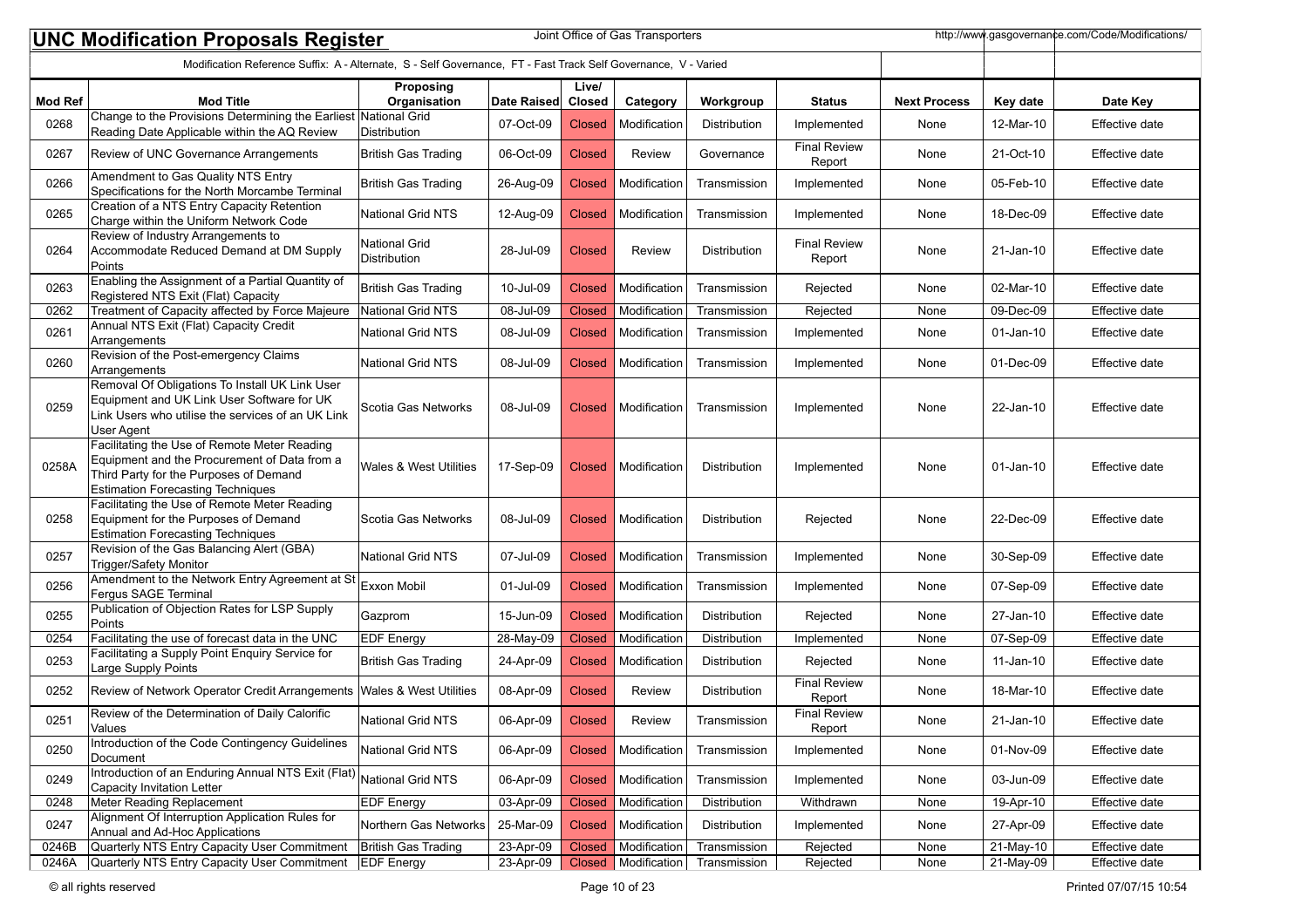|                | Joint Office of Gas Transporters<br>http://www.gasgovernance.com/Code/Modifications/<br><b>UNC Modification Proposals Register</b> |                                      |             |                        |               |                     |                               |                     |              |                       |  |
|----------------|------------------------------------------------------------------------------------------------------------------------------------|--------------------------------------|-------------|------------------------|---------------|---------------------|-------------------------------|---------------------|--------------|-----------------------|--|
|                | Modification Reference Suffix: A - Alternate, S - Self Governance, FT - Fast Track Self Governance, V - Varied                     |                                      |             |                        |               |                     |                               |                     |              |                       |  |
| <b>Mod Ref</b> | <b>Mod Title</b>                                                                                                                   | Proposing<br>Organisation            | Date Raised | Live/<br><b>Closed</b> | Category      | Workgroup           | <b>Status</b>                 | <b>Next Process</b> | Key date     | Date Key              |  |
| 0246           | Quarterly NTS Entry Capacity User Commitment                                                                                       | National Grid NTS                    | 12-Mar-09   | <b>Closed</b>          | Modification  | Transmission        | Rejected                      | None                | 21-May-09    | <b>Effective date</b> |  |
| 0245           | Review of arrangements regarding the detection<br>and investigation of Theft of Gas                                                | British Gas Trading                  | 10-Mar-09   | Closed                 | <b>Review</b> | Distribution        | <b>Final Review</b><br>Report | None                | 19-Nov-09    | Effective date        |  |
| 0244B          | Amending DM Supply Point Data for Sites with<br>Significant Changes in Usage                                                       | <b>National Grid</b><br>Distribution | 08-Apr-09   | <b>Closed</b>          | Modification  | Distribution        | Rejected                      | None                | 20-May-09    | Effective date        |  |
| 0244A          | Introduction of an Exception Process for<br>Decreases in Supply Point Capacity (SOQ) at<br>Daily Metered (DM) Supply Points        | <b>Wales &amp; West Utilities</b>    | 08-Apr-09   | <b>Closed</b>          | Modification  | Distribution        | Rejected                      | None                | 20-May-09    | Effective date        |  |
| 0244           | Amending DM Supply Point Data for Sites with<br>Significant Changes in Usage                                                       | Corona Energy                        | 10-Mar-09   | <b>Closed</b>          | Modification  | Distribution        | Rejected                      | None                | 20-May-09    | Effective date        |  |
| 0243V          | Amendments to the process for initialisation of<br>Enduring NTS Exit (Flat) Capacity at the Moffat<br>NTS Exit Point               | Electricity Supply Board             | 03-Mar-09   | Closed                 | Modification  | Transmission        | Rejected                      | None                | 02-Apr-09    | Effective date        |  |
| 0243           | Amendments to the process for initialisation of<br>Enduring NTS Exit (Flat) Capacity at the Moffat<br>NTS Exit Point               | Electricity Supply Board             | 03-Mar-09   | Closed                 | Modification  | Transmission        | Withdrawn                     | None                | 19-Mar-09    | Effective date        |  |
| 0242           | Changes to the window for the submission of Valid British Gas Trading<br>Meter Readings                                            |                                      | 27-Feb-09   | Closed                 | Modification  | Distribution        | Implemented                   | None                | 06-Jul-09    | Effective date        |  |
| 0241           | Delaying the implementation of the Ad-hoc<br>application principle of the enduring offtake<br>arrangements                         | <b>National Grid NTS</b>             | 20-Jan-09   | Closed                 | Modification  | Transmission        | Implemented                   | None                | 01-Apr-09    | Effective date        |  |
| 0240           | Promoting Competition in Operating Margins<br>Provision                                                                            | <b>National Grid NTS</b>             | 10-Dec-08   | Closed                 | Modification  | Transmission        | Implemented                   | None                | 17-Feb-09    | Effective date        |  |
| 0239           | Reinstatement of NTS Interruption                                                                                                  | National Grid NTS                    | 12-Nov-08   | <b>Closed</b>          | Modification  | Transmission        | Implemented                   | None                | 07-Apr-09    | Effective date        |  |
| 0238           | Amendment to Protected Information Provisions<br>to facilitate DNO compliance with SPAA Schedule<br>23                             | National Grid<br>Distribution        | 11-Nov-08   | Closed                 | Modification  | Distribution        | Implemented                   | None                | 18-Aug-09    | Effective date        |  |
| 0237           | Disposal of Dynevor Arms LNG Storage Facility                                                                                      | National Grid NTS                    | 11-Nov-08   | <b>Closed</b>          | Modification  | Transmission        | Implemented                   | None                | 12-Mar-09    | Effective date        |  |
| 0236           | Amendment to px (TGPP) Limited Network Entry<br>Agreement                                                                          | Energy 24                            | 05-Nov-08   | <b>Closed</b>          | Modification  | Transmission        | Implemented                   | None                | 06-Feb-09    | Effective date        |  |
| 0235           | Recovery of Debt and Smearing of Revenues via<br><b>Energy Balancing Neutrality</b>                                                | E.ON UK                              | 31-Oct-08   | Closed                 | Modification  | Transmission        | Implemented                   | None                | 01-Apr-09    | Effective date        |  |
| 0234           | To Correct Drafting Inconsistencies between<br>Sections X and V of the UNC in Respect of User<br>Default and Termination           | <b>RWE Npower</b>                    | 31-Oct-08   | Closed                 | Modification  | Transmission        | Implemented                   | None                | 29-Jan-09    | Effective date        |  |
| 0233V          | Changes to Outstanding Energy Balancing<br>Indebtedness Calculation                                                                | <b>British Gas</b>                   | 19-Mar-09   | Closed                 | Modification  | Transmission        | Rejected                      | None                | 13-May-09    | Effective date        |  |
| 0233           | Changes to Outstanding Energy Balancing<br>Indebtedness Calculation                                                                | <b>British Gas</b>                   | 31-Oct-08   | <b>Closed</b>          | Modification  | Transmission        | Withdrawn                     | None                | 19-Mar-09    | Effective date        |  |
| 0232           | Allocation of Unidentified Gas via the Distribution<br>Networks Charges                                                            | <b>Total Gas and Power</b>           | 14-Oct-08   | Closed                 | Modification  | <b>Distribution</b> | Withdrawn                     | None                | 04-Feb-09    | Effective date        |  |
| 0231V          | Changes to the Reasonable Endeavours Scheme<br>to better incentivise the detection of Theft                                        | British Gas                          | 19-Nov-09   | <b>Closed</b>          | Modification  | Distribution        | Rejected                      | None                | 26-Mar-12    | Effective date        |  |
| 0231           | Changes to the Reasonable Endeavours Scheme<br>to better incentivise the detection of Theft                                        | <b>British Gas</b>                   | 09-Oct-08   | <b>Closed</b>          | Modification  | Distribution        | Withdrawn                     | None                | 05-Nov-09    | Effective date        |  |
| 0230AV         | Amendment to the QSEC and AMSEC Auction<br>Timetables                                                                              | E.ON UK                              | 22-Jan-09   | <b>Closed</b>          | Modification  | Transmission        | Implemented                   | None                | $01$ -Jan-10 | Effective date        |  |
| 0230A          | Amendment to the QSEC and AMSEC Auction<br>Timetables                                                                              | E.ON UK                              | 26-Nov-08   | <b>Closed</b>          | Modification  | Transmission        | Withdrawn                     | None                | 22-Jan-09    | Effective date        |  |
| 0230           | Amendment to the QSEC and AMSEC Auction<br><b>Timetables</b>                                                                       | National Grid NTS                    | 08-Oct-08   | <b>Closed</b>          | Modification  | Transmission        | Rejected                      | None                | 29-May-09    | Effective date        |  |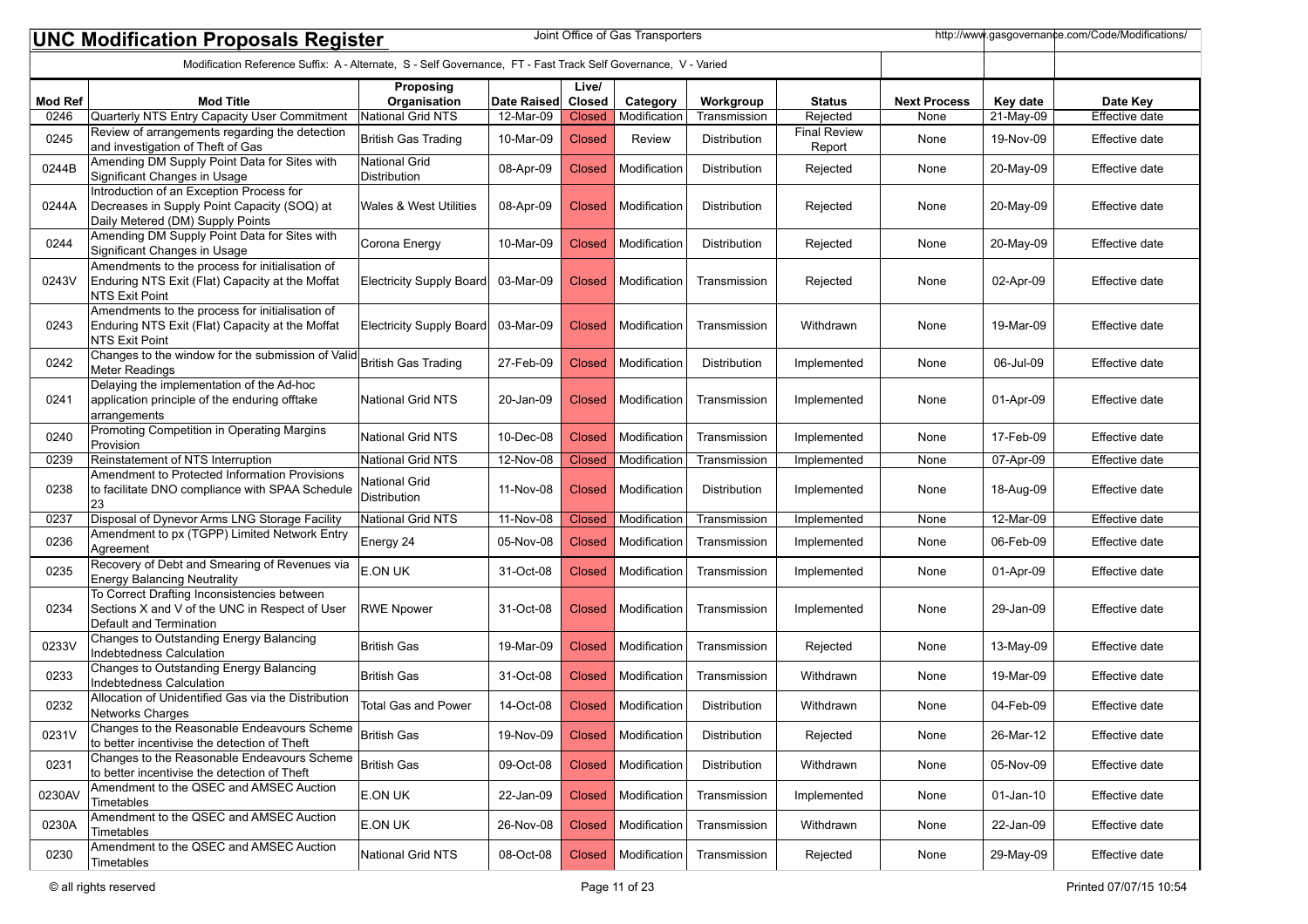| Joint Office of Gas Transporters<br>http://www.gasgovernance.com/Code/Modifications/<br><b>UNC Modification Proposals Register</b> |                                                                                                                                                                                                       |                                   |             |                 |                       |                     |                               |                     |           |                |
|------------------------------------------------------------------------------------------------------------------------------------|-------------------------------------------------------------------------------------------------------------------------------------------------------------------------------------------------------|-----------------------------------|-------------|-----------------|-----------------------|---------------------|-------------------------------|---------------------|-----------|----------------|
|                                                                                                                                    | Modification Reference Suffix: A - Alternate, S - Self Governance, FT - Fast Track Self Governance, V - Varied                                                                                        |                                   |             |                 |                       |                     |                               |                     |           |                |
| <b>Mod Ref</b>                                                                                                                     | <b>Mod Title</b>                                                                                                                                                                                      | Proposing<br>Organisation         | Date Raised | Live/<br>Closed | Category              | Workgroup           | <b>Status</b>                 | <b>Next Process</b> | Key date  | Date Key       |
| 0229                                                                                                                               | Mechanism for correct apportionment of<br>unidentified gas                                                                                                                                            | Shell                             | 08-Oct-08   | <b>Closed</b>   | Modification          | Distribution        | Implemented                   | None                | 10-Jun-10 | Effective date |
| 0228A                                                                                                                              | Correct Apportionment of NDM Error - Energy                                                                                                                                                           | Scottish Power                    | 23-Dec-08   | Closed          | Modification          | Distribution        | Rejected                      | None                | 26-May-10 | Effective date |
| 0228                                                                                                                               | Correct Apportionment of NDM Error - Energy                                                                                                                                                           | <b>British Gas</b>                | 08-Oct-08   | Closed          | Modification          | Distribution        | Rejected                      | None                | 26-May-10 | Effective date |
| 0227                                                                                                                               | Implementation of an Industry AMR database to<br>facilitate the change of supply process                                                                                                              | Corona Energy                     | 07-Oct-08   | <b>Closed</b>   | Modification          | Distribution        | Withdrawn                     | None                | 27-Mar-09 | Effective date |
| 0226                                                                                                                               | Additional Data Requirements for the<br>Administration of CSEP Supply Points                                                                                                                          | National Grid<br>Distribution     | 30-Sep-08   | <b>Closed</b>   | Modification          | Distribution        | Implemented                   | None                | 01-Oct-09 | Effective date |
| 0225                                                                                                                               | Revised Timescales for LDZ Shrinkage<br>Arrangements                                                                                                                                                  | Wales & West Utilities            | 22-Sep-08   | <b>Closed</b>   | Modification          | Distribution        | Implemented                   | None                | 29-Dec-08 | Effective date |
| 0224                                                                                                                               | Facilitating the use of AMR in the Daily Metered<br>Elective Regime                                                                                                                                   | Gaz de France                     | 15-Sep-08   | <b>Closed</b>   | Modification          | Distribution        | Implemented                   | None                | 21-Nov-10 | Effective date |
| 0223                                                                                                                               | <b>Elevent Council Constructs</b><br>Provision of day ahead Gas Flow Nomination data National Grid NTS<br>at major Aggregated System Entry Points                                                     |                                   | 11-Sep-08   | <b>Closed</b>   | Modification          | Transmission        | Implemented                   | None                | 12-Dec-08 | Effective date |
| 0222                                                                                                                               | Amendment of Interconnector UK's Minimum<br><b>Wobbe Limit</b>                                                                                                                                        | National Grid NTS                 | 26-Aug-08   | <b>Closed</b>   | Modification          | Transmission        | Implemented                   | None                | 30-Nov-08 | Effective date |
| 0221                                                                                                                               | Review of Entry Capacity and the Appropriate<br>Allocation of Financial Risk                                                                                                                          | National Grid NTS                 | 13-Aug-08   | <b>Closed</b>   | <b>Review</b>         | Transmission        | <b>Final Review</b><br>Report | None                | 21-May-09 | Effective date |
| 0220                                                                                                                               | <b>Invoicing Arrangements For Late Payments</b>                                                                                                                                                       | <b>E.ON UK</b>                    | 31-Jul-08   | <b>Closed</b>   | Modification          | Distribution        | Implemented                   | None                | 15-Jan-09 | Effective date |
| 0219                                                                                                                               | Publication of UK Wholesale Gas Market Liquidity<br>Data                                                                                                                                              | E.ON UK                           | 31-Jul-08   | <b>Closed</b>   | Modification          | Transmission        | Implemented                   | None                | 01-Nov-09 | Effective date |
| 0218                                                                                                                               | Amendment to the base period used to define<br>Seasonal Normal weather                                                                                                                                | E.ON UK                           | 27-Jun-08   | <b>Closed</b>   | Modification          | <b>Distribution</b> | Implemented                   | None                | 12-Jan-09 | Effective date |
| 0217                                                                                                                               | Gemini Code Contingency Arrangements                                                                                                                                                                  | National Grid NTS                 | 10-Jun-08   | <b>Closed</b>   | Review                | Transmission        | <b>Final Review</b><br>Report | None                | 19-Mar-09 | Effective date |
| 0216A                                                                                                                              | Introduction of Additional Pay-as-Bid Auctions for<br>NTS Entry Capacity                                                                                                                              | E.ON UK                           | 22-May-08   | <b>Closed</b>   | Modification          | Transmission        | Rejected                      | None                | 22-Aug-08 | Effective date |
| 0216                                                                                                                               | Introduction of an Additional Discretionary<br>Release Mechanism for NTS Entry Capacity                                                                                                               | National Grid NTS                 | 09-May-08   | <b>Closed</b>   | Modification          | Transmission        | Implemented                   | None                | 26-Aug-08 | Effective date |
| 0215                                                                                                                               | <b>Enduring Arrangements for Supply Point Capacity</b><br>decrease at an Interruptible Supply Point                                                                                                   | Wales & West Utilities            | 08-May-08   | <b>Closed</b>   | Modification          | Distribution        | Implemented                   | None                | 22-Oct-08 | Effective date |
| 0214                                                                                                                               | Reservation of Firm NTS Exit Capacity at new<br>NTS Exit Points in the transitional period                                                                                                            | <b>RWE Trading GmbH</b>           | 07-May-08   | <b>Closed</b>   | Modification          | Transmission        | Withdrawn                     | None                | 22-Sep-08 | Effective date |
| 0213V                                                                                                                              | Introduction of User Pays Governance<br>Arrangements into the UNC                                                                                                                                     | <b>EDF Energy</b>                 | 18-Dec-08   | <b>Closed</b>   | Modification          | Governance          | Implemented                   | None                | 07-Apr-09 | Effective date |
| 0213                                                                                                                               | Introduction of User Pays Governance<br>Arrangements into the UNC                                                                                                                                     | <b>EDF Energy</b>                 | 06-May-08   | <b>Closed</b>   | Modification          | Governance          | Withdrawn                     | None                | 18-Dec-08 | Effective date |
| 0212                                                                                                                               | Revision of the Rough Storage Connection<br>Agreement                                                                                                                                                 | Centrica Storage Ltd              | 01-May-08   | <b>Closed</b>   | Urgent                | Transmission        | Implemented                   | None                | 20-May-08 | Effective date |
| 0211                                                                                                                               | RbD Audit Governance Arrangements                                                                                                                                                                     | <b>Wales &amp; West Utilities</b> | 09-Apr-08   | <b>Closed</b>   | Modification          | Distribution        | Implemented                   | None                | 22-Jul-08 | Effective date |
| 0210                                                                                                                               | Implementation of DNPC03 (LDZ System<br>Charges - Capacity / Commodity Split and<br>Interruptible Discounts), the Alignment of Failure<br>to Interrupt Charges and the Alignment of the IFA<br>Charge | Wales & West Utilities            | 09-Apr-08   | <b>Closed</b>   | Modification          | Distribution        | Implemented                   | None                | 01-Oct-08 | Effective date |
| 0209                                                                                                                               | <b>Rolling AQ</b>                                                                                                                                                                                     | <b>E.ON UK</b>                    | 07-Apr-08   | <b>Closed</b>   | Modification          | Nexus               | Withdrawn                     | None                | 27-May-11 | Effective date |
| 0208                                                                                                                               | Information relating to Unallocated Energy                                                                                                                                                            | Corona Energy                     | 12-Mar-08   | <b>Closed</b>   | Review                | Distribution        | <b>Final Review</b><br>Report | None                | 19-Feb-09 | Effective date |
| 0207                                                                                                                               | Change to Telemetry Requirements in OAD for<br><b>SOMSA Exit</b>                                                                                                                                      | National Grid NTS                 | 12-Mar-08   | Closed          | Modification          | Offtake             | Implemented                   | None                | 01-Aug-08 | Effective date |
| 0206                                                                                                                               | Summer and Winter Assured Pressure Periods                                                                                                                                                            | National Grid NTS                 | 12-Mar-08   |                 | Closed   Modification | Offtake             | Withdrawn                     | None                | 11-Apr-08 | Effective date |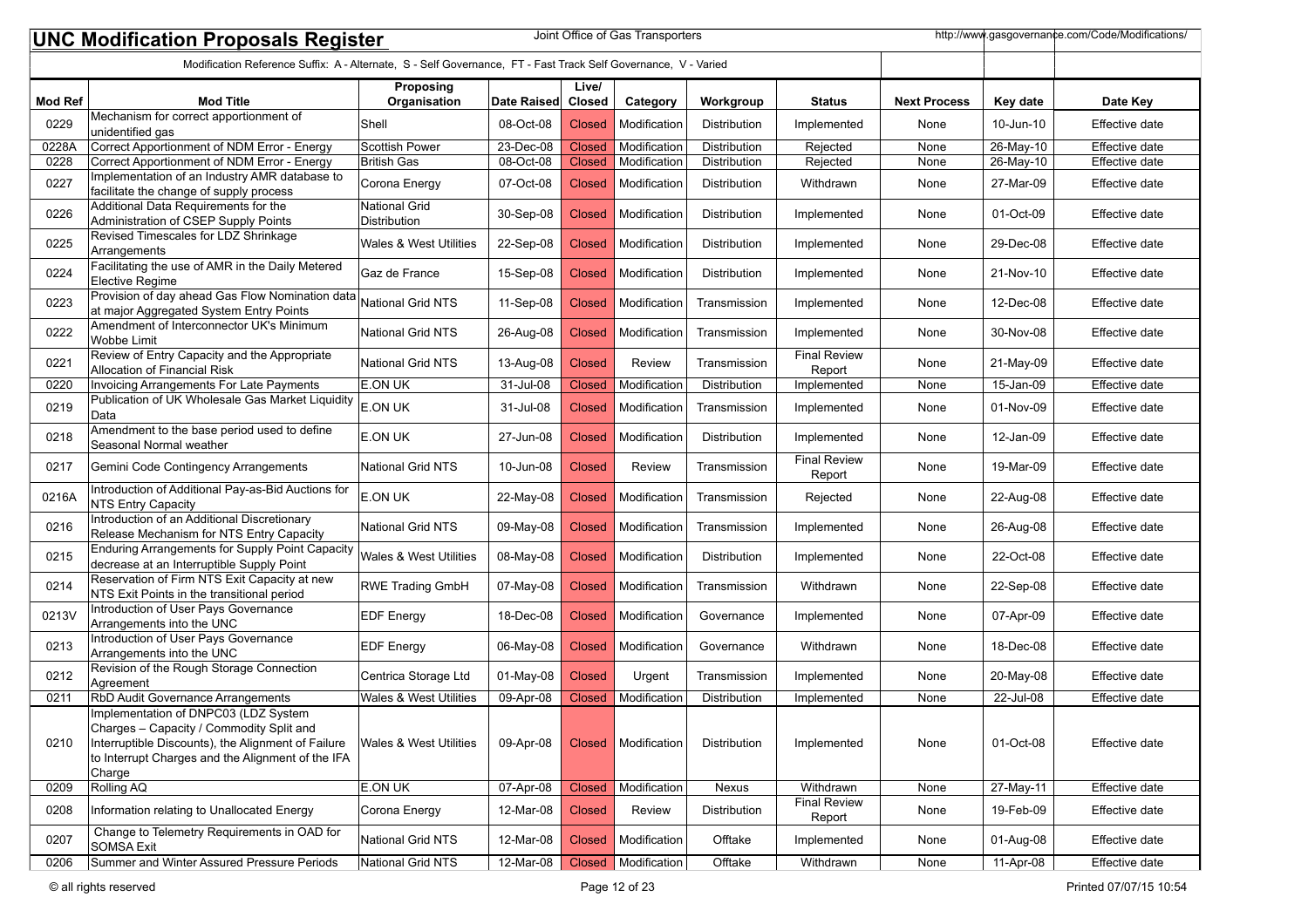|                | Joint Office of Gas Transporters<br>http://www.gasgovernance.com/Code/Modifications/<br><b>UNC Modification Proposals Register</b> |                                             |             |               |              |                     |               |                     |              |                       |  |
|----------------|------------------------------------------------------------------------------------------------------------------------------------|---------------------------------------------|-------------|---------------|--------------|---------------------|---------------|---------------------|--------------|-----------------------|--|
|                | Modification Reference Suffix: A - Alternate, S - Self Governance, FT - Fast Track Self Governance, V - Varied                     |                                             |             |               |              |                     |               |                     |              |                       |  |
|                |                                                                                                                                    | Proposing                                   |             | Live/         |              |                     |               |                     |              |                       |  |
| <b>Mod Ref</b> | <b>Mod Title</b>                                                                                                                   | Organisation                                | Date Raised | Closed        | Category     | Workgroup           | <b>Status</b> | <b>Next Process</b> | Key date     | Date Key              |  |
| 0205           | Interruptible Capacity Charges                                                                                                     | <b>E.ON UK</b>                              | $12-Mar-08$ | <b>Closed</b> | Modification | <b>Distribution</b> | Withdrawn     | None                | 10-Apr-08    | <b>Effective date</b> |  |
| 0204           | Amendment to the calculation of WCF                                                                                                | <b>E.ON UK</b><br><b>National Grid</b>      | 05-Mar-08   | <b>Closed</b> | Modification | Distribution        | Implemented   | None                | 01-Oct-08    | <b>Effective date</b> |  |
| 0203V          | Revision to DN Shrinkage Regime                                                                                                    | Distribution                                | 17-Apr-08   | <b>Closed</b> | Modification | Distribution        | Implemented   | None                | 01-Jul-08    | Effective date        |  |
| 0203           | Revision to DN Shrinkage Regime                                                                                                    | <b>National Grid</b><br><b>Distribution</b> | 05-Mar-08   | <b>Closed</b> | Modification | Distribution        | Withdrawn     | None                | 17-Apr-08    | Effective date        |  |
| 0202           | Improvement to More Frequent Readings<br>Provisions to allow benefits of AMR                                                       | Corona Energy                               | 14-Feb-08   | <b>Closed</b> | Modification | Distribution        | Implemented   | None                | 01-Oct-08    | Effective date        |  |
| 0201VV         | Small value invoice payment deferral                                                                                               | British Gas                                 | 21-Aug-08   | <b>Closed</b> | Modification | Distribution        | Implemented   | None                | $02$ -Feb-09 | Effective date        |  |
| 0201V          | Small value invoice payment deferral                                                                                               | British Gas                                 | 17-Jul-08   | <b>Closed</b> | Modification | Distribution        | Withdrawn     | None                | 21-Aug-08    | Effective date        |  |
| 0201           | Small value invoice payment deferral                                                                                               | British Gas                                 | 13-Feb-08   | <b>Closed</b> | Modification | Distribution        | Withdrawn     | None                | 17-Jul-08    | Effective date        |  |
| 0200           | Introduction of a Date Tolerance to Facilitate the<br>Processing of Individual Meter Point<br>Reconciliation at LDZ CSEPs          | <b>National Grid</b><br><b>Distribution</b> | 31-Jan-08   | Closed        | Modification | Distribution        | Implemented   | None                | 28-May-08    | Effective date        |  |
| 0199           | Clarification around the application of the UNC<br>Dispute Resolution Process                                                      | <b>British Gas</b>                          | 31-Jan-08   | <b>Closed</b> | Modification | Distribution        | Rejected      | None                | 28-Nov-08    | Effective date        |  |
| 0198           | Extension of the Current Sunset Clauses for<br>Registration of Capacity at NTS Exit Points                                         | <b>National Grid NTS</b>                    | 30-Jan-08   | Closed        | Modification | Transmission        | Implemented   | None                | 01-Jun-08    | Effective date        |  |
| 0197           | Increasing User Incentives for the Investigation<br>and Detection of Theft through the Reasonable<br>Endeavours Regime             | British Gas                                 | 29-Jan-08   | Closed        | Modification | Distribution        | Withdrawn     | None                | 28-Aug-08    | Effective date        |  |
| 0196           | Alterations to shipper penalties for end user failure<br>to interrupt                                                              | <b>Total Gas and Power</b>                  | 25-Jan-08   | <b>Closed</b> | Modification | Distribution        | Rejected      | None                | 15-May-08    | Effective date        |  |
| 0195AV         | Introduction of Enduring NTS Exit Capacity<br>Arrangements                                                                         | <b>E.ON UK</b>                              | 17-Apr-08   | Closed        | Modification | Transmission        | Implemented   | None                | 01-Apr-09    | Effective date        |  |
| 0195A          | Introduction of Enduring NTS Exit Capacity<br>Arrangements                                                                         | E.ON UK                                     | 21-Feb-08   | <b>Closed</b> | Modification | Transmission        | Withdrawn     | None                | 17-Apr-08    | Effective date        |  |
| 0195           | Introduction of Enduring NTS Exit Capacity<br>Arrangements                                                                         | <b>RWE Npower</b>                           | 17-Jan-08   | <b>Closed</b> | Modification | Transmission        | Rejected      | None                | 19-Jan-09    | Effective date        |  |
| 0194A          | Framework for correct apportionment of LSP<br>unidentified gas                                                                     | Corona Energy                               | 24-Sep-08   | <b>Closed</b> | Modification | Distribution        | Rejected      | None                | 26-May-10    | Effective date        |  |
| 0194           | Framework for correct apportionment of NDM<br>lerror                                                                               | <b>British Gas</b>                          | 10-Jan-08   | Closed        | Modification | Distribution        | Rejected      | None                | 26-May-10    | Effective date        |  |
| 0193           | Removal of Certain "Gas not made available for<br>offtake" Provisions from the UNC                                                 | <b>National Grid</b><br><b>Distribution</b> | 09-Jan-08   | <b>Closed</b> | Modification | Distribution        | Implemented   | None                | 22-Apr-08    | Effective date        |  |
| 0192           | Introduction of DNO obligations to facilitate<br>resolution of unresolved USRVs                                                    | <b>National Grid</b><br>Distribution        | 08-Jan-08   | <b>Closed</b> | Modification | Distribution        | Implemented   | None                | 21-Feb-09    | Effective date        |  |
| 0191V          | Discontinuance of Code Credit Rules                                                                                                | <b>Wales &amp; West Utilities</b>           | 07-Feb-08   | <b>Closed</b> | Modification | Distribution        | Implemented   | None                | 06-May-08    | Effective date        |  |
| 0191           | Discontinuance of Code Credit Rules                                                                                                | <b>Wales &amp; West Utilities</b>           | 04-Jan-08   | <b>Closed</b> | Modification | Distribution        | Withdrawn     | None                | 07-Feb-08    | Effective date        |  |
| 0190           | Clarification of Aggregation of Credit Positions<br>using a Guarantee from a Security Provider                                     | <b>Wales &amp; West Utilities</b>           | 20-Dec-07   | <b>Closed</b> | Modification | <b>Distribution</b> | Implemented   | None                | 16-Jun-08    | Effective date        |  |
| 0189           | Amendment to the QSEC Auction Timetable                                                                                            | <b>National Grid NTS</b>                    | 12-Dec-07   | Closed        | Modification | Transmission        | Rejected      | None                | 13-Mar-08    | Effective date        |  |
| 0188A          | Introduction into the UNC of the Agency Charging<br>Statement ("User Pays")                                                        | <b>EDF</b> Energy                           | 12-Dec-07   | Closed        | Modification | Governance          | Rejected      | None                | 08-Apr-08    | Effective date        |  |
| 0188           | Introduction into the UNC of the Agency Charging<br>Statement ("User Pays")                                                        | National Grid<br>Distribution               | 12-Dec-07   | <b>Closed</b> | Modification | Governance          | Implemented   | None                | 09-Apr-08    | Effective date        |  |
| 0187A          | Alterations to the RMSEC Auction to<br>Accommodate Transfer and Trade of Capacity<br>Between ASEPs                                 | British Gas                                 | 23-Jan-08   | <b>Closed</b> | Modification | Transmission        | Implemented   | None                | 01-Jun-08    | Effective date        |  |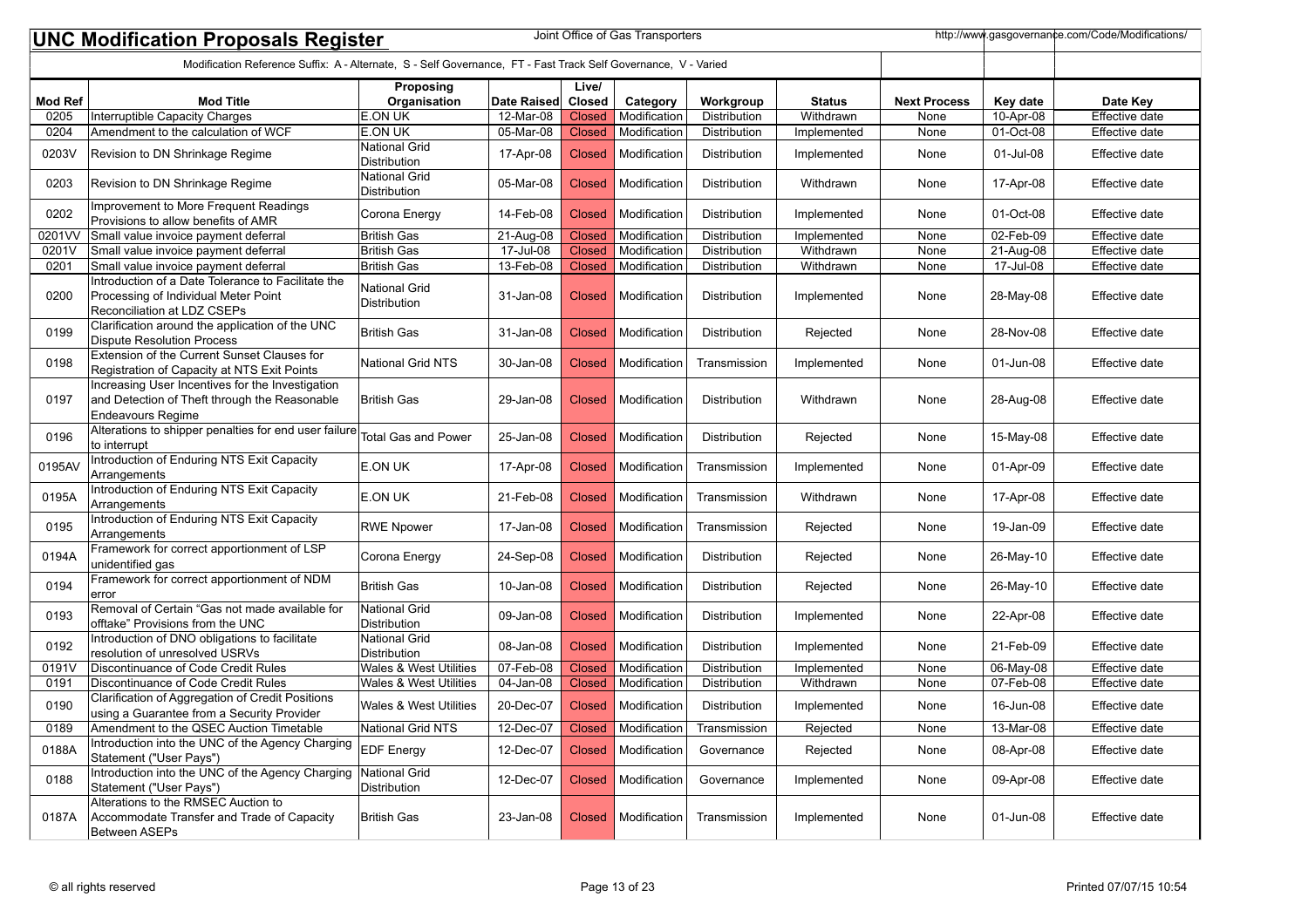|                | Joint Office of Gas Transporters<br>http://www.gasgovernance.com/Code/Modifications/<br><b>UNC Modification Proposals Register</b>           |                                             |              |                        |                       |                     |                               |                     |              |                       |  |
|----------------|----------------------------------------------------------------------------------------------------------------------------------------------|---------------------------------------------|--------------|------------------------|-----------------------|---------------------|-------------------------------|---------------------|--------------|-----------------------|--|
|                | Modification Reference Suffix: A - Alternate, S - Self Governance, FT - Fast Track Self Governance, V - Varied                               |                                             |              |                        |                       |                     |                               |                     |              |                       |  |
| <b>Mod Ref</b> | <b>Mod Title</b>                                                                                                                             | Proposing<br>Organisation                   | Date Raised  | Live/<br><b>Closed</b> | Category              | Workgroup           | <b>Status</b>                 | <b>Next Process</b> | Key date     | Date Key              |  |
|                | Alterations to the RMSEC Auction to                                                                                                          |                                             |              |                        |                       |                     |                               |                     |              |                       |  |
| 0187           | Accommodate Transfer and Trade of Capacity<br>Between ASEPs                                                                                  | <b>National Grid NTS</b>                    | 12-Dec-07    | Closed                 | Modification          | Transmission        | Rejected                      | None                | 23-Apr-08    | Effective date        |  |
| 0186A          | Provision of Cost Information                                                                                                                | Scotia Gas Networks                         | 23-Jan-08    | <b>Closed</b>          | Modification          | Distribution        | Rejected                      | None                | 21-Feb-08    | Effective date        |  |
| 0186           | Provision of Cost Information                                                                                                                | <b>RWE Npower</b>                           | 12-Dec-07    | Closed                 | Modification          | Distribution        | Implemented                   | None                | 12-May-08    | Effective date        |  |
| 0185VV         | Meter Error Notification Process                                                                                                             | <b>EDF Energy</b>                           | 27-Mar-08    | <b>Closed</b>          | Modification          | Distribution        | Implemented                   | None                | 01-Sep-08    | <b>Effective date</b> |  |
| 0185V          | Meter Error Notification Process                                                                                                             | <b>EDF Energy</b>                           | $21$ -Feb-08 | <b>Closed</b>          | Modification          | <b>Distribution</b> | Withdrawn                     | None                | $20$ -Mar-08 | Effective date        |  |
| 0185A          | Meter Error Notification Process                                                                                                             | <b>National Grid</b><br>Distribution        | 24-Jan-08    | <b>Closed</b>          | Modification          | Distribution        | Withdrawn                     | None                | 21-Feb-08    | Effective date        |  |
| 0185           | Meter Error Notification Process                                                                                                             | <b>EDF Energy</b>                           | 12-Dec-07    | Closed                 | Modification          | Distribution        | Withdrawn                     | None                | 21-Feb-08    | Effective date        |  |
| 0184           | Requirement for Partial Non-Business Days for<br>the Purposes of the UK Link Technology Refresh<br>(UKLTR) Project                           | <b>Wales &amp; West Utilities</b>           | 07-Dec-07    | Closed                 | Modification          | Distribution        | Implemented                   | None                | 23-Feb-08    | Effective date        |  |
| 0183           | Provision of Data in respect of downstream<br>networks by the iGT directly connected to the<br>Distribution Network                          | <b>National Grid</b><br><b>Distribution</b> | 23-Nov-07    | Closed                 | Modification          | Distribution        | Rejected                      | None                | 31-Mar-08    | Effective date        |  |
| 0182           | Information Provision at LNG Importation Facilities National Grid NTS                                                                        |                                             | 07-Nov-07    | Closed                 | Modification          | Transmission        | Implemented                   | None                | 07-Apr-08    | Effective date        |  |
| 0181           | Scheduling Charges calculation for Gas Flow<br>Days 22, 23, 24, 25 & 26 October 2007                                                         | <b>National Grid NTS</b>                    | 05-Nov-07    | <b>Closed</b>          | Urgent                | Transmission        | Rejected                      | None                | 20-Nov-07    | Effective date        |  |
| 0180V          | Replacement of file formats contained within<br>Annex A Part 7 of the LDZ CSEP NExA                                                          | <b>National Grid</b><br><b>Distribution</b> | 15-Nov-07    | <b>Closed</b>          | Modification          | Distribution        | Implemented                   | None                | 02-Apr-08    | Effective date        |  |
| 0180           | Replacement of file formats contained within<br>Annex A Part 7 of the LDZ CSEP NExA                                                          | <b>National Grid</b><br>Distribution        | 11-Oct-07    | <b>Closed</b>          | Modification          | Distribution        | Withdrawn                     | None                | 15-Nov-07    | Effective date        |  |
| 0179           | Requirement for Non-Effective Days for the<br>Purposes of the UK Link Technology Refresh<br>(UKLRT) Project                                  | <b>Wales &amp; West Utilities</b>           | 10-Oct-07    | Closed                 | Modification          | Distribution        | Withdrawn                     | None                | 07-Dec-07    | Effective date        |  |
| 0178           | Reclassification of SSP to Domestic only                                                                                                     | E.ON UK                                     | 01-Oct-07    | <b>Closed</b>          | <b>Review</b>         | Distribution        | <b>Final Review</b><br>Report | None                | 17-Apr-08    | Effective date        |  |
| 0177           | Rolling AQ Review                                                                                                                            | E.ON UK                                     | 01-Oct-07    | <b>Closed</b>          | <b>Review</b>         | Distribution        | <b>Final Review</b><br>Report | None                | 17-Apr-08    | Effective date        |  |
| 0176           | Review of NDM Profile Allocation Parameters                                                                                                  | E.ON UK                                     | 01-Oct-07    | <b>Closed</b>          | <b>Review</b>         | Distribution        | <b>Final Review</b><br>Report | None                | 20-Mar-08    | Effective date        |  |
| 0175           | Encouraging Participation in the elective Daily<br>Metered Regime                                                                            | Gaz de France                               | 14-Sep-07    | <b>Closed</b>          | Review                | Distribution        | <b>Final Review</b><br>Report | None                | 17-Jul-08    | Effective date        |  |
| 0174           | Revised Tender Timescale for DN Interruption<br>Arrangements                                                                                 | <b>National Grid</b><br>Distribution        | 13-Sep-07    | Closed                 | Modification          | Distribution        | Implemented                   | None                | 01-Apr-08    | Effective date        |  |
| 0173           | Obligations to process data received from iGTs in<br>line with requirements within Annex A of the CSEP Wales & West Utilities<br><b>NExA</b> |                                             | 13-Sep-07    | Closed                 | Modification          | Distribution        | Implemented                   | None                | 23-Nov-07    | Effective date        |  |
| 0172           | Transporter Obligations Pertaining to Void and<br>Vacant Sites                                                                               | <b>RWE Npower</b>                           | 12-Sep-07    |                        | Closed   Modification | Distribution        | Rejected                      | None                | 17-Apr-08    | Effective date        |  |
| 0171A          | Amendment of "User SP Aggregate Reconciliation<br>Proportion" to incorporate historical AQ<br>Proportions                                    | British Gas                                 | 28-Dec-07    | <b>Closed</b>          | Modification          | Distribution        | Rejected                      | None                | 21-Apr-08    | Effective date        |  |
| 0171           | Amendment of "User SP Aggregate Reconciliation<br>Proportion" to incorporate historical AQ<br>Proportions                                    | <b>RWE Npower</b>                           | 11-Sep-07    | <b>Closed</b>          | Modification          | Distribution        | Implemented                   | None                | 01-Jun-08    | Effective date        |  |
| 0170           | User Admission Requirements for Applicant<br>Shippers Who Solely Wish to Participate in Long<br>Term Entry Capacity Auctions                 | Macquarie Bank                              | 04-Sep-07    | <b>Closed</b>          | Urgent                | Transmission        | Withdrawn                     | None                | 10-Sep-07    | Effective date        |  |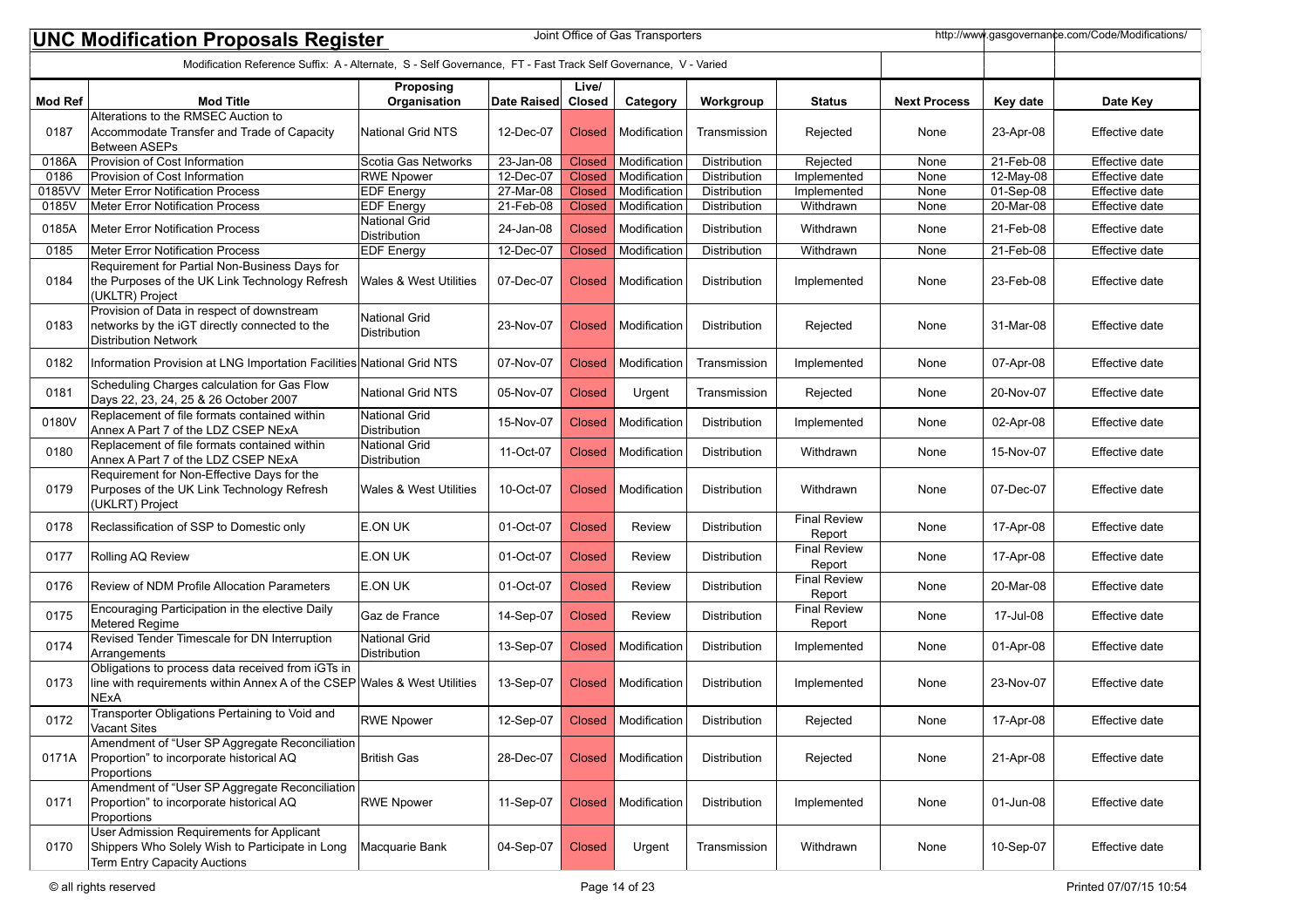|                | http://www.gasgovernance.com/Code/Modifications/<br>Joint Office of Gas Transporters<br><b>UNC Modification Proposals Register</b> |                                      |             |                        |               |                     |                               |                     |           |                       |
|----------------|------------------------------------------------------------------------------------------------------------------------------------|--------------------------------------|-------------|------------------------|---------------|---------------------|-------------------------------|---------------------|-----------|-----------------------|
|                | Modification Reference Suffix: A - Alternate, S - Self Governance, FT - Fast Track Self Governance, V - Varied                     |                                      |             |                        |               |                     |                               |                     |           |                       |
| <b>Mod Ref</b> | <b>Mod Title</b>                                                                                                                   | Proposing<br>Organisation            | Date Raised | Live/<br><b>Closed</b> | Category      | Workgroup           | <b>Status</b>                 | <b>Next Process</b> | Key date  | Date Key              |
| 0169A          | Transfer and Trading of Capacity between ASEPs Scottish Power                                                                      |                                      | 14-Aug-07   | <b>Closed</b>          | Urgent        | Transmission        | Rejected                      | None                | 06-Sep-07 | <b>Effective date</b> |
| 0169           | Transfer and Trading of Capacity between ASEPs E.ON UK                                                                             |                                      | 09-Aug-07   | <b>Closed</b>          | Urgent        | Transmission        | Implemented                   | None                | 07-Sep-07 | Effective date        |
| 0168           | Individual Meter Point Reconciliation                                                                                              | <b>British Gas Trading</b>           | 09-Aug-07   | <b>Closed</b>          | Review        | Distribution        | Withdrawn                     | None                | 30-Jan-08 | Effective date        |
| 0167           | Changes to Reconciliation Arrangements Under<br><b>CSEP NExA</b>                                                                   | Scotia Gas Networks                  | 09-Aug-07   | <b>Closed</b>          | Modification  | Distribution        | Implemented                   | None                | 31-Oct-07 | Effective date        |
| 0166           | Review of necessary reform of NTS Offtake<br>Arrangements                                                                          | <b>British Gas Trading</b>           | 08-Aug-07   | <b>Closed</b>          | <b>Review</b> | Transmission        | <b>Final Review</b><br>Report | None                | 17-Jan-08 | Effective date        |
| 0165V          | Change to Measurement Provisions Change<br>Process                                                                                 | <b>National Grid NTS</b>             | 18-Oct-07   | Closed                 | Modification  | Transmission        | Implemented                   | None                | 01-Feb-08 | Effective date        |
| 0165           | Change to Measurement Provisions Change<br>Process                                                                                 | <b>National Grid NTS</b>             | 07-Aug-07   | <b>Closed</b>          | Modification  | Transmission        | Withdrawn                     | None                | 18-Oct-07 | Effective date        |
| 0164           | Bi-Directional Connection Point Overrun Charge<br>Calculation                                                                      | Centrica Storage Ltd                 | 30-Jul-07   | Closed                 | Modification  | Transmission        | Withdrawn                     | None                | 14-Sep-07 | Effective date        |
| 0163V          | Offering Capacity at Donor ASEP in Trades &<br><b>Transfer Process</b>                                                             | <b>Scottish Power</b>                | 24-Jul-07   | Closed                 | Urgent        | Transmission        | Withdrawn                     | None                | 14-Aug-07 | Effective date        |
| 0163           | Offering Capacity at Donor ASEP in Trades &<br><b>Transfer Process</b>                                                             | Scottish Power                       | 24-Jul-07   | Closed                 | Urgent        | Transmission        | Withdrawn                     | None                | 07-Aug-07 | Effective date        |
| 0162           | Review of information provision to Shippers in<br>respect of forecasting the future path of<br>transportation charges              | <b>British Gas Trading</b>           | 11-Jul-07   | Closed                 | <b>Review</b> | Distribution        | <b>Final Review</b><br>Report | None                | 15-May-08 | Effective date        |
| 0161           | Individual Supply Point Reconciliation                                                                                             | Scottish&Southern<br>Energy          | 11-Jul-07   | <b>Closed</b>          | Review        | <b>Distribution</b> | Withdrawn                     | None                | 17-Jul-07 | Effective date        |
| 0160           | Provision of Cost information                                                                                                      | <b>RWE Npower</b>                    | 11-Jul-07   | Closed                 | Modification  | Distribution        | Withdrawn                     | None                | 07-Feb-08 | Effective date        |
| 0159           | National Grid NTS discretionary release of<br>Interruptible NTS Entry Capacity                                                     | <b>National Grid NTS</b>             | 11-Jul-07   | Closed                 | Modification  | Transmission        | Implemented                   | None                | 01-Sep-07 | Effective date        |
| 0158           | Review of User Suppressed Reconciliation<br>Values' incentive arrangements                                                         | <b>British Gas Trading</b>           | 10-Jul-07   | <b>Closed</b>          | Review        | Distribution        | <b>Final Review</b><br>Report | None                | 17-Jan-08 | Effective date        |
| 0157           | Review of IGT Settlement and Reconciliation<br>Arrangements                                                                        | British Gas Trading                  | 10-Jul-07   | <b>Closed</b>          | <b>Review</b> | Distribution        | <b>Final Review</b><br>Report | None                | 17-Jul-08 | Effective date        |
| 0156A          | Transfer and Trading of Capacity between ASEPs E.ON UK                                                                             |                                      | 6-Jul-07    | <b>Closed</b>          | Urgent        | Transmission        | Rejected                      | None                | 06-Sep-07 | Effective date        |
| 0156           | Transfer and Trading of Capacity between ASEPs National Grid NTS                                                                   |                                      | $6$ -Jul-07 | <b>Closed</b>          | Urgent        | Transmission        | Rejected                      | None                | 06-Sep-07 | Effective date        |
| 0155           | User Suppressed Reconciliation Values' revised<br>incentive arrangements                                                           | <b>British Gas Trading</b>           | 13-Jun-07   | Closed                 | Modification  | Distribution        | Withdrawn                     | None                | 10-Jul-07 | Effective date        |
| 0154           | Enduring Provisions for LDZ System Entry Points                                                                                    | <b>National Grid</b><br>Distribution | 13-Jun-07   | Closed                 | Modification  | Transmission        | Implemented                   | None                | 01-Oct-07 | Effective date        |
| 0153           | Amendment of Interconnector UK's Network Entry<br>Provisions                                                                       | National Grid NTS                    | 13-Jun-07   | <b>Closed</b>          | Modification  | Transmission        | Implemented                   | None                | 01-Sep-07 | Effective date        |
| 0152VB         | Limitation on Retrospective Invoicing and Invoice<br>Correction                                                                    | <b>Wales &amp; West Utilities</b>    | 23-Jul-07   | Closed                 | Modification  | <b>Distribution</b> | Rejected                      | None                | 11-Oct-07 | Effective date        |
| 0152V          | Limitation on Retrospective Invoicing and Invoice<br>Correction                                                                    | British Gas Trading                  | 19-Jul-07   | Closed                 | Modification  | Distribution        | Implemented                   | None                | 01-Apr-08 | Effective date        |
| 0152B          | Limitation on Retrospective Invoicing and Invoice<br>Correction                                                                    | <b>Wales &amp; West Utilities</b>    | 28-Jun-07   | <b>Closed</b>          | Modification  | Distribution        | Withdrawn                     | None                | 20-Jul-07 | Effective date        |
| 0152AV         | Limitation on Retrospective Invoicing and Invoice<br>Correction                                                                    | Statoil UK                           | 19-Jul-07   | <b>Closed</b>          | Modification  | Distribution        | Rejected                      | None                | 11-Oct-07 | Effective date        |
| 0152A          | Limitation on Retrospective Invoicing and Invoice<br>Correction                                                                    | Statoil UK                           | 27-Jun-07   | <b>Closed</b>          | Modification  | Distribution        | Withdrawn                     | None                | 19-Jul-07 | Effective date        |
| 0152           | Limitation on Retrospective Invoicing and Invoice<br>Correction                                                                    | <b>British Gas Trading</b>           | 13-Jun-07   | <b>Closed</b>          | Modification  | Distribution        | Withdrawn                     | None                | 19-Jul-07 | Effective date        |
| 0151A          | Transfer of Sold Capacity between ASEPs                                                                                            | E.ON UK                              | 16-May-07   | <b>Closed</b>          | Urgent        | Transmission        | Rejected                      | None                | 12-Jun-07 | Effective date        |
| 0151           | Transfer of Sold Capacity between ASEPs                                                                                            | National Grid NTS                    | 10-May-07   | Closed                 | Urgent        | Transmission        | Rejected                      | None                | 12-Jun-07 | Effective date        |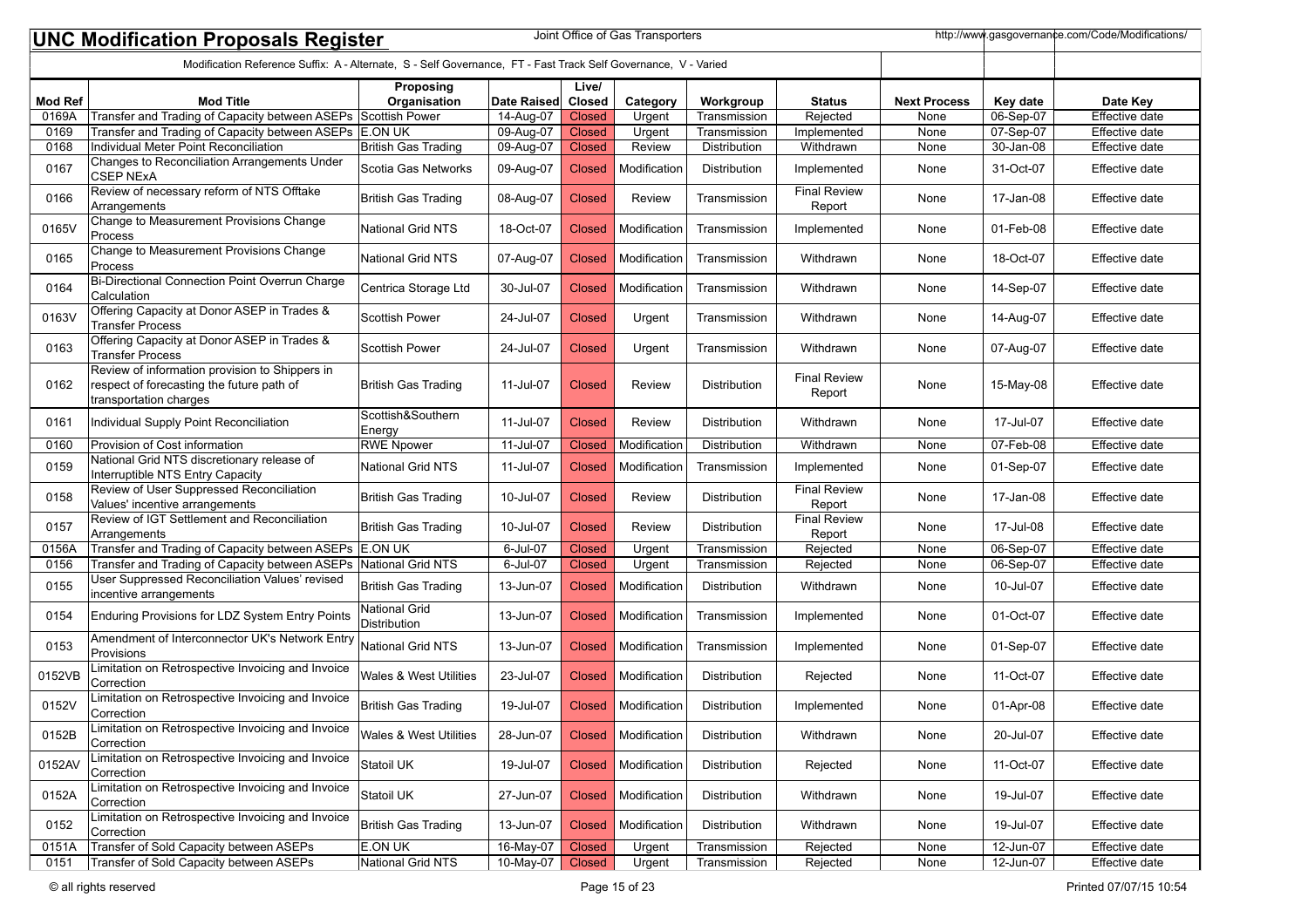|                | http://www.gasgovernance.com/Code/Modifications/<br>Joint Office of Gas Transporters<br><b>UNC Modification Proposals Register</b>             |                                      |             |                        |              |              |                               |                     |           |                |  |
|----------------|------------------------------------------------------------------------------------------------------------------------------------------------|--------------------------------------|-------------|------------------------|--------------|--------------|-------------------------------|---------------------|-----------|----------------|--|
|                | Modification Reference Suffix: A - Alternate, S - Self Governance, FT - Fast Track Self Governance, V - Varied                                 |                                      |             |                        |              |              |                               |                     |           |                |  |
| <b>Mod Ref</b> | <b>Mod Title</b>                                                                                                                               | Proposing<br>Organisation            | Date Raised | Live/<br><b>Closed</b> | Category     | Workgroup    | <b>Status</b>                 | <b>Next Process</b> | Key date  | Date Key       |  |
| 0150A          | Introduction of Unsold Entry Capacity Transfers                                                                                                | <b>E.ON UK</b>                       | 16-May-07   | <b>Closed</b>          | Urgent       | Transmission | Rejected                      | None                | 12-Jun-07 | Effective date |  |
| 0150           | Introduction of the AMTSEC Auction                                                                                                             | National Grid NTS                    | 10-May-07   | <b>Closed</b>          | Urgent       | Transmission | Rejected                      | None                | 12-Jun-07 | Effective date |  |
| 0149A          | Gas Emergency Cashout Arrangements: Keeping<br>the On the Day Commodity Market open during a E.ON UK<br><b>Gas Deficit Emergency</b>           |                                      | 17-May-07   | <b>Closed</b>          | Modification | Transmission | Implemented                   | None                | 01-Nov-07 | Effective date |  |
| 0149           | Gas Emergency Cashout Arrangements: Keeping<br>the On the Day Commodity Market open during a National Grid NTS<br><b>Gas Deficit Emergency</b> |                                      | 10-May-07   | <b>Closed</b>          | Modification | Transmission | Rejected                      | None                | 19-Oct-07 | Effective date |  |
| 0148           | Aggregation of Credit Positions or Use of Group<br>Ratings                                                                                     | <b>National Grid</b><br>Distribution | 4-May-07    | <b>Closed</b>          | Modification | Distribution | Implemented                   | None                | 23-Oct-07 | Effective date |  |
| 0147           | Administration of Unsecured Credit Afforded on<br>the basis of Payment History and Independent<br>Assessment                                   | <b>National Grid</b><br>Distribution | 4-May-07    | <b>Closed</b>          | Modification | Distribution | Implemented                   | None                | 11-Sep-07 | Effective date |  |
| 0146           | Acceptable Security Tools available to Users for<br><b>Transportation Credit Arrangements</b>                                                  | National Grid<br>Distribution        | 4-May-07    | <b>Closed</b>          | Modification | Distribution | Implemented                   | None                | 23-Oct-07 | Effective date |  |
| 0145           | Management of Users Approaching and<br>Exceeding Code Credit Limit                                                                             | <b>National Grid</b><br>Distribution | 4-May-07    | <b>Closed</b>          | Modification | Distribution | Implemented                   | None                | 01-Feb-08 | Effective date |  |
| 0144AV         | Quantification of Value At Risk (VAR) to determine<br>a User's minimum Code Credit Limit Requirement                                           | Wales & West Utilities               | 23-May-07   | <b>Closed</b>          | Modification | Distribution | Implemented                   | None                | 01-Feb-08 | Effective date |  |
| 0144A          | Quantification of Value At Risk (VAR) to determine<br>a User's minimum Code Credit Limit Requirement                                           | Wales & West Utilities               | 23-May-07   | <b>Closed</b>          | Modification | Distribution | Withdrawn                     | None                | 29-Jun-07 | Effective date |  |
| 0144           | Quantification of Value At Risk (VAR) to determine National Grid<br>a User's minimum Code Credit Limit Requirement Distribution                |                                      | 4-May-07    | <b>Closed</b>          | Modification | Distribution | Rejected                      | None                | 24-Oct-07 | Effective date |  |
| 0143           | Reduction of lapse periods in respect of Failure<br>Notices issued in respect of Energy Balancing<br>Credit                                    | Corona Energy                        | 26-Apr-07   | <b>Closed</b>          | Modification | Transmission | Implemented                   | None                | 05-Oct-07 | Effective date |  |
| 0142           | Extension of the Current Sunset Clauses for<br>Registration of Capacity at NTS Exit Points                                                     | <b>National Grid NTS</b>             | 17-Apr-07   | <b>Closed</b>          | Urgent       | Transmission | Implemented                   | None                | 01-Jun-07 | Effective date |  |
| 0141A          | Revision to the 'User Suppressed Reconciliation<br>Values' Financial Incentives arrangements                                                   | E.ON UK                              | 17-Apr-07   | <b>Closed</b>          | Modification | Distribution | Rejected                      | None                | 11-Sep-07 | Effective date |  |
| 0141           | Revision to the 'User Suppressed Reconciliation<br>Values' Financial Incentives arrangements                                                   | <b>British Gas Trading</b>           | 17-Apr-07   | <b>Closed</b>          | Modification | Distribution | Implemented                   | None                | 21-May-08 | Effective date |  |
| 0140           | Review of Information Provision on National Grids<br>Information Exchange                                                                      | National Grid NTS                    | 11-Apr-07   | <b>Closed</b>          | Review       | Transmission | <b>Final Review</b><br>Report | None                | 18-Oct-07 | Effective date |  |
| 0139A          | Amendments to UNC TPD OCS Process and<br>Long Term Allocation of Capacity in the<br><b>Transitional Period</b>                                 | <b>RWE Npower</b>                    | 23-Apr-07   | <b>Closed</b>          | Modification | Transmission | Rejected                      | None                | 22-Jun-07 | Effective date |  |
| 0139           | Amendments to UNC TPD OCS Process and<br>Long Term Allocation of Capacity in the<br><b>Transitional Period</b>                                 | Scotia Gas Networks                  | 11-Apr-07   | <b>Closed</b>          | Modification | Transmission | Implemented                   | None                | 25-Jun-07 | Effective date |  |
| 0138           | Transitional arrangements for Entry Capacity<br>Transfers to Sold Out ASEPs                                                                    | E.ON UK                              | 28-Mar-07   | <b>Closed</b>          | Urgent       | Transmission | Rejected                      | None                | 08-May-07 | Effective date |  |
| 0137           | Allocated Entry Capacity & Baseline Summary<br>Report                                                                                          | <b>RWE Trading GmbH</b>              | 09-Mar-07   | <b>Closed</b>          | Modification | Transmission | Withdrawn                     | None                | 13-Apr-07 | Effective date |  |
| 0136V          | Reconciliation following AQ Amendment where an<br>SSP becomes an LSP prior to calculation of<br><b>Provisional Annual Quantity</b>             | British Gas Trading                  | 21-Jun-07   | <b>Closed</b>          | Modification | Distribution | Implemented                   | None                | 29-Aug-07 | Effective date |  |
| 0136           | Reconciliation following AQ Amendment where an<br>SSP becomes an LSP prior to calculation of<br><b>Provisional Annual Quantity</b>             | British Gas Trading                  | 07-Mar-07   | <b>Closed</b>          | Modification | Distribution | Withdrawn                     | None                | 21-Jun-07 | Effective date |  |
| 0135           | To extend the scope of the RbD Auditor's role                                                                                                  | <b>RWE Npower</b>                    | 02-Mar-07   | Closed                 | Modification | Distribution | Withdrawn                     | None                | 13-Jun-07 | Effective date |  |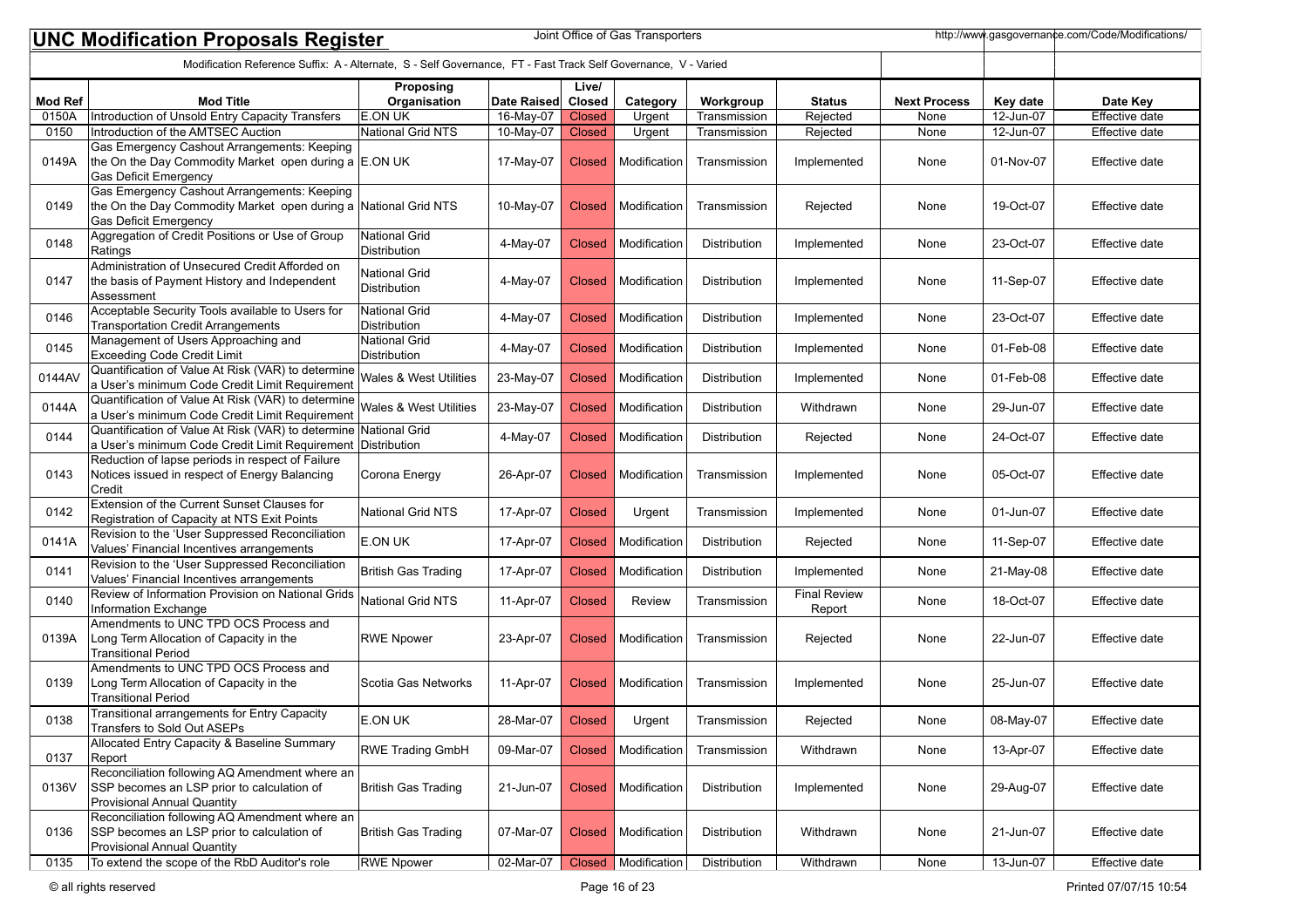| Joint Office of Gas Transporters<br>http://www.gasgovernance.com/Code/Modifications/<br><b>UNC Modification Proposals Register</b> |                                                                                                                        |                                           |                        |                         |                              |                              |                               |                     |                        |                                  |
|------------------------------------------------------------------------------------------------------------------------------------|------------------------------------------------------------------------------------------------------------------------|-------------------------------------------|------------------------|-------------------------|------------------------------|------------------------------|-------------------------------|---------------------|------------------------|----------------------------------|
|                                                                                                                                    | Modification Reference Suffix: A - Alternate, S - Self Governance, FT - Fast Track Self Governance, V - Varied         |                                           |                        |                         |                              |                              |                               |                     |                        |                                  |
| <b>Mod Ref</b>                                                                                                                     | <b>Mod Title</b>                                                                                                       | Proposing<br>Organisation                 | Date Raised            | Live/<br>Closed         | Category                     | Workgroup                    | <b>Status</b>                 | <b>Next Process</b> | Key date               | Date Key                         |
| 0134V                                                                                                                              | Publication of Nodal NTS Demand Forecast                                                                               | National Grid NTS                         | 17-May-07              | <b>Closed</b>           | Modification                 | Transmission                 | Implemented                   | None                | 25-Jun-07              | <b>Effective date</b>            |
| 0134                                                                                                                               | Publication of Nodal NTS Demand Forecast                                                                               | National Grid NTS                         | 07-Feb-07              | <b>Closed</b>           | Modification                 | Transmission                 | Withdrawn                     | None                | 16-May-07              | Effective date                   |
| 0133                                                                                                                               | Introduction of the AMTSEC Auction                                                                                     | National Grid NTS                         | 07-Feb-07              | <b>Closed</b>           | Modification                 | Transmission                 | Withdrawn                     | None                | 10-May-07              | Effective date                   |
| 0132                                                                                                                               | Clarification of Supply Point Confirmation Notice<br>Requirements for Certain Special Metering Supply<br><b>Points</b> | National Grid<br>Distribution             | 06-Feb-07              | Closed                  | Modification                 | Distribution                 | Implemented                   | None                | 16-May-07              | Effective date                   |
| 0131                                                                                                                               | <b>LDZ RbD Reconciliation Notification Process</b>                                                                     | <b>EDF</b> Energy                         | 01-Feb-07              | <b>Closed</b>           | <b>Review</b>                | Distribution                 | <b>Final Review</b><br>Report | None                | 15-Nov-07              | Effective date                   |
| 0130                                                                                                                               | The Provision of Ex-Post Demand Information for<br>NTS Offtakes                                                        | <b>E.ON UK</b>                            | 24-Jan-07              | Closed                  | Modification                 | Transmission                 | Rejected                      | None                | 20-Apr-07              | Effective date                   |
| 0129                                                                                                                               | Delay to the 2007 AMSEC Auctions                                                                                       | National Grid NTS                         | 09-Jan-07              | <b>Closed</b>           | Urgent                       | Transmission                 | Implemented                   | None                | 18-Jan-07              | <b>Effective date</b>            |
| 0128                                                                                                                               | Amendment to Entry Capacity Baselines                                                                                  | National Grid NTS                         | 14-Dec-06              | <b>Closed</b>           | Urgent                       | Transmission                 | Rejected                      | None                | 18-Jan-07              | Effective date                   |
| 0127                                                                                                                               | Introduction of a DN Pensions Deficit Charge on<br><b>DNO Users</b>                                                    | National Grid NTS                         | 13-Dec-06              | <b>Closed</b>           | Modification                 | Transmission                 | Implemented                   | None                | 03-Apr-07              | Effective date                   |
| 0126                                                                                                                               | Restriction of Invoice Billing Period                                                                                  | <b>British Gas Trading</b>                | 24-Nov-06              | <b>Closed</b>           | <b>Review</b>                | Distribution                 | <b>Final Review</b><br>Report | None                | 21-Jun-07              | Effective date                   |
| 0125                                                                                                                               | Introduction of new balancing neutrality charge for<br>cost of residual balancer collateral on the OCM                 | National Grid NTS                         | 08-Nov-06              | <b>Closed</b>           | Modification                 | Transmission                 | Implemented                   | None                | 01-Feb-07              | Effective date                   |
| 0124                                                                                                                               | Amendment to the window for acceptance of<br>Meter Reads by the Transporter                                            | <b>British Gas Trading</b>                | 08-Nov-06              | <b>Closed</b>           | Modification                 | Distribution                 | Implemented                   | None                | 16-Apr-07              | Effective date                   |
| 0123                                                                                                                               | Provision of Demand Information to Meet the<br>14:00 Total System Demand Forecast                                      | <b>National Grid</b><br>Distribution      | 07-Nov-06              | <b>Closed</b>           | Urgent                       | Distribution                 | Implemented                   | None                | 04-Dec-06              | Effective date                   |
| 0122                                                                                                                               | Restriction of invoice billing period to Price Control                                                                 | British Gas Trading                       | 06-Nov-06              | <b>Closed</b>           | Urgent                       | Distribution                 | Rejected                      | None                | 20-Dec-06              | Effective date                   |
| 0121                                                                                                                               | The Provision of Ex-Post Demand Information for<br>all NTS Offtakes                                                    | <b>EDF Energy</b>                         | 13-Oct-06              | <b>Closed</b>           | Modification                 | Transmission                 | Implemented                   | None                | 01-Oct-07              | Effective date                   |
| 0120V                                                                                                                              | Introduction of an SO Commodity Charge for NTS<br>Storage Exit Flows                                                   | National Grid NTS                         | 21-Dec-06              | Closed                  | Modification                 | Transmission                 | Rejected                      | None                | 31-Jan-07              | Effective date                   |
| 0120                                                                                                                               | Introduction of an SO Commodity Charge for NTS<br>Storage Exit Flows                                                   | <b>National Grid NTS</b>                  | 11-Oct-06              | <b>Closed</b>           | Modification                 | Transmission                 | Withdrawn                     | None                | 21-Dec-06              | Effective date                   |
| 0119                                                                                                                               | Amendment to the Entry Overrun Charge                                                                                  | <b>National Grid NTS</b>                  | 11-Oct-06              | <b>Closed</b>           | Modification                 | Transmission                 | Rejected                      | None                | 28-Mar-07              | Effective date                   |
| 0118A                                                                                                                              | Entry Capacity Transfers in the Constrained<br>Period                                                                  | Centrica Storage Ltd                      | 26-Oct-06              | Closed                  | Modification                 | Transmission                 | Withdrawn                     | None                | 15-Nov-06              | Effective date                   |
| 0118                                                                                                                               | Entry Capacity Transfers in the Constrained<br>Period                                                                  | <b>National Grid NTS</b>                  | 11-Oct-06              | <b>Closed</b>           | Modification                 | Transmission                 | Withdrawn                     | None                | 15-Nov-06              | Effective date                   |
| 0117A                                                                                                                              | Amendment to Invoice Billing Period                                                                                    | <b>Wales &amp; West Utilities</b>         | 09-Oct-06              | <b>Closed</b>           | Urgent                       | <b>Distribution</b>          | Withdrawn                     | None                | 07-Nov-06              | Effective date                   |
| 0117                                                                                                                               | Amendment to Invoice Billing Period                                                                                    | <b>EDF Energy</b>                         | $22-Sep-06$            | <b>Closed</b>           | Urgent                       | Distribution                 | Rejected                      | None                | 20-Dec-06              | Effective date                   |
| 0116VD                                                                                                                             | Reform of the NTS Offtake Arrangements                                                                                 | Scotia Gas Networks                       | $22-Nov-06$            | <b>Closed</b>           | Modification                 | Transmission                 | Rejected                      | None                | 19-Jan-09              | <b>Effective date</b>            |
| 0116V                                                                                                                              | Reform of the NTS Offtake Arrangements                                                                                 | National Grid NTS                         | 16-Nov-06              | <b>Closed</b>           | Modification                 | Transmission                 | Rejected                      | None                | 19-Jan-09              | Effective date                   |
| 0116CVV                                                                                                                            | Reform of the NTS Offtake Arrangements                                                                                 | <b>British Gas Trading</b>                | 21-Dec-06              | <b>Closed</b>           | Modification                 | Transmission                 | Rejected                      | None                | 19-Jan-09              | Effective date                   |
| 0116CV                                                                                                                             | Reform of the NTS Offtake Arrangements                                                                                 | British Gas Trading                       | 16-Nov-06              | <b>Closed</b>           | Modification                 | Transmission                 | Withdrawn                     | None                | 21-Dec-06              | Effective date                   |
| 0116C                                                                                                                              | Reform of the NTS Offtake Arrangements                                                                                 | British Gas Trading                       | 17-Oct-06              |                         | Closed   Modification        | Transmission                 | Withdrawn                     | None                | 17-Nov-06              | Effective date                   |
| 0116BV                                                                                                                             | Reform of the NTS Offtake Arrangements                                                                                 | <b>RWE Trading GmbH</b>                   | 16-Nov-06              | Closed                  | Modification                 | Transmission                 | Rejected                      | None                | 19-Jan-09              | Effective date                   |
| 0116B<br>0116A                                                                                                                     | Reform of the NTS Offtake Arrangements                                                                                 | <b>RWE Trading GmbH</b><br><b>E.ON UK</b> | 13-Oct-06              | <b>Closed</b>           | Modification                 | Transmission                 | Withdrawn                     | None                | 17-Nov-06              | Effective date                   |
| 0116                                                                                                                               | Reform of the NTS Offtake Arrangements<br>Reform of the NTS Offtake Arrangements                                       | National Grid NTS                         | 12-Oct-06<br>13-Sep-06 | <b>Closed</b>           | Modification<br>Modification | Transmission                 | Rejected<br>Withdrawn         | None                | 19-Jan-09<br>17-Nov-06 | Effective date<br>Effective date |
| 0115A                                                                                                                              | Correct Apportionment of NDM Error                                                                                     | Gaz de France                             |                        | <b>Closed</b>           |                              | Transmission<br>Distribution |                               | None                | 24-Oct-07              | Effective date                   |
| 0115                                                                                                                               | Correct Apportionment of NDM Error                                                                                     | British Gas Trading                       | 19-Apr-07<br>13-Sep-06 | <b>Closed</b><br>Closed | Modification<br>Modification | Distribution                 | Rejected<br>Rejected          | None<br>None        | 24-Oct-07              | Effective date                   |
| 0114                                                                                                                               | Quantification of Value At Risk (VAR) to determine National Grid<br>maximum User Credit Security Requirements          | Distribution                              | 08-Sep-06              | <b>Closed</b>           | Modification                 | Distribution                 | Rejected                      | None                | 26-Jan-07              | Effective date                   |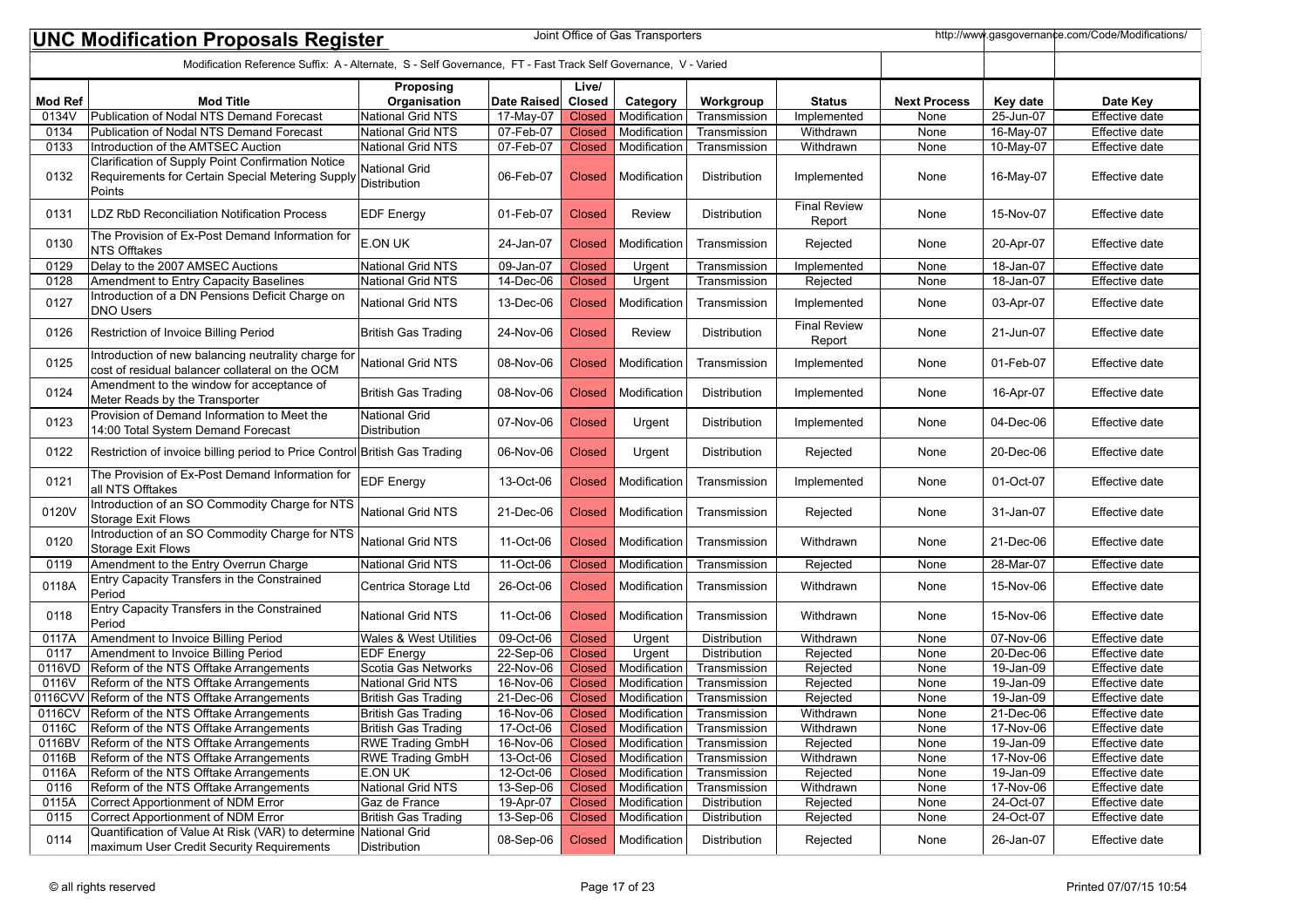|                | Joint Office of Gas Transporters<br>http://www.gasgovernance.com/Code/Modifications/<br><b>UNC Modification Proposals Register</b>                                              |                                             |             |                        |              |                     |               |                     |           |                |  |
|----------------|---------------------------------------------------------------------------------------------------------------------------------------------------------------------------------|---------------------------------------------|-------------|------------------------|--------------|---------------------|---------------|---------------------|-----------|----------------|--|
|                | Modification Reference Suffix: A - Alternate, S - Self Governance, FT - Fast Track Self Governance, V - Varied                                                                  |                                             |             |                        |              |                     |               |                     |           |                |  |
| <b>Mod Ref</b> | <b>Mod Title</b>                                                                                                                                                                | Proposing<br>Organisation                   | Date Raised | Live/<br><b>Closed</b> | Category     | Workgroup           | <b>Status</b> | <b>Next Process</b> | Key date  | Date Key       |  |
| 0113           | Availability of Unsecured Credit Based on User<br>Payment Record or Independent Assessment                                                                                      | <b>National Grid</b><br>Distribution        | 08-Sep-06   | Closed                 | Modification | Distribution        | Implemented   | None                | 01-May-07 | Effective date |  |
| 0112           | Aggregation of Credit Positions or Use of Group<br>Ratings                                                                                                                      | National Grid<br><b>Distribution</b>        | 08-Sep-06   | <b>Closed</b>          | Modification | Distribution        | Rejected      | None                | 26-Jan-07 | Effective date |  |
| 0111           | Management of Users Approaching and<br>exceeding Upper Limits of Credit Limit                                                                                                   | National Grid<br>Distribution               | 08-Sep-06   | <b>Closed</b>          | Modification | Distribution        | Rejected      | None                | 26-Jan-07 | Effective date |  |
| 0110           | Amendment of Px's Network Entry Agreement                                                                                                                                       | National Grid NTS                           | 08-Sep-06   | <b>Closed</b>          | Modification | Transmission        | Implemented   | None                | 13-Nov-06 | Effective date |  |
| 0109           | Acceptable Security Tools available to Users for<br>Transportation Credit Arrangements                                                                                          | <b>National Grid</b><br><b>Distribution</b> | 31-Aug-06   | <b>Closed</b>          | Modification | Distribution        | Rejected      | None                | 26-Jan-07 | Effective date |  |
| 0108           | Publication of Near Real Time Data at GB Storage<br>Sites                                                                                                                       | Centrica Storage Ltd                        | 16-Aug-06   | <b>Closed</b>          | Urgent       | Transmission        | Rejected      | None                | 28-Sep-06 | Effective date |  |
| 0107V          | Specially Commissioned Credit Ratings                                                                                                                                           | <b>National Grid</b><br>Distribution        | 16-Nov-06   | Closed                 | Modification | Distribution        | Implemented   | None                | 20-Dec-06 | Effective date |  |
| 0107           | Specially Commissioned Credit Ratings                                                                                                                                           | <b>National Grid</b><br>Distribution        | 10-Aug-06   | Closed                 | Modification | Distribution        | Withdrawn     | None                | 16-Nov-06 | Effective date |  |
| 0106           | Acceptable Security Tools available to Users for<br>Transportation Credit Arrangements                                                                                          | <b>National Grid</b><br>Distribution        | 10-Aug-06   | Closed                 | Modification | Distribution        | Withdrawn     | None                | 30-Aug-06 | Effective date |  |
| 0105           | Commercial Arrangements for combined DN Exit / National Grid<br><b>Entry Points</b>                                                                                             | <b>Distribution</b>                         | 09-Aug-06   | <b>Closed</b>          | Modification | Distribution        | Implemented   | None                | 10-Oct-06 | Effective date |  |
| 0104           | 3rd Party Proposal: Storage Information at LNG<br>Importation Facilities                                                                                                        | energywatch                                 | 08-Aug-06   | <b>Closed</b>          | Modification | Transmission        | Implemented   | None                | 01-Oct-07 | Effective date |  |
| 0103           | Introduction of the right for the Energy Balancing<br>Credit Committee to instruct National Grid NTS as<br>to appropriate Recovery Steps in respect of<br>Energy Balancing debt | British Gas Trading                         | 08-Aug-06   | Closed                 | Modification | Transmission        | Implemented   | None                | 25-Nov-06 | Effective date |  |
| 0102           | Removal of Failure Notices in respect of Energy<br><b>Balancing Credit</b>                                                                                                      | British Gas Trading                         | 07-Aug-06   | Closed                 | Modification | Transmission        | Rejected      | None                | 24-Nov-06 | Effective date |  |
| 0101           | Amendment to demand forecasting timings in<br>relation to the Gas Balancing Alert                                                                                               | <b>National Grid NTS</b>                    | 01-Aug-06   | <b>Closed</b>          | Modification | Transmission        | Implemented   | None                | 26-Oct-06 | Effective date |  |
| 0100           | Amendment to OPN/SFN submission times                                                                                                                                           | National Grid NTS                           | 01-Aug-06   | Closed                 | Modification | Transmission        | Implemented   | None                | 04-Dec-06 | Effective date |  |
| 0099           | Management of erroneous Domestic AQs during<br>the Registration process                                                                                                         | <b>RWE Npower</b>                           | 12-Jul-06   | Closed                 | Modification | Distribution        | Implemented   | None                | 01-Apr-07 | Effective date |  |
| 0098A          | Modification to Codify Emergency Curtailment<br>Quantity (ECQ) Methodology                                                                                                      | National Grid<br><b>Distribution</b>        | 26-Jul-06   | <b>Closed</b>          | Modification | Governance          | Implemented   | None                | 27-Nov-06 | Effective date |  |
| 0098           | Modification to Codify Emergency Curtailment<br>Quantity (ECQ) Methodology                                                                                                      | E.ON UK                                     | 11-Jul-06   | Closed                 | Modification | Governance          | Rejected      | None                | 24-Nov-06 | Effective date |  |
| 0097A          | Modification to release aggregated ex-post<br>information for pipeline interconnector offtake<br>lflows                                                                         | <b>National Grid NTS</b>                    | 27-Sep-06   | Closed                 | Modification | Transmission        | Implemented   | None                | 01-Oct-07 | Effective date |  |
| 0097           | Modification to release aggregated ex-post<br>information for pipeline interconnector offtake<br> flows                                                                         | E.ON UK                                     | 11-Jul-06   | <b>Closed</b>          | Modification | Transmission        | Rejected      | None                | 26-Jan-07 | Effective date |  |
| 0096           | Reconciliation following AQ Amendment, SSP<br>becoming LSP following inter process amendment British Gas Trading<br>of AQ                                                       |                                             | 11-Jul-06   | Closed                 | Modification | Distribution        | Rejected      | None                | 30-Oct-06 | Effective date |  |
| 0095           | Reconciliation following AQ Amendment, SSP<br>becoming LSP following change of Registered<br>User                                                                               | British Gas Trading                         | 11-Jul-06   | Closed                 | Modification | <b>Distribution</b> | Implemented   | None                | 03-Nov-06 | Effective date |  |
| 0094           | Reconciliation following AQ Amendment, SSP<br>becoming LSP with change of <20% or<br>15,000kWh                                                                                  | British Gas Trading                         | 11-Jul-06   | <b>Closed</b>          | Modification | Distribution        | Implemented   | None                | 03-Nov-06 | Effective date |  |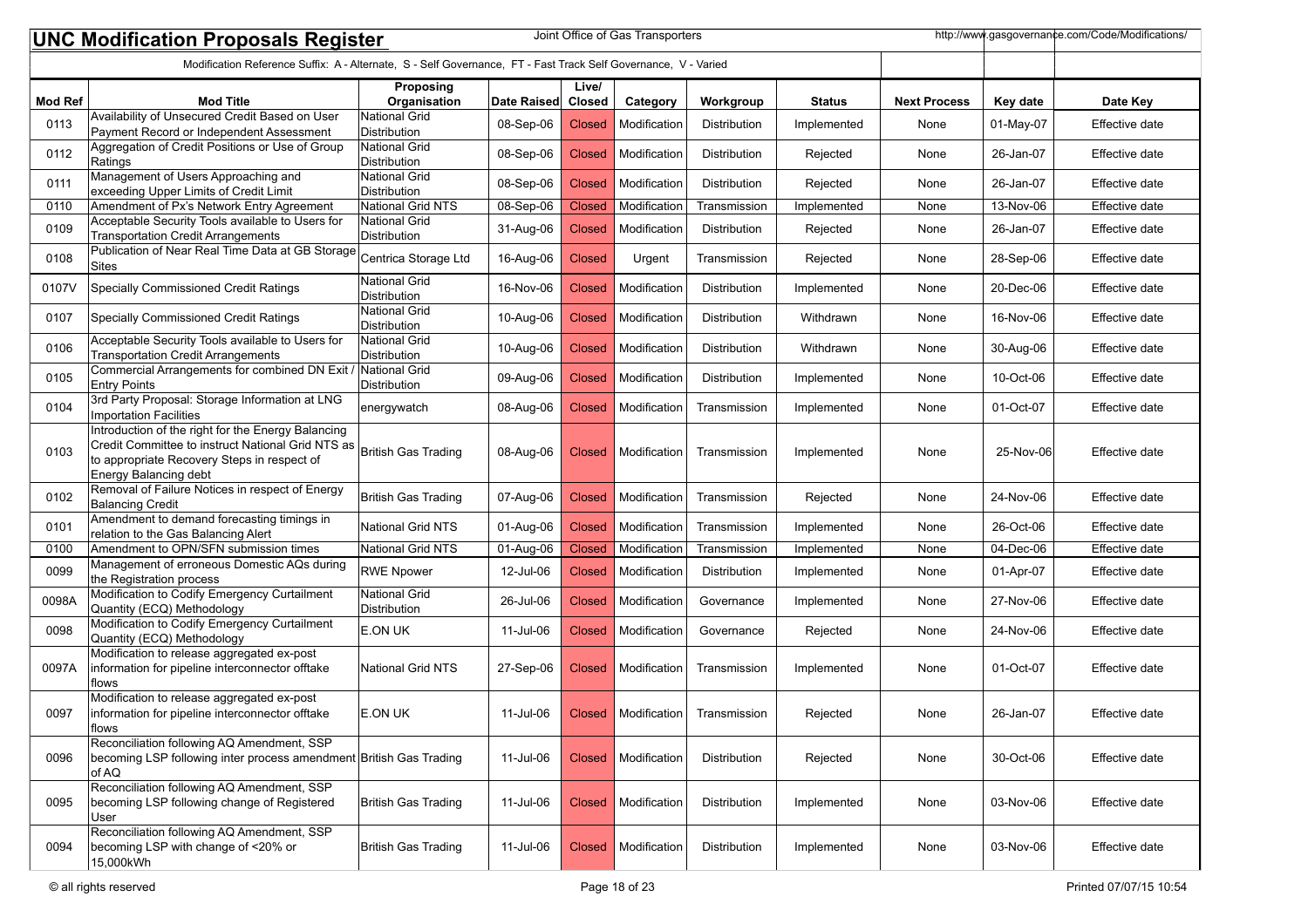|                | http://www.gasgovernance.com/Code/Modifications/<br>Joint Office of Gas Transporters<br><b>UNC Modification Proposals Register</b>                                                                                                                               |                                      |             |                        |              |                     |               |                     |           |                |  |
|----------------|------------------------------------------------------------------------------------------------------------------------------------------------------------------------------------------------------------------------------------------------------------------|--------------------------------------|-------------|------------------------|--------------|---------------------|---------------|---------------------|-----------|----------------|--|
|                | Modification Reference Suffix: A - Alternate, S - Self Governance, FT - Fast Track Self Governance, V - Varied                                                                                                                                                   |                                      |             |                        |              |                     |               |                     |           |                |  |
| <b>Mod Ref</b> | <b>Mod Title</b>                                                                                                                                                                                                                                                 | Proposing<br>Organisation            | Date Raised | Live/<br><b>Closed</b> | Category     | Workgroup           | <b>Status</b> | <b>Next Process</b> | Key date  | Date Key       |  |
| 0093           | Amendment of Interconnector UK's Meter Flow<br>Rates                                                                                                                                                                                                             | <b>National Grid NTS</b>             | 11-Jul-06   | Closed                 | Modification | Transmission        | Implemented   | None                | 12-Sep-06 | Effective date |  |
| 0092           | Provision of a Supply Point Enquiry Service for<br>Smaller Supply Points                                                                                                                                                                                         | Corona Energy                        | 10-Jul-06   | <b>Closed</b>          | Urgent       | Distribution        | Implemented   | None                | 20-Oct-06 | Effective date |  |
| 0091           | Extending Uniform Network Code to allow Users<br>to raise Class 3 UK Link modification proposals                                                                                                                                                                 | <b>Total Gas and Power</b>           | 05-Jul-06   | <b>Closed</b>          | Modification | Governance          | Implemented   | None                | 27-Nov-06 | Effective date |  |
| 0090           | Revised DN Interruption Arrangements                                                                                                                                                                                                                             | <b>National Grid</b><br>Distribution | 05-Jul-06   | Closed                 | Modification | Distribution        | Implemented   | None                | 01-Apr-08 | Effective date |  |
| 0089           | Clarification of Timescales to Revise AQ for Small<br>Supply Point threshold-crossers                                                                                                                                                                            | <b>Total Gas and Power</b>           | 07-Jun-06   | <b>Closed</b>          | Modification | Distribution        | Rejected      | None                | 30-Nov-06 | Effective date |  |
| 0088           | Extension of DM service to enable Consumer<br>Demand Side Management                                                                                                                                                                                             | <b>Total Gas and Power</b>           | 07-Jun-06   | Closed                 | Modification | Distribution        | Rejected      | None                | 27-Jul-07 | Effective date |  |
| 0087           | Single Centralised On-line Gas Enquiry Service<br>Removal of redundant UNC provisions                                                                                                                                                                            | National Grid<br>Distribution        | 30-May-06   | <b>Closed</b>          | Modification | Distribution        | Implemented   | None                | 03-Nov-06 | Effective date |  |
| 0086           | Introduction of Gas Demand Management<br>Reserve Arrangements                                                                                                                                                                                                    | Gaz de France                        | 19-May-06   | <b>Closed</b>          | Urgent       | Transmission        | Rejected      | None                | 14-Jul-06 | Effective date |  |
| 0085           | Introduction of Gas Reserve Arrangements                                                                                                                                                                                                                         | Gaz de France                        | 10-May-06   | <b>Closed</b>          | Modification | Transmission        | Withdrawn     | None                | 18-May-06 | Effective date |  |
| 0084           | Removal of the SME Role from the UNC<br>Modification Rules                                                                                                                                                                                                       | <b>National Grid NTS</b>             | 10-May-06   | <b>Closed</b>          | Modification | Governance          | Implemented   | None                | 16-Nov-06 | Effective date |  |
| 0083           | Proposal to insert obligations to process data<br>received from iGTs in line with the requirements<br>as outlined within Annex A of the Connected<br>System Exit Point (CSEP) Network Exit<br>Agreement (NExA)                                                   | <b>IScottish Power</b>               | 11-Apr-06   | Closed                 | Modification | Distribution        | Implemented   | None                | 01-Oct-06 | Effective date |  |
| 0082           | Clarificatory revisions to UNC Section Q -<br>Emergencies                                                                                                                                                                                                        | <b>National Grid NTS</b>             | 10-Apr-06   | <b>Closed</b>          | Modification | Transmission        | Implemented   | None                | 18-Jul-06 | Effective date |  |
| 0081           | AQ Review Process - publication of information                                                                                                                                                                                                                   | British Gas Trading                  | 29-Mar-06   | <b>Closed</b>          | Modification | Distribution        | Implemented   | None                | 01-Oct-06 | Effective date |  |
| 0080           | Acceptance of AMR reads at supply points with<br>correctors                                                                                                                                                                                                      | <b>British Gas Trading</b>           | 29-Mar-06   | <b>Closed</b>          | Modification | Distribution        | Implemented   | None                | 23-Feb-07 | Effective date |  |
| 0079           | Removal of obligation to Notify Meter Reader<br>during Nomination or Confirmation activity as<br>defined in paragraphs G 2.3.2 and G 2.6.1                                                                                                                       | <b>RWE Npower</b>                    | 28-Mar-06   | Closed                 | Modification | Distribution        | Implemented   | None                | 11-Jul-06 | Effective date |  |
| 0078           | Variation/Withdrawal of a Modification Proposal                                                                                                                                                                                                                  | <b>National Grid</b><br>Distribution | 08-Mar-06   | <b>Closed</b>          | Modification | Governance          | Implemented   | None                | 04-Sep-06 | Effective date |  |
| 0077           | Notice Period for Code Credit Limit Revision (as a<br>consequence of Credit Rating downgrade) and<br>remedies for non-compliance with a request for<br>provision of additional security.                                                                         | National Grid<br>Distribution        | 07-Mar-06   | Closed                 | Modification | Distribution        | Implemented   | None                | 01-Sep-06 | Effective date |  |
| 0076           | Right of set off under Uniform Network Code                                                                                                                                                                                                                      | <b>National Grid</b><br>Distribution | 07-Mar-06   | Closed                 | Modification | <b>Distribution</b> | Implemented   | None                | 01-Sep-06 | Effective date |  |
| 0075           | Proposal to amend Annex A Part 8 of the<br>Connected System Exit Point (CSEP) Network<br>Exit Agreement (NExA) by replacing the current<br>version of the AQ Table with a revised Table to<br>account for movements in AQ values as a result of<br>the AQ Review | Scottish Power                       | 07-Mar-06   | <b>Closed</b>          | Modification | Distribution        | Implemented   | None                | 21-Jul-06 | Effective date |  |
| 0074           | Clarification of requirement for flows at DN<br>Offtakes on low demand days                                                                                                                                                                                      | National Grid<br>Distribution        | 09-Feb-06   | <b>Closed</b>          | Modification | Offtake             | Implemented   | None                | 01-Apr-06 | Effective date |  |
| 0073           | Revision to the Notice Period regarding the<br>implementation of changes to Transportation<br>Charges                                                                                                                                                            | Corona Energy                        | 06-Jan-06   | <b>Closed</b>          | Modification | Distribution        | Rejected      | None                | 05-May-06 | Effective date |  |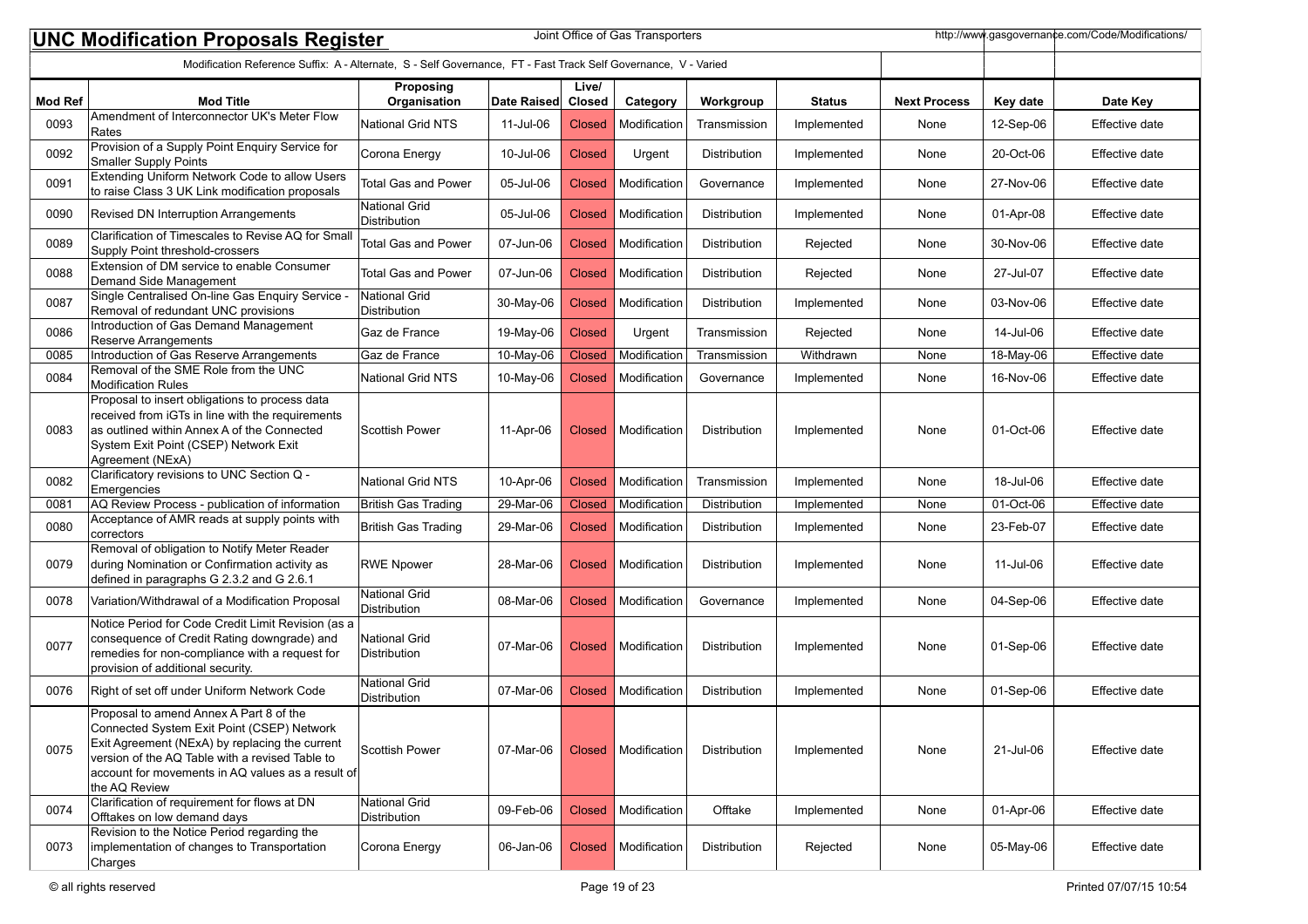|                | Joint Office of Gas Transporters<br>http://www.gasgovernance.com/Code/Modifications/<br><b>UNC Modification Proposals Register</b>                                            |                            |             |                        |              |              |               |                     |           |                       |
|----------------|-------------------------------------------------------------------------------------------------------------------------------------------------------------------------------|----------------------------|-------------|------------------------|--------------|--------------|---------------|---------------------|-----------|-----------------------|
|                | Modification Reference Suffix: A - Alternate, S - Self Governance, FT - Fast Track Self Governance, V - Varied                                                                |                            |             |                        |              |              |               |                     |           |                       |
| <b>Mod Ref</b> | <b>Mod Title</b>                                                                                                                                                              | Proposing<br>Organisation  | Date Raised | Live/<br><b>Closed</b> | Category     | Workgroup    | <b>Status</b> | <b>Next Process</b> | Key date  | Date Key              |
| 0072           | Gas Allocations at LNG Storage Facilities in the<br>Event of a Network Gas Supply Emergency                                                                                   | National Grid NTS          | 13-Dec-05   | <b>Closed</b>          | Urgent       | Transmission | Implemented   | None                | 14-Jan-06 | Effective date        |
| 0071a          | User Compensation for NEC Storage Curtailment E.ON UK                                                                                                                         |                            | 15-Dec-05   | <b>Closed</b>          | Urgent       | Transmission | Implemented   | None                | 24-Dec-05 | Effective date        |
| 0071           | User Compensation for NEC Storage Curtailment                                                                                                                                 | National Grid NTS          | 09-Dec-05   | <b>Closed</b>          | Urgent       | Transmission | Rejected      | None                | 23-Dec-05 | Effective date        |
| 0070           | Removal of the SME Role from the UNC<br><b>Modification Rules</b>                                                                                                             | <b>National Grid NTS</b>   | 08-Dec-05   | <b>Closed</b>          | Modification | Governance   | Withdrawn     | None                | 30-Mar-06 | Effective date        |
| 0069           | Amendment of Network Entry Provisions at the<br>European Interconnector sub-terminal at Bacton                                                                                | National Grid NTS          | 07-Dec-05   | <b>Closed</b>          | Modification | Transmission | Implemented   | None                | 08-Feb-06 | Effective date        |
| 0068           | Extending established Uniform Network Code<br>governance arrangements to include the Safety<br>Monitor Referred to in Section Q of the Code                                   | Centrica Storage Ltd       | 23-Nov-05   | <b>Closed</b>          | Modification | Transmission | Withdrawn     | None                | 06-Feb-06 | Effective date        |
| 0067           | Compensation payments to Users whose gas<br>flows are curtailed into the system following<br>instructions received from the NEC                                               | Centrica Storage Ltd       | 14-Nov-05   | <b>Closed</b>          | Urgent       | Transmission | Rejected      | None                | 21-Dec-05 | Effective date        |
| 0066           | Programmed Maintenance Notice Periods at NTS<br>System Exit Points                                                                                                            | <b>Scottish Power</b>      | 08-Nov-05   | <b>Closed</b>          | Modification | Transmission | Implemented   | None                | 01-Mar-06 | Effective date        |
| 0065           | Amend the BNFA Neutrality Interest Rate                                                                                                                                       | National Grid NTS          | 08-Nov-05   | <b>Closed</b>          | Modification | Transmission | Implemented   | None                | 16-Feb-06 | Effective date        |
| 0064           | Extending established Uniform Network Code<br>governance arrangements to include the CSEP<br>Ancillary Agreement document referenced in<br>Section J 5.9                      | E.ON UK                    | 08-Nov-05   | <b>Closed</b>          | Modification | Governance   | Rejected      | None                | 28-Sep-06 | Effective date        |
| 0063           | Extending established Uniform Network Code<br>governance arrangements to include the GRE<br>Invoice Query Incentive Scheme Methodology<br>document referenced in Section S4.6 | <b>British Gas Trading</b> | 04-Nov-05   | <b>Closed</b>          | Modification | Governance   | Rejected      | None                | 28-Sep-06 | Effective date        |
| 0062           | Introduction of a Gas Balancing Alert                                                                                                                                         | National Grid NTS          | 01-Nov-05   | <b>Closed</b>          | Urgent       | Transmission | Rejected      | None                | 15-Dec-05 | <b>Effective date</b> |
| 0061           | Facilitating further demand-side response in the<br>event that a Gas Balancing Alert is triggered                                                                             | <b>National Grid NTS</b>   | 01-Nov-05   | <b>Closed</b>          | Urgent       | Transmission | Implemented   | None                | 22-Dec-05 | Effective date        |
| 0060           | Publication of Information in the Maintenance<br>Programme                                                                                                                    | <b>Scottish Power</b>      | 17-Oct-05   | <b>Closed</b>          | Modification | Transmission | Implemented   | None                | 16-Feb-06 | Effective date        |
| 0059           | <b>Extending Established Uniform Network Code</b><br>governance arrangements to include the Network<br>Code Validation Rules document referenced in<br>Section M1.5.3         | E.ON UK                    | 14-Oct-05   | <b>Closed</b>          | Modification | Governance   | Implemented   | None                | 24-Oct-06 | Effective date        |
| 0058           | Extending the established Unified Network Code<br>governance arrangements to include the CSEP<br>Ancillary Agreement document referenced in<br>Section J 5.9                  | E.ON UK                    | 14-Oct-05   | <b>Closed</b>          | Modification | Governance   | Withdrawn     | None                | 17-Oct-05 | Effective date        |
| 0057           | Extending established Unified Network Code<br>governance arrangements to include the<br>Incremental Entry Capacity Release Methodology<br> Statement (IECR)                   | Statoil UK                 | 13-Oct-05   | <b>Closed</b>          | Modification | Governance   | Lapsed        | None                | 18-Jan-06 | Effective date        |
| 0056           | Extending established Uniform Network Code<br>governance arrangements to include the Code<br>Credit Rules referenced in section V3.1.2                                        | Statoil UK                 | 13-Oct-05   | <b>Closed</b>          | Modification | Governance   | Rejected      | None                | 28-Sep-06 | Effective date        |
| 0055           | Extending established Unified Network Code<br>governance arrangements to include the System<br>Management Principles                                                          | Statoil UK                 | 13-Oct-05   | <b>Closed</b>          | Modification | Governance   | Lapsed        | None                | 18-Jan-06 | Effective date        |
| 0054A          | Modification to Codify Emergency Curtailment<br>Quantity (ECQ) Methodology                                                                                                    | E.ON UK                    | 17-Oct-05   | <b>Closed</b>          | Modification | Transmission | Rejected      | None                | 31-Mar-06 | Effective date        |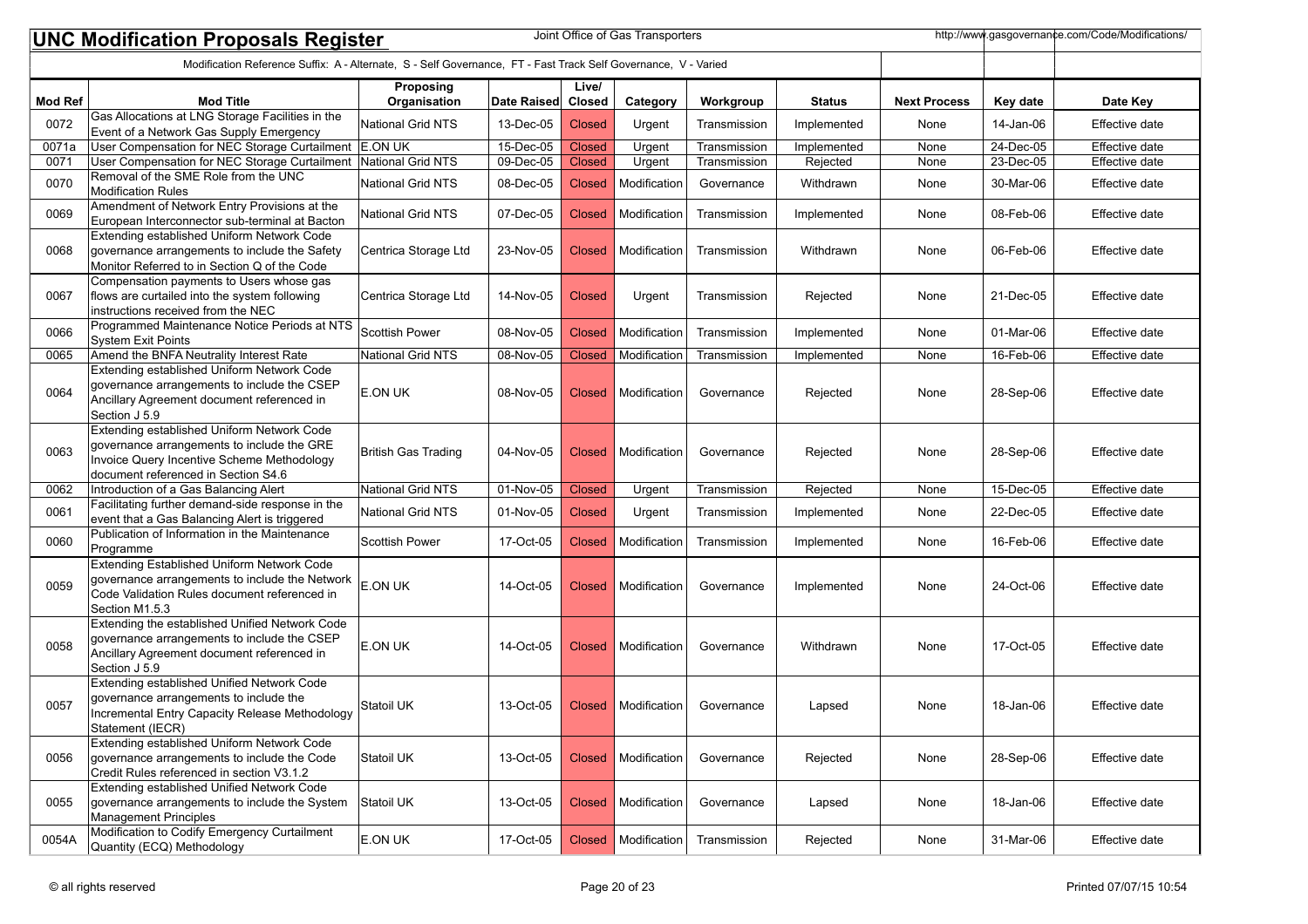|                | http://www.gasgovernance.com/Code/Modifications/<br>Joint Office of Gas Transporters<br><b>UNC Modification Proposals Register</b>                                                                                      |                                             |              |                 |                       |              |               |                     |               |                |
|----------------|-------------------------------------------------------------------------------------------------------------------------------------------------------------------------------------------------------------------------|---------------------------------------------|--------------|-----------------|-----------------------|--------------|---------------|---------------------|---------------|----------------|
|                | Modification Reference Suffix: A - Alternate, S - Self Governance, FT - Fast Track Self Governance, V - Varied                                                                                                          |                                             |              |                 |                       |              |               |                     |               |                |
| <b>Mod Ref</b> | <b>Mod Title</b>                                                                                                                                                                                                        | Proposing<br>Organisation                   | Date Raised  | Live/<br>Closed | Category              | Workgroup    | <b>Status</b> | <b>Next Process</b> | Key date      | Date Key       |
| 0054           | <b>Emergency Curtailment Quantity (ECQ)</b><br>Methodology Statement                                                                                                                                                    | <b>National Grid NTS</b>                    | 13-Oct-05    | <b>Closed</b>   | Modification          | Transmission | Rejected      | None                | 31-Mar-06     | Effective date |
| 0053           | Extending established Uniform Network Code<br>governance arrangements to include the Network<br>Code Operations Reporting Manual referenced in<br>Section V9.4                                                          | <b>Total Gas and Power</b>                  | 13-Oct-05    | <b>Closed</b>   | Modification          | Governance   | Implemented   | None                | 23-Oct-06     | Effective date |
| 0052           | Storage Withdrawal Curtailment Trade<br>Arrangements in an Emergency                                                                                                                                                    | E.ON UK                                     | 07-Oct-05    | <b>Closed</b>   | Urgent                | Transmission | Implemented   | None                | 05-Dec-05     | Effective date |
| 0051           | Clarification of requirement for flows at DN<br>Offtakes on low demand days                                                                                                                                             | National Grid<br>Distribution               | 29-Sep-05    | <b>Closed</b>   | Modification          | Offtake      | Withdrawn     | None                | 18-Nov-05     | Effective date |
| 0050           | Storage Monitor Adjustment                                                                                                                                                                                              | National Grid NTS                           | 21-Sep-05    | <b>Closed</b>   | Urgent                | Transmission | Implemented   | None                | 11-Nov-05     | Effective date |
| 0049           | Optional Limits for Inert Gases at System Entry<br>Points                                                                                                                                                               | <b>National Grid NTS</b>                    | 07-Sep-05    | <b>Closed</b>   | Modification          | Transmission | Implemented   | None                | 22-Dec-05     | Effective date |
| 0048           | Preparation of Legal Text for Users Modification<br>Proposals                                                                                                                                                           | British Gas Trading                         | 31-Aug-05    | <b>Closed</b>   | Modification          | Governance   | Implemented   | None                | 19-Dec-05     | Effective date |
| 0047           | Additional Data Requirements for DM Capacity<br>Referrals                                                                                                                                                               | <b>National Grid</b><br><b>Distribution</b> | 23-Aug-05    | <b>Closed</b>   | Modification          | Distribution | Implemented   | None                | 16-Jan-06     | Effective date |
| 0046           | Extension of the Sunset Clauses for Registration<br>of Capacity at NTS Exit Points                                                                                                                                      | National Grid NTS                           | 10-Aug-05    | <b>Closed</b>   | Modification          | Transmission | Implemented   | None                | 23-Jan-06     | Effective date |
| 0045           | Provision of Available Interruption Information                                                                                                                                                                         | National Grid NTS                           | 10-Aug-05    | <b>Closed</b>   | Modification          | Transmission | Implemented   | None                | 11-Nov-05     | Effective date |
| 0044           | Revised Emergency Cash-out & Curtailment<br>Arrangements                                                                                                                                                                | <b>National Grid NTS</b>                    | 09-Aug-05    | <b>Closed</b>   | Urgent                | Transmission | Implemented   | None                | 01-Oct-05     | Effective date |
| 0043           | Limitation on offering for sale unsold capacity                                                                                                                                                                         | National Grid NTS                           | 09-Aug-05    | <b>Closed</b>   | Urgent                | Transmission | Implemented   | None                | 05-Oct-05     | Effective date |
| 0042           | Revision of the Emergency Cash-out Price                                                                                                                                                                                | E.ON UK                                     | 03-Aug-05    | <b>Closed</b>   | Urgent                | Transmission | Rejected      | None                | 16-Sep-05     | Effective date |
| 0041           | Re-assessment of User Unsecured Credit Limits                                                                                                                                                                           | <b>Total Gas and Power</b>                  | 01-Aug-05    | <b>Closed</b>   | Modification          | Distribution | Rejected      | None                | 18-Jan-06     | Effective date |
| 0040           | Variation of Proposals in light of a Competition<br>Commission direction                                                                                                                                                | <b>National Grid NTS</b>                    | 21-Jul-05    | <b>Closed</b>   | Modification          | Governance   | Withdrawn     | None                | 13-Sep-05     | Effective date |
| 0039           | Removal of 9.5.5 of the Modification Rules                                                                                                                                                                              | National Grid NTS                           | $21$ -Jul-05 | <b>Closed</b>   | Modification          | Governance   | Implemented   | None                | 05-Dec-05     | Effective date |
| 0038           | Provision of Information to Support Development<br>of the NTS Investment Programme                                                                                                                                      | <b>National Grid NTS</b>                    | 14-Jul-05    | <b>Closed</b>   | Modification          | Distribution | Implemented   | None                | 15-Sep-05     | Effective date |
| 0037           | Limitation on offering for sale unsold capacity                                                                                                                                                                         | National Grid NTS                           | 13-Jul-05    | <b>Closed</b>   | Urgent                | Transmission | Withdrawn     | None                | 08-Aug-05     | Effective date |
| 0036           | Limitation of incremental capacity offered in QSEC<br>auctions                                                                                                                                                          | National Grid NTS                           | 13-Jul-05    | <b>Closed</b>   | Urgent                | Transmission | Implemented   | None                | 05-Oct-05     | Effective date |
| 0035           | Revisions to Section Q to Facilitate the Revised                                                                                                                                                                        | <b>National Grid NTS</b>                    | 13-Jul-05    | <b>Closed</b>   | Modification          | Transmission | Rejected      | None                | 16-Nov-05     | Effective date |
| 0034           | <b>NEC Safety Case</b><br>Netting off of Payments and Credits relating to                                                                                                                                               | <b>British Gas Trading</b>                  | 12-Jul-05    | <b>Closed</b>   | Modification          | Distribution | Implemented   | None                | 14-Dec-05     | Effective date |
| 0033           | <b>Transportation Charges</b><br>Notification to Users of Emergency Incidents -                                                                                                                                         | <b>National Grid</b>                        | 11-Jul-05    | <b>Closed</b>   | Modification          | Distribution | Implemented   | None                | 25-Nov-05     | Effective date |
| 0032           | Impacts on Code Communications<br>Adjustment to the number of days in the VAR<br>calculation to bring the Code Credit Rules into line RWE Npower<br>with the Best Practice Guidelines, Conclusions<br>document Feb 2005 | Distribution                                | 07-Jul-05    |                 | Closed   Modification | Distribution | Rejected      | None                | 18-Jan-06     | Effective date |
| 0031           | Re-assessment of User Unsecured Credit Limits                                                                                                                                                                           | <b>RWE Npower</b>                           | 07-Jul-05    | <b>Closed</b>   | Modification          | Distribution | Implemented   | <b>None</b>         | $20 - Jan-06$ | Effective date |
| 0030           | Extension of the QSEC auction timetable for 2005 National Grid NTS                                                                                                                                                      |                                             | 24-Jun-05    | <b>Closed</b>   | Modification          | Transmission | Implemented   | None                | 19-Aug-05     | Effective date |
| 0029           | Metering Arrangements at Special Metering<br>Supply Points                                                                                                                                                              | <b>National Grid</b><br><b>Distribution</b> | 10-Jun-05    | <b>Closed</b>   | Urgent                | Distribution | Implemented   | None                | 12-Jul-05     | Effective date |
| 0028           | Third Party Undertakings                                                                                                                                                                                                | <b>National Grid</b><br>Distribution        | 09-Jun-05    | <b>Closed</b>   | Modification          | Distribution | Withdrawn     | None                | 07-Jul-05     | Effective date |
| 0027           | Right of Set Off under Uniform Network Code                                                                                                                                                                             | National Grid<br>Distribution               | 09-Jun-05    | <b>Closed</b>   | Modification          | Distribution | Rejected      | None                | 24-Nov-05     | Effective date |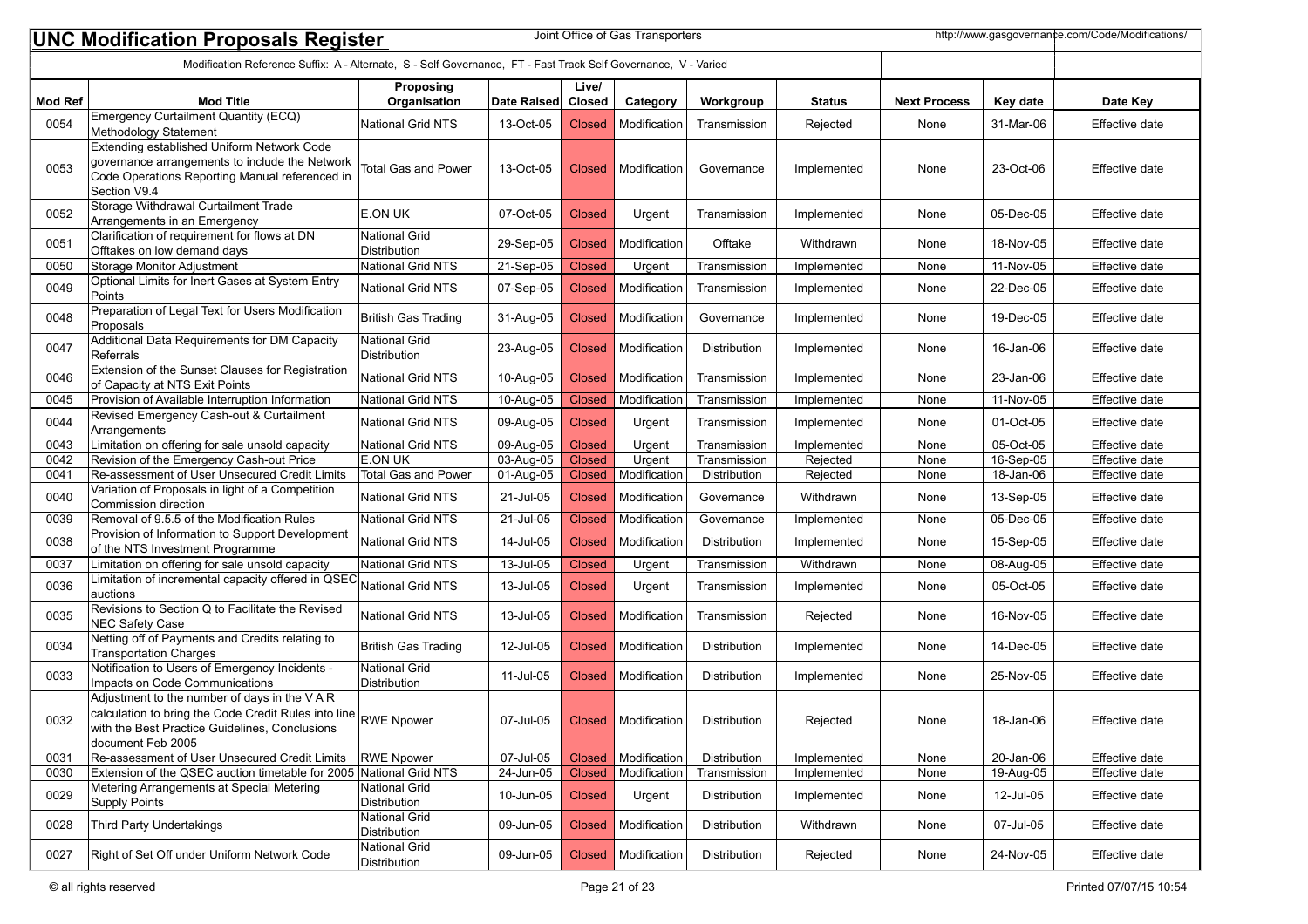|                  | Joint Office of Gas Transporters<br>http://www.qasqovernance.com/Code/Modifications/<br><b>UNC Modification Proposals Register</b>                                                                                          |                                      |             |                 |                       |              |                               |                     |           |                |  |
|------------------|-----------------------------------------------------------------------------------------------------------------------------------------------------------------------------------------------------------------------------|--------------------------------------|-------------|-----------------|-----------------------|--------------|-------------------------------|---------------------|-----------|----------------|--|
|                  | Modification Reference Suffix: A - Alternate, S - Self Governance, FT - Fast Track Self Governance, V - Varied                                                                                                              |                                      |             |                 |                       |              |                               |                     |           |                |  |
| <b>Mod Ref</b>   | <b>Mod Title</b>                                                                                                                                                                                                            | Proposing<br>Organisation            | Date Raised | Live/<br>Closed | Category              | Workgroup    | <b>Status</b>                 | <b>Next Process</b> | Key date  | Date Key       |  |
| 0026             | Application of Charges consistent with Late<br>Payment of Commercial Debts (interest) Act 1998 Distribution                                                                                                                 | <b>National Grid</b>                 | 09-Jun-05   | <b>Closed</b>   | Modification          | Distribution | Implemented                   | None                | 01-Feb-06 | Effective date |  |
| 0025             | Notice Period for Credit Limit Downgrade and<br>Remedies for Non-compliance                                                                                                                                                 | National Grid<br>Distribution        | 09-Jun-05   | <b>Closed</b>   | Modification          | Distribution | Rejected                      | None                | 03-Jan-06 | Effective date |  |
| 0024             | Independent security provision by an entity with<br>an Investment Grade Rating of 'A' or above                                                                                                                              | National Grid<br>Distribution        | 09-Jun-05   | <b>Closed</b>   | Modification          | Distribution | Implemented                   | None                | 01-Dec-05 | Effective date |  |
| 0023             | Re-assessment of User Unsecured Credit Limits                                                                                                                                                                               | National Grid<br>Distribution        | 09-Jun-05   | <b>Closed</b>   | Modification          | Distribution | Rejected                      | None                | 18-Jan-06 | Effective date |  |
| 0022             | Revision to Section O - Removal of references to<br>the Base Plan Assumptions Document                                                                                                                                      | National Grid NTS                    | 08-Jun-05   | <b>Closed</b>   | Modification          | Transmission | Implemented                   | None                | 24-Oct-05 | Effective date |  |
| 0021             | Revision of the Emergency Cashout<br>Arrangements                                                                                                                                                                           | National Grid NTS                    | 01-Jun-05   | <b>Closed</b>   | Urgent                | Transmission | Rejected                      | None                | 29-Jul-05 | Effective date |  |
| 0020             | Proposal to establish a review group to assess<br>whether any changes are needed to UNC<br>Governance in the light of the imminent<br>introduction of the Appeals mechanism against<br>Authority UNC modification decisions | <b>National Grid NTS</b>             | 12-May-05   | Closed          | Review                | Governance   | <b>Final Review</b><br>Report | None                | 24-Jun-05 | Effective date |  |
| 0019             | Amendment of Network Entry Provisions at<br>ConocoPhillips sub-terminal at Theddlethorpe to<br>align with Transco's 10 Year Statement                                                                                       | <b>ConocoPhillips</b>                | 12-May-05   | <b>Closed</b>   | Modification          | Transmission | Implemented                   | None                | 12-Aug-05 | Effective date |  |
| 0018             | Transitional arrangements for the review and<br>calculation of Annual Quantities for Gas Years<br>2005/6, 2006/7, 2007/8, and 2008/9                                                                                        | <b>National Grid</b><br>Distribution | 06-May-05   | Closed          | Urgent                | Distribution | Implemented                   | None                | 01-Jun-05 | Effective date |  |
| 0017             | Amendments to the provisions governing 'failure'<br>to obtain readings                                                                                                                                                      | National Grid<br>Distribution        | 03-May-05   | Closed          | Modification          | Distribution | Implemented                   | None                | 02-Sep-05 | Effective date |  |
| 0016<br>(0743)   | Amendment of Nomination Timetable                                                                                                                                                                                           | <b>British Gas Trading</b>           | 10-Feb-05   | <b>Closed</b>   | Modification          | Transmission | Implemented                   | None                | 20-Jul-05 | Effective date |  |
| 0015<br>(0742)   | To allow the use of an Old Supplier Estimated<br>Read as a Change of Supplier Meter Reading                                                                                                                                 | E.ON UK                              | 10-Feb-05   | <b>Closed</b>   | Modification          | Distribution | Implemented                   | None                | 02-Jun-05 | Effective date |  |
| 0014<br>(0741)   | To allow the use of a new type of read - an early<br>or Point of Sale read - in estimating a Change of<br>Supplier Meter Reading                                                                                            | E.ON UK                              | 10-Feb-05   | <b>Closed</b>   | Modification          | Distribution | Implemented                   | None                | 04-Nov-05 | Effective date |  |
| 0013A<br>(0740a) | Amendment to Transco's rights to interrupt for<br>supply / demand purposes                                                                                                                                                  | Transco                              | 26-Jan-05   | <b>Closed</b>   | Modification          | Transmission | Implemented                   | None                | 01-Oct-05 | Effective date |  |
| 0013<br>(0740)   | Amendment to Transco's rights to interrupt for<br>supply / demand purposes                                                                                                                                                  | Shell                                | 13-Jan-05   | <b>Closed</b>   | Modification          | Transmission | Rejected                      | None                | 11-Jul-05 | Effective date |  |
| 0012<br>(0739)   | New Seasonal Demand Derivation and<br>Associated AQ Impacts                                                                                                                                                                 | Transco                              | 10-Jan-05   | <b>Closed</b>   | Modification          | Distribution | Implemented                   | None                | 01-Jun-05 | Effective date |  |
| 0011<br>(0736)   | Reintroduction of Constrained Top-up                                                                                                                                                                                        | Transco                              | 12-Dec-04   | <b>Closed</b>   | Modification          | Transmission | Rejected                      | None                | 30-Aug-05 | Effective date |  |
| 0010<br>(0735)   | Amendment to the minimum notice required for<br>UK Link changes                                                                                                                                                             | Scottish&Southern<br>Energy          | 09-Dec-04   |                 | Closed   Modification | Governance   | Implemented                   | None                | 09-Nov-05 | Effective date |  |
| 0009<br>(0733)   | Facilitation of Substitutability Between Capacity<br>and Locational Energy Actions                                                                                                                                          | Transco                              | 09-Dec-04   | <b>Closed</b>   | Modification          | Transmission | Implemented                   | None                | 14-Jul-05 | Effective date |  |
| 0008<br>(0731)   | Specific Amendments to the Modification Rules                                                                                                                                                                               | British Gas Trading                  | 12-Nov-04   | <b>Closed</b>   | Modification          | Transmission | Rejected                      | None                | 10-Jun-05 | Effective date |  |
| 0007<br>(0728)   | Provision and Maintenance of Large Firm Supply<br>Point Emergency Contact Information by the Gas  BP<br>Transporter                                                                                                         |                                      | 08-Nov-04   | <b>Closed</b>   | Modification          | Distribution | Rejected                      | None                | 09-Sep-05 | Effective date |  |
| 0006<br>(0727)   | 3rd Party Proposal : Publication of Near Real<br>Time Data at UK sub-terminals                                                                                                                                              | energywatch                          | 03-Nov-04   | <b>Closed</b>   | Modification          | Transmission | Implemented                   | None                | 03-Oct-06 | Effective date |  |